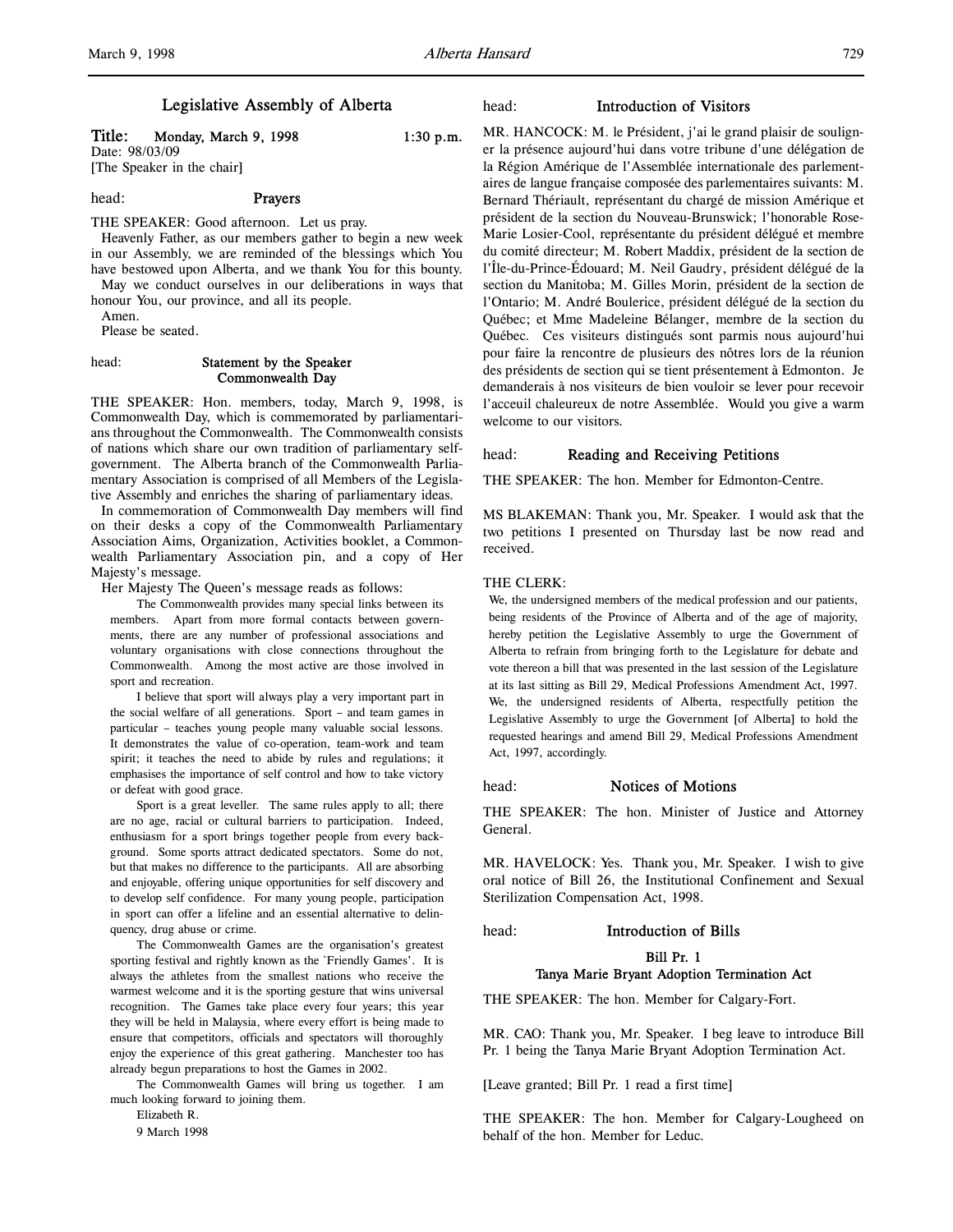# Bill Pr. 2 Innovative Insurance Corporation Amendment Act, 1998

MS GRAHAM: Thank you, Mr. Speaker. On behalf of the hon. Member for Leduc I beg leave to introduce Bill Pr. 2, being the Innovative Insurance Corporation Amendment Act, 1998.

[Leave granted; Bill Pr. 2 read a first time]

THE SPEAKER: The hon. Member for Little Bow.

# Bill Pr. 3 Alberta Wheat Pool Amendment Act, 1998

MR. McFARLAND: Thank you, Mr. Speaker. It gives me pleasure and I beg leave to introduce Bill Pr. 3, being the Alberta Wheat Pool Amendment Act, 1998.

[Leave granted; Bill Pr. 3 read a first time]

THE SPEAKER: The hon. Member for Banff-Cochrane.

# Bill Pr. 4 Millennium Insurance Corporation Act

MRS. TARCHUK: Thank you, Mr. Speaker. I beg leave to introduce Bill Pr. 4, being the Millennium Insurance Corporation Act.

[Leave granted; Bill Pr. 4 read a first time]

# head: Tabling Returns and Reports

MS EVANS: Mr. Speaker, I'm pleased to table with the Assembly four copies of my response to Written Question 6 as amended February 18. It provides a breakdown of the \$10 million expended by the Alberta Social Housing Corporation as contained in the public accounts 1996 and '97.

THE SPEAKER: The hon. Leader of the Official Opposition.

# 1:40

MR. MITCHELL: Thank you, Mr. Speaker. I would like to table four copies of a letter that I have written on behalf of the Alberta Liberal caucus congratulating the University of Alberta women's volleyball team, the Pandas, for winning their fourth consecutive national volleyball championship this weekend.

THE SPEAKER: The hon. Member for Edmonton-Riverview.

MRS. SLOAN: Thank you, Mr. Speaker. I have three reports to table today. The first is an excerpt from Choices, Chances and Childcare with respect to the economic impact of the government's operating allowance elimination for day cares.

The second is a letter from McCauley Community After School Care Association with respect to the impact of subsidy caps on after school care.

The third is an internal departmental memo to social services centre directors on the historical and political perspective of the city of Edmonton's out-of-school care program.

Thank you.

THE SPEAKER: The hon. Member for Edmonton-Gold Bar.

MR. MacDONALD: Thank you, Mr. Speaker. I rise this

afternoon to table four copies of a product listing from the safety standards branch of the Alberta Department of Labour authorizing Majestic pine shakes as a building material in this province in 1992.

Thank you.

# head: Introduction of Guests

THE SPEAKER: The hon. Deputy Speaker.

MR. TANNAS: Thank you, Mr. Speaker. It's my honour to introduce to you and through you to members of the Assembly some special guests that are seated in your gallery today. Visiting us is Mrs. Juliette Langevin, who just happens to be the wife of the hon. Member for Lac La Biche-St. Paul. Juliette has been participating in some of the events associated with the AIPLF meetings being held here in Edmonton today. Mrs. Langevin is joined by their daughter, Lise Skrundz, and her children, David and Annick. I would ask that these people receive the warm, traditional welcome of the Assembly.

THE SPEAKER: The hon. Minister of Education.

MR. MAR: Thank you, Mr. Speaker. I was looking in the galleries, and there are three people there that I think should be introduced. First of all, the chair of the Calgary board of education and the former chair of the Calgary board of education, one of the most active boards in the entire province of Alberta, and also the chair of the Vermilion board, Mr. David Steer. I would ask that Mrs. Tilston, Mrs. Pollock, and Mr. Steer rise and that the Assembly give them a warm welcome.

THE SPEAKER: The hon. Member for St. Albert.

MRS. O'NEILL: Thank you, Mr. Speaker. I rise today to introduce 92 students from Neil M. Ross Catholic school. They are in both the members' gallery and the public gallery. They are accompanied by teachers Dale Rurka, Cathy Bagdan, Brenda Stiles, Joan Crockett; by parents Mrs. Pearson, Mr. Ritchie, Mrs. Bennett, Mr. Charron, and Mrs. Payne; and by two substitute teachers, Mr. Thompson and Ms Belanger. I would ask them to rise and receive the warm welcome of the Assembly.

THE SPEAKER: The hon. Member for Edmonton-Riverview.

MRS. SLOAN: Thank you, Mr. Speaker. It gives me great pleasure to rise and introduce two women to the Assembly today. The first is Molly Platts, the executive director of the McCauley Community After School Care Association, and the second is Ann-Marie Thivierge, a constituent of mine from Edmonton-Riverview. I would ask them to rise and receive the warm welcome of this Assembly.

THE SPEAKER: The hon. Member for Bonnyville-Cold Lake.

MR. DUCHARME: Thank you, Mr. Speaker. It's a great pleasure for me to introduce to you and through you to all members of the Assembly members of the 1st Cold Lake Scouts. They are Nichola Hook, Kier Wheeler, Joey Clayton, Brendan Bowen, Elizabeth Sephton, and Caroline Hook. They are accompanied by the troop scouter, Gary Hook. They are seated in the members' gallery. Could they please rise and receive the warm welcome of the Assembly.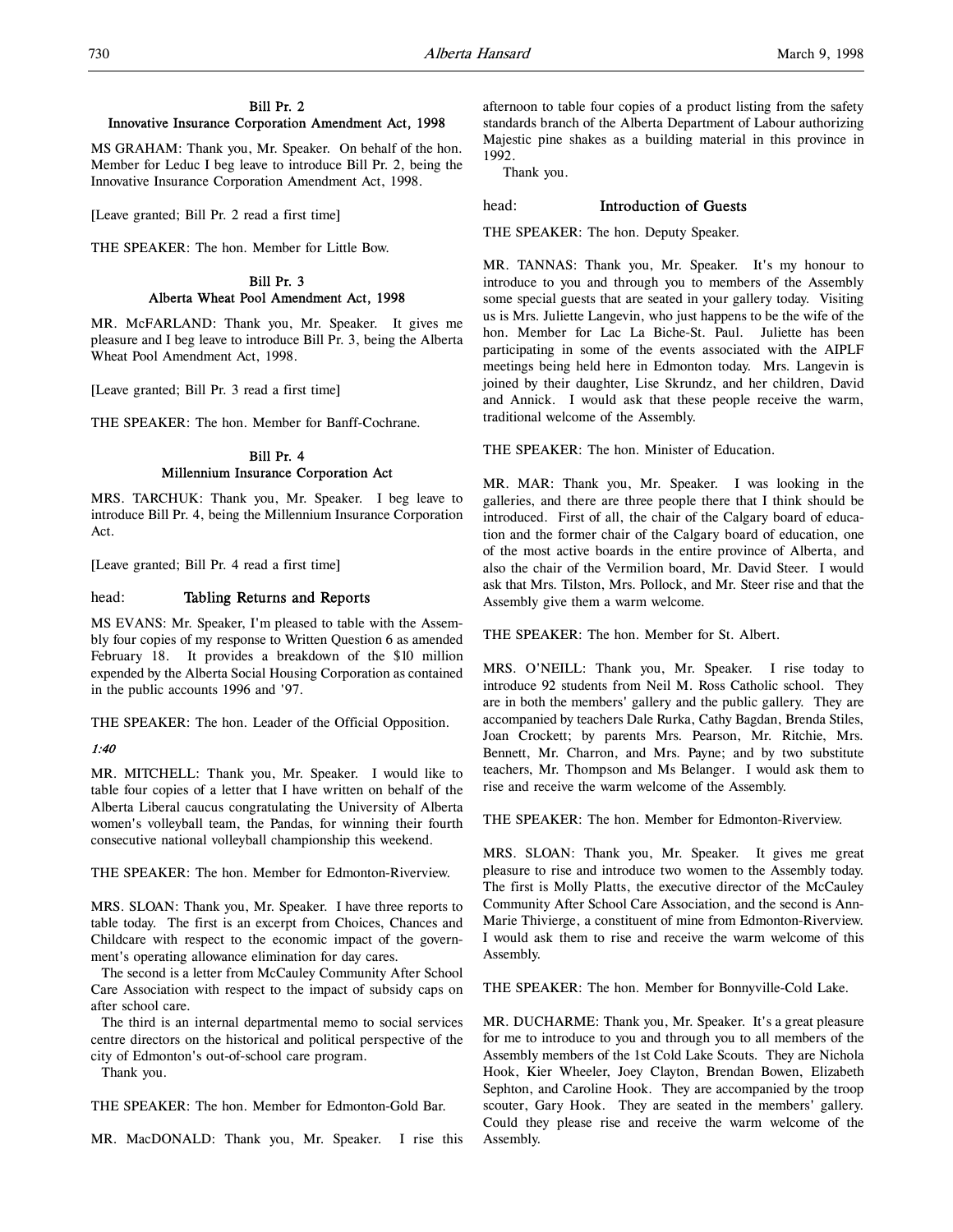THE SPEAKER: The hon. Member for Edmonton-Glengarry.

MR. BONNER: Thank you, Mr. Speaker. I'd like to introduce to you and through you to Members of the Legislative Assembly Mrs. Doreen Neuls, a teacher at Bishop Greschuk school, and 28 of her students. They're in the public gallery, and with your permission, Mr. Speaker, I ask that they now rise and receive the traditional warm welcome of the House.

THE SPEAKER: The hon. Minister of Public Works, Supply and Services.

MR. WOLOSHYN: Thank you, Mr. Speaker. I'm honoured to introduce to you and the Assembly representatives from the Association of Professional Engineers, Geologists, and Geophysicists of Alberta. They are Ms Susan Kwan, a professional engineer who is APEGGA's 30,000th member, and two other professional engineers: Mr. Neil Windsor, the executive director and registrar of APEGGA, and Mr. Dan Motyka, first vicepresident of APEGGA. I'd ask them to rise and receive the warm welcome of this Assembly.

THE SPEAKER: The hon. Member for Banff-Cochrane.

MRS. TARCHUK: Thank you, Mr. Speaker. I'm pleased to introduce to you and through you to the members of this Assembly Mr. Rick Craig, who is a constituent of Banff-Cochrane and also a good friend, and he is also the chair of Canadian Rockies school division. I understand they're all meeting trustees across the province today in Edmonton. Please stand and receive the warm welcome of the House.

Thank you.

#### head: Ministerial Statements

THE SPEAKER: The hon. Minister of Public Works, Supply and Services.

# Association of Professional Engineers, Geologists, and Geophysicists of Alberta

MR. WOLOSHYN: Thank you, Mr. Speaker. I'm pleased to announce to the Assembly that the Association of Professional Engineers, Geologists, and Geophysicists of Alberta, or APEGGA as the association is better known, has recently registered Ms Susan Kwan as member number 30,000. Ms Kwan graduated from the University of Alberta in 1986 with a Bachelor of Science degree in computer engineering and is currently employed with Interprovincial Pipe Line Inc. With 30,000 members APEGGA is the largest professional association in the province of Alberta and the third largest engineering and geoscience association in Canada.

Our economic growth has meant opportunities for professional engineers and geoscientists from across the country and around the globe. In fact, it is anticipated that over the next several years there'll be a shortage of engineers in our province. Alberta universities graduate approximately 700 engineering students each year, yet APEGGA registers between 1,200 and 1,500 professional members annually and expects to exceed those numbers this year. To meet this challenge, there are increasingly large numbers of young people enrolling in our engineering, geology, and geophysics programs at the University of Alberta and the University of Calgary. I am confident that the future in Alberta

holds much promise for them. Alberta's engineers, geologists, and geophysicists are in demand across the country and around the globe. Their work contributes more than \$9 billion annually to our economy. It ensures the safety of the public and enhances our quality of life.

Congratulations to your 30,000 members.

THE SPEAKER: The hon. Member for Edmonton-Calder.

MR. WHITE: Thank you, Mr. Speaker. On behalf of the Liberal caucus I would like to congratulate the Association of Professional Engineers, Geologists, and Geophysicists of Alberta for two reasons: first, as the minister has so aptly pointed out, that APEGGA now has registered our 30,000th member and, second, for just having completed National Engineering Week, which focuses on engineering for a better future. It is a celebration of Alberta's problem-solvers, practical inventors who use science and technology to turn ideas into reality, providing us with research, innovation, and technological achievements that help our lives run easier, healthier, more productive and more fun. As we approach the turn of the century, we recognize more than ever the contributions of engineers to making our Alberta strong and growing and how they inspire a generation of young people with their insight and expertise.

As a member of this Assembly I am pleased and privileged to extend my congratulations to this accomplished association, of which this engineer happens to be a proud member.

Thank you, Mr. Speaker.

#### Recognitions

THE SPEAKER: We have a notice today that there will be six hon. members who wish to be provided an opportunity under recognitions. We'll proceed in the following manner: first of all the hon. Member for Calgary-Glenmore, then the hon. Member for Spruce Grove-Sturgeon-St. Albert, followed by the hon. Member for Calgary-West, then Edmonton-Glenora, then Lacombe-Stettler, then Edmonton-Gold Bar.

#### 1:50 Janet Mitchell

MR. STEVENS: Thank you, Mr. Speaker. I rise today with some sadness. One of Calgary's best known artists, one of international stature, has recently passed away. On February 26, 1998, Ms Janet Mitchell died at the age of 85 after a courageous battle with cancer. Ms Mitchell's life was her art. During a long career she created some of Canada's most innovative, imaginative artwork. Ms Mitchell was born in Medicine Hat in 1912 but spent the majority of her life in Calgary. This largely self-taught artist is best known for her highly realistic landscapes and townscapes of western Canada and also for whimsical, dreamlike images of cats, dogs, and floating people. Some of these paintings now hang in the National Gallery of Canada and the Glenbow Museum.

Ms Mitchell has left a wonderfully brilliant brush stroke on Calgary and Calgary's art community. Mr. Speaker, I would ask the Assembly to join me in honouring the work and life of a beloved Alberta artist, Ms Janet Mitchell.

THE SPEAKER: The hon. Member for Spruce Grove-Sturgeon-St. Albert.

#### Sturgeon Basketball Tournament

MRS. SOETAERT: Thank you very much, Mr. Speaker. Today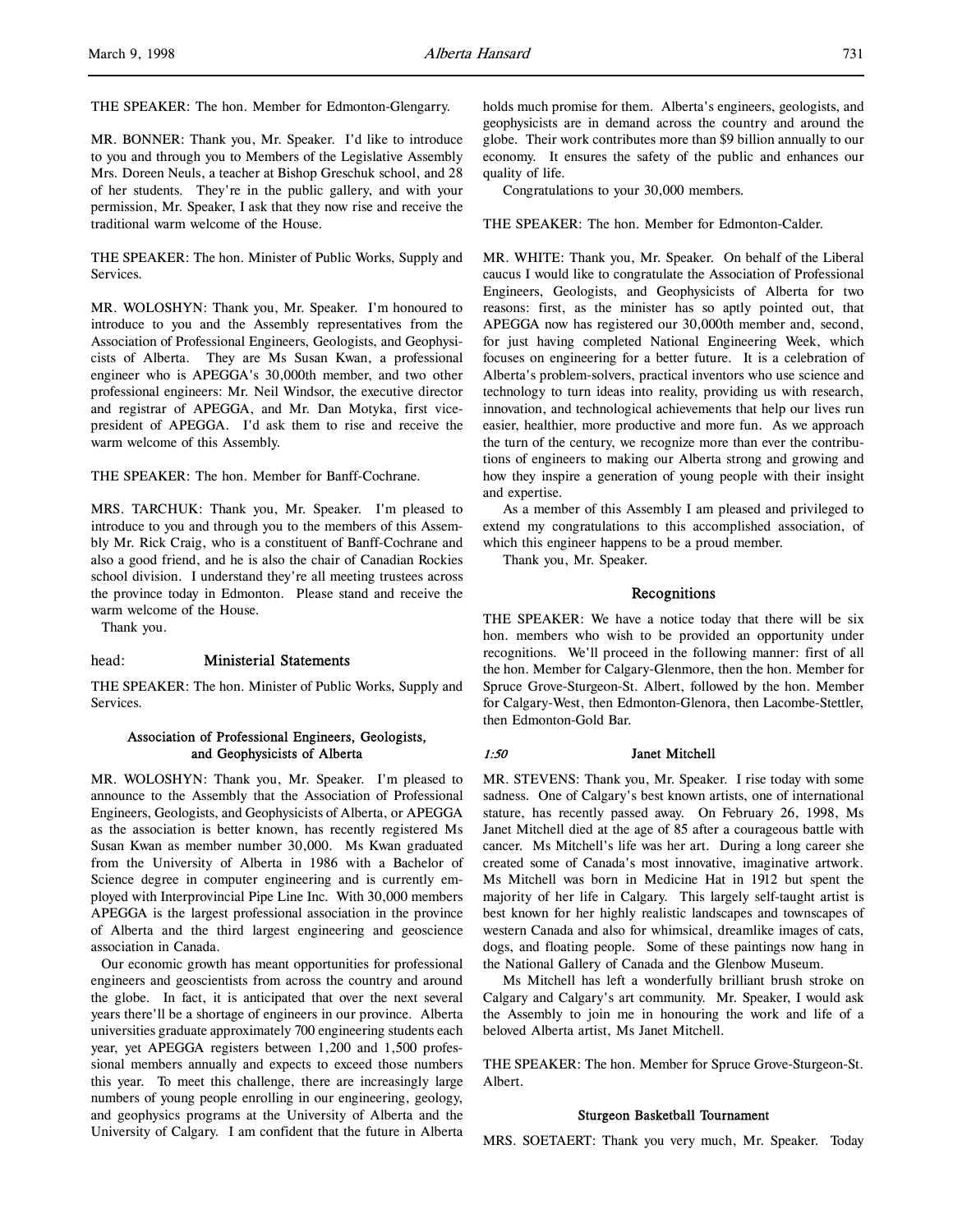I would like to recognize the staff and students who participated this weekend in the Sturgeon school division junior high basketball tournament. This tournament ends a lengthy season of extracurricular basketball. I am pleased to recognize the countless volunteer hours of the teacher/coaches who gave their time so freely to their students. These students have learned about co-operation, competition, and having fun.

This weekend I saw coaches who encouraged and praised their players, I saw parents cheer for their children, acknowledging all good plays, and I saw students play their hearts out. Congratulations to all the teams and coaches for a well-organized tournament. Special congratulations to the Sturgeon Heights school girls team and the Camilla school boys team, who came out the champions this year.

THE SPEAKER: The hon. Member for Calgary-West.

# Stage and Concert Band Festival

MS KRYCZKA: Thank you, Mr. Speaker. Today I am recognizing youth and excellence. Last week was an incredible week for the music program at Ernest Manning, the 1,100-student high school in Calgary-West. Over 150 bands from Alberta, Saskatchewan, and Washington state performed at the Southern Alberta Stage and Concert Band Festival held at the University of Calgary. Four bands performed from Ernest Manning and received four major awards. Many credits to Mr. Kevin Willms, band director. First, the junior jazz ensemble received an excellent rating. Second, the senior jazz ensemble; third, the wind ensemble; and fourth, the concert band each received double superior ratings and gold awards. Also, from the 7,500 performing students Manning's Brian Johnstone received the only individual award, the U of C's music department award as the most outstanding jazz soloist at the festival.

My congratulations to these outstanding music students from Ernest Manning high school.

Thank you.

THE SPEAKER: The hon. Member for Edmonton-Glenora.

# Mayfield School

MR. SAPERS: Thank you, Mr. Speaker. I'd like to recognize Mayfield school on the occasion of its official reopening, which took place on February 13, 1998. Mayfield school, which originally opened in 1951, is not only important as a fine public school in the city of Edmonton but also as a reminder of western Canada's rich heritage and contribution to the rest of the nation, as it's named in the memory of Wop May, who once used the site to land his mail plane in the 1920s.

Mayfield school, which now provides early education, early intervention, Head Start, and elementary school programs to 525 students and their families, recently underwent a \$1.3 million renovation. Architect D. E. Schaefer and Jen-Col Construction deserve mention for managing the contract so efficiently.

My congratulations to principal, Mr. Adams, and all of the staff of Mayfield school, and my best wishes for continued educational success.

THE SPEAKER: The hon. Member for Lacombe-Stettler.

#### Community Lottery Boards

MRS. GORDON: Thank you, Mr. Speaker. The Community

Lottery Program Secretariat and Alberta Community Development are working diligently to ensure that community lottery boards will be up and running across this province by April 1, 1998. This program has been a long time in the making, and it is most satisfying for me to see it finally taking shape.

I would like to take this opportunity to recognize and thank the 62 regions, who have now gone through the nominating process and have forwarded to us lists identifying their individual appointees. I would also like to congratulate all those who have so willingly agreed to sit as a volunteer member on a community lottery board. I know that together we will monitor this program carefully and face head-on the many new and exciting challenges encountered as this program enters its first grant year, disbursing \$50 million of video lottery terminal revenues back to Albertans.

THE SPEAKER: The hon. Member for Edmonton-Gold Bar.

# Capilano Elementary School

MR. MacDONALD: Thank you, Mr. Speaker. I rise to congratulate Capilano elementary school in the Edmonton-Gold Bar constituency on its 40th anniversary year. Capilano elementary school opened its doors in 1958 with Mr. Elmer Gish as principal and with an enrollment of 375 students. Capilano elementary school has provided a solid community-based education for many hundreds of youngsters in this community. In 1978 a special-needs program was approved, and the parent committee of Capilano school in conjunction with the provincial government constructed one of the first integrated special-needs playgrounds in Alberta. There have been 15 principals in the school since 1958. At present the principal is Mrs. Diane Fernet, and there are 142 students enrolled, including 18 special-needs students.

Capilano elementary school, the various principals and staff have over the course of the last 40 years contributed immeasurably to the education and well-being of the community and its residents. The youngsters of 40 years ago are the parents of today, and their children are now attending Capilano elementary school, keeping alive and well the spirit of community involvement that is so important to us all.

Thank you.

# head: Oral Question Period

#### Private Schools

MR. MITCHELL: Mr. Speaker, the public school system is the very foundation of our democratic society, embracing as it does the values of equality of opportunity, inclusion, diversity, and tolerance. Alberta has the highest rate of funding for private schools in Canada but is 60th out of 63 jurisdictions in North America in funding public schools. To the Premier: how can the Premier justify his policy of a 20 percent increase in public funding to private school special interests when parents and others are literally begging for the money to keep public schools going?

MR. KLEIN: Well, Mr. Speaker, I'll have the hon. Minister of Education supplement my answer today.

Mr. Speaker, the decision that was taken relative to private school funding was taken after extensive consultation with Albertans. I understand that some 12,000 Albertans participated in the public participation process. There was a good debate within the government caucus on this particular matter, and after that debate it was decided to accept the 24 recommendations contained in the report. The hon. Member for Calgary-Glenmore did an outstand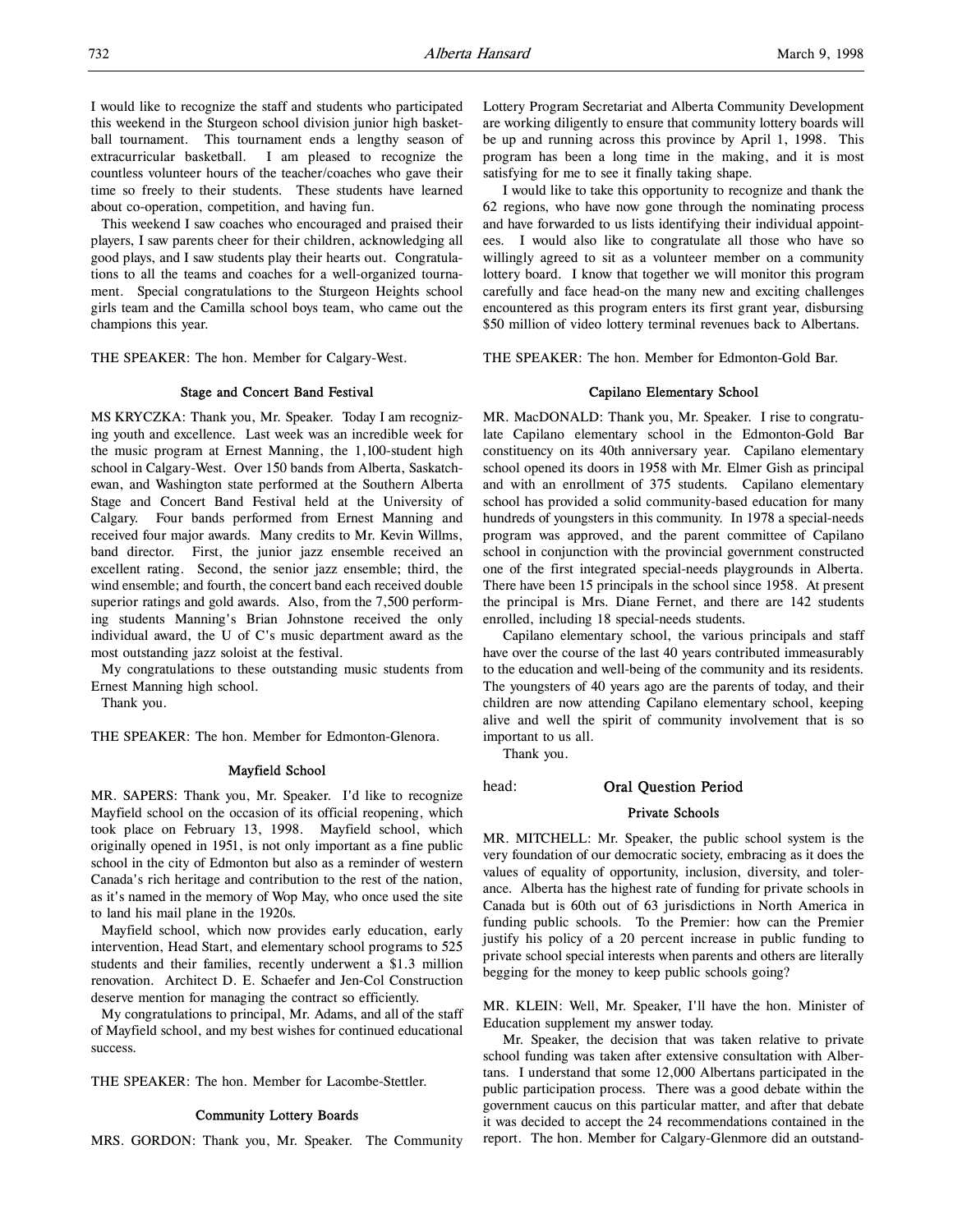ing job in bringing those recommendations together. They are reasonable in providing choice.

I would remind the leader of the Liberal opposition that this amount, the amount spent on funding for private school education, represents about 1 percent of the total education budget. I would also remind the leader of the Liberal opposition that private schools do not receive any funding for transportation, operations and maintenance of school buildings, and they are not eligible to receive any funding from education property taxes, Mr. Speaker. I would remind the member also that these people who prefer to send their children to private schools are also taxpayers and pay into the public system.

MR. MAR: Mr. Speaker, the Leader of the Opposition continues to indicate that the jurisdiction Alberta spends a relatively low amount per capita on public education compared to other jurisdictions. I've looked at this and my answer continues to be: it is not how much you spend so much as where you spend it.

I have looked at jurisdictions that do rank higher on that per capita list, and what I've found, Mr. Speaker, is that many types of spending that are included in the education spending of other jurisdictions would not be included here. For example, the large amount of dollars that are spent on transportation and capital in jurisdictions like the Northwest Territories or Yukon or large amounts of money that are spent on sports stadiums in high schools in West Virginia might not be included in our spending. So to compare those two is not really an accurate measure of what we should be looking at.

#### 2:00

MR. MITCHELL: Mr. Speaker, how can the Premier justify his policy of a 20 percent increase in public funding to private schools when these schools can select the students they want to take and turn everybody else away? If it's public, it's public.

MR. KLEIN: Well, that's a very rare occurrence indeed. You have to understand, Mr. Speaker, that the parents of these students are paying a good portion of the tuition fees. Private schools are entitled to set their standards, and that's one of the reasons why parents prefer to send their children to private schools.

I would also like to point out that the comment has been made that this only plays into the hands or accommodates the elite in society. Yes, Mr. Speaker, there are some people who can afford to spend a lot of money to send their children to schools that are considered, for lack of another word, to be elite, but there are many, many private schools throughout the province that are very, very far from being elitist. They are basic, ordinary schools. I think of the Mennonite school on Northmount Drive in the city of Calgary, a marvelous school, and many just ordinary folk who want to achieve certain values for their children prefer to send their children to that school. That is not an elitist attitude. There are plumbers and electricians and just ordinary folks sending their children to those schools.

MR. MITCHELL: Mr. Speaker, what is it about the private schools' special interest group that made the Conservative caucus, not the Legislative Assembly, mind you, overrule the Premier, overrule the Minister of Education, overrule the Conservative Party, which passed a resolution against increasing private . . .

# Speaker's Ruling Questions about Party Activity

THE SPEAKER: Hon. leader, please. Please. Questions dealing

with political parties do not sit within the mandate of question period. There was a question. If the hon. leader of the government chooses to provide some response to that, fair game; if not, then we'll move on.

# Private Schools

(continued)

MR. KLEIN: Well, the response is that information from all sectors, including political parties, was received, Mr. Speaker. Yes, I made my own comments relative to this situation. My comments at the time were that the status quo seemed to be reasonable. Having received the report, having read the report, and having participated in the debate, in the full discussion with this caucus, we came to the conclusion that indeed the Stevens report was a good report and we ought to accept the recommendations. That is democracy, and that's the way I participate with my caucus. I don't say to my 63 members: you do as I say. I say: let's have consensus; let's have discussion. That's the way it should be done.

# Speaker's Ruling Decorum

THE SPEAKER: I want to address this to those who are providing a great deal of interjections today. This is only Monday, and we are going to get a little better this week than we left last week. If people want to interject, their place is outside of this Assembly, where they can do that. I intend on honouring what I just finished saying.

So if the hon. Member for Edmonton-Mill Woods wants to proceed with the second Official Opposition question, please do so without a lot of interruptions.

# Private Schools

(continued)

DR. MASSEY: Thank you, Mr. Speaker. It's government policy to tightly control per pupil expenditures in public schools. For private schools the sky's the limit. Yet both of them receive public money. My questions are to the Premier. Why the double standard, Mr. Premier: a stringent set of rules for what public schools can spend per child and no rules for private schools?

MR. KLEIN: Well, Mr. Speaker, I don't have the 24 recommendations in front of me, but I would suggest that the hon. member read those recommendations. There are a lot of restrictions and a lot of regulations and rules that apply to private schools, rules relative to academic standards that must be achieved. There are many, many rules, and many of those are contained in the recommendations that have been adopted by this government.

DR. MASSEY: Thanks. My second question is to the Premier. How is it that public money can be handed over to private schools, yet those schools are exempt from freedom of information requirements?

MR. KLEIN: Well, that's very interesting, Mr. Speaker, and I think that's something worth while looking into. But certainly relative to funding . . .

MR. MITCHELL: Didn't think about that, Ralph, before you did this?

MR. KLEIN: Yes. We'll think about it. There's nothing wrong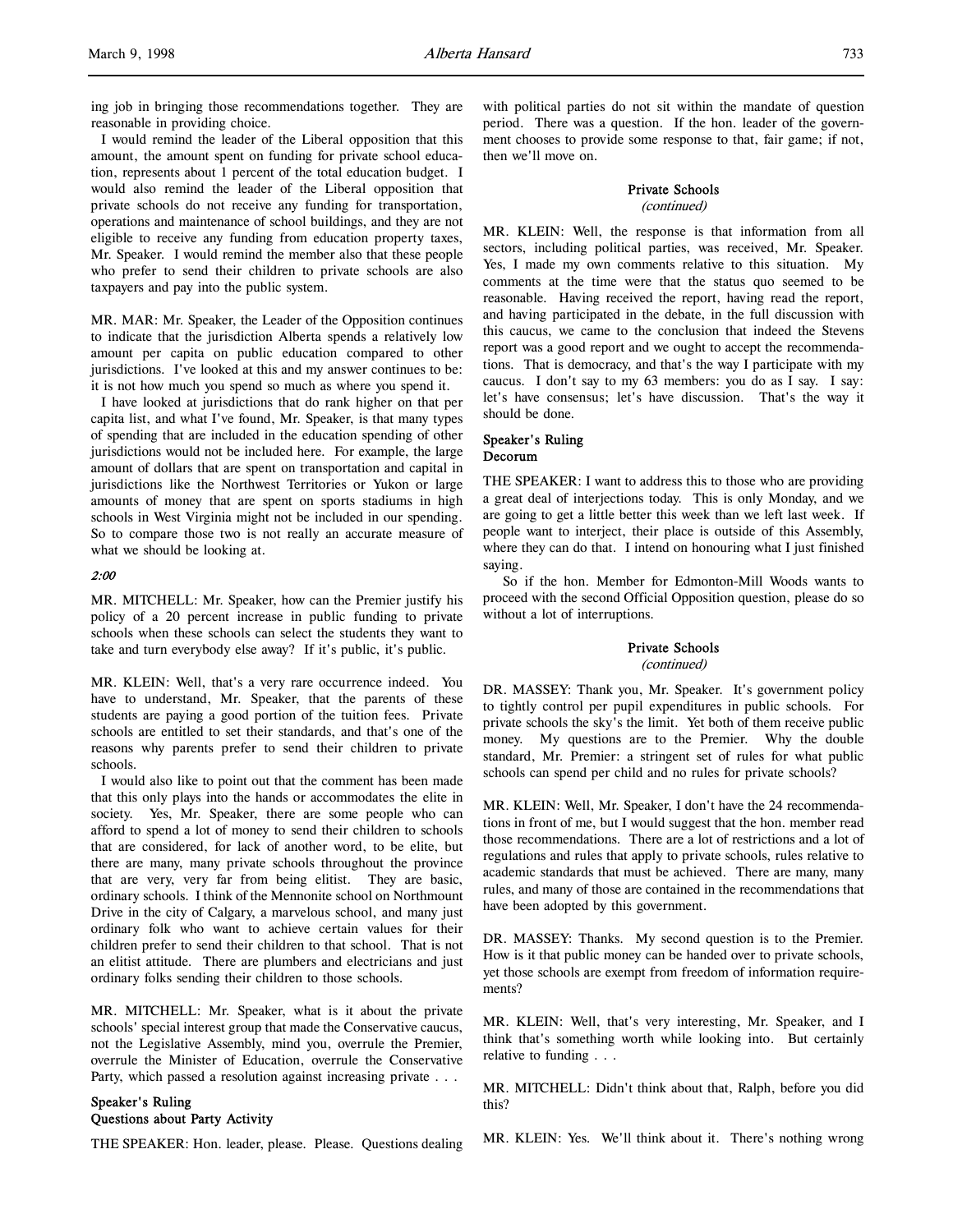with that, you know. There's nothing wrong with thinking about things, Mr. Speaker. The hon. member brought up a good point, and I will look into it. But I will remind him that indeed the Department of Education is subject to FOIP, and perhaps that information can be obtained through the department. I'll have the hon. minister supplement.

MR. MAR: Mr. Speaker, I think it's important to look at the recommendations of the task force in whole. They do represent the views of a compromise. The members of the task force who were appointed were representative of the public education system and of private schools. One of the issues raised by the hon. member was accountability for public funds. If the hon. member would like to review the task force report, you'll see that there are many recommendations that relate exactly to the point he raised about the accountability for public dollars going to private schools.

DR. MASSEY: Mr. Speaker, my third question is to the Premier. Why were the private school task force recommendations not returned to this Assembly, where the questions first arose, for public debate?

MR. KLEIN: Mr. Speaker, many of the recommendations certainly have impact on the budget, and the department's budget and estimates for the upcoming fiscal year have either been debated or will be debated.

In answer to the question – why was it not brought to the Legislature? – it was not commissioned by the Legislature. This was commissioned by the government, and the report was adopted by the government, not by the Legislature, by the government, and now is a matter of policy. [interjections]

THE SPEAKER: Third Official Opposition main question.

# Speaker's Ruling Decorum

THE SPEAKER: Hon. Opposition House Leader, it's to you I look for example-setting in your caucus. It's to you I look to be example-setting in your caucus. This is a place for parliamentarians.

#### Day Care Subsidies

MRS. SLOAN: This government's assault on day cares and after school care providers must be magnified. There is no better way of doing so than by introducing Miss Ann-Marie Thivierge, a single parent of one child, whose annual income is \$24,000. Ann-Marie recently applied for out-of-school care and was told that 150 children were on the waiting list and no subsidy would be available because of lack of funding. To date, Ann-Marie owes \$600 in fees and is contemplating quitting work rather than accumulating a debt for day care. Not eligible for EI, Ann-Marie will ultimately be forced to apply for social assistance. My first question is to the Minister of Family and Social Services. Can the minister explain how his department's policy of supporting people to find and maintain employment assists Ann-Marie when his day care reductions ultimately are forcing her to quit her job?

DR. OBERG: Thank you, Mr. Speaker. The first thing I want to say is that there have been no day care reductions. What we did this year, as I've stated numerous times in this Assembly, is we've taken \$10 million from the operating allowance and put it over to the child care subsidy. To put that into perspective, for an infant from 0 to 12 months this government and this province pays \$475 for day care effective April 1, 1998. From 13 to 18 months the government also pays \$475 from child care subsidy. From 19 months and above to a maximum of school age the government under my department pays another \$380 per month. These are the amounts of dollars that are going to the day cares.

Mr. Speaker, the hon. member asked about after school funding. In Edmonton after school funding is a program run by the city of Edmonton. It is run from FCSS dollars, and we presently gave an increase of \$1.3 million in FCSS this year. The document the hon. member tabled from March 8, 1989, stated that their budget was \$4.8 million. If the city of Edmonton wanted to take the \$1.3 million and put it towards the \$4.8 million, you would see an increase of roughly 25 percent.

2:10

The member has brought up a very good point with regards to the income that the so-called Ann-Marie is making. Presently for day care subsidy for one parent and one child she will receive a partial subsidy at an income level of \$29,400. She is making \$24,000, from what the hon. member said, so she does qualify for a partial subsidy for day care with regards to our programs.

MRS. SLOAN: You can't qualify when there's a waiting list.

My second question is to the Provincial Treasurer. Could the Treasurer state for the record the economic gain for his government in Ann-Marie's circumstances. Based on CAFRA's report, for \$4 million in savings through the elimination of the operating allowance, your government will lose approximately \$39 million in economic and income tax losses from people such as Ann-Marie having to quit their jobs.

MR. DAY: Mr. Speaker, I'm very reluctant to comment on a specific case. At times in the past where governments have done that, they ran into a lot of trouble in terms of confidentiality with certain circumstances which are available.

MR. MITCHELL: She's right behind you, Stockwell.

MR. DAY: The person may be right behind us; they may be right in front of us. But we are very careful not to stray into specific cases. We know that it does get used from time to time.

I'm not sure what figure she's talking about: \$39 million, whatever that might be. I can say that with the Alberta family tax credit, if what I'm hearing is correct here, that person obviously – I wonder if the member could indicate to me if she has made it known to this particular woman that she gets \$1,000 cash this year through the Alberta family tax credit. I'd be interested in knowing if that information has been made available to her.

MRS. SLOAN: Thank you. My third question is to the Premier. How does this government's commitment as stated in the throne speech that children are this government's first priority apply to Ann-Marie and her daughter given the circumstances I've outlined?

MR. KLEIN: Well, Mr. Speaker, there really isn't much I can add to what has already been said by the hon. Minister of Family and Social Services and the Provincial Treasurer. Both ministers pointed out that there are plenty of programs, very generous programs, available to this individual and others in the same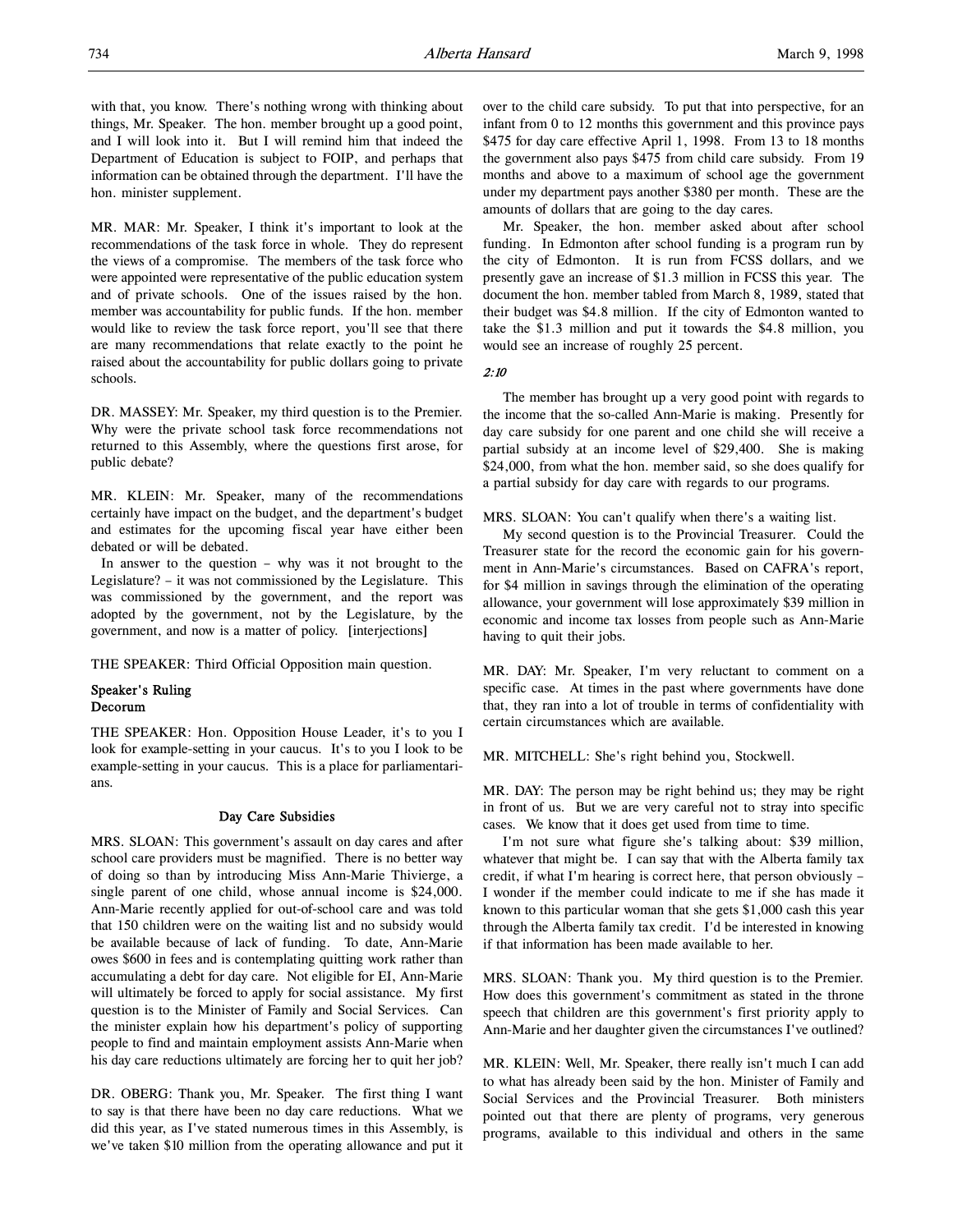circumstances. If the minister wants to supplement, please feel free.

DR. OBERG: Thank you very much, Mr. Speaker. In the hon. member's preamble she mentioned waiting lists. Nice preamble. Quite frankly, there are no waiting lists in day care at the moment. What she is talking about is the after school programs. The after school programs are run by municipalities and through FCSS. I will say again: we increased the funding for FCSS by \$1.3 million. If the city of Edmonton wanted to put that into after school care, you would be seeing a 25 percent increase in the after school funding program. But that's how FCSS works.

THE SPEAKER: The hon. Member for Edmonton-Strathcona, followed by the hon. Member for Peace River.

# Oil Sands Royalties

DR. PANNU: Thank you, Mr. Speaker. The 1998-99 government estimates carry the following information. The synthetic crude oil royalties received by the government of Alberta in 1996-97 amounted to \$512 million dollars. The second piece of information relating to the estimates for '98-99 royalty receipts indicates that these revenues will be as low as \$50 million. This is a tenfold drop annually in the royalties received by Albertans. Albertans are worried about it. My constituents are terribly shocked by this loss of public revenue. It's a fact that this government signed a sweetheart deal with oil sands companies, including the two giants, Syncrude and Suncor, in 1996 allowing them to write off capital expenditures from the royalty payments at an unprecedented rate. My question is to the Minister of Energy. How can he justify what may amount to up to a half billion dollars a year tax break to these corporations at a time when our health care and education systems are in crisis?

DR. WEST: Mr. Speaker, we've just gone through estimates, and this question here indicates that the process doesn't work.

The historic royalties from oil sands are in the nature of \$50 million to \$60 million a year. That's the average. Royalties in the mid-1980s averaged nearly \$240 million a year because they had significant high prices at the entrance, but from 1986 until 1994 the average dropped to \$33 million a year. I'll repeat that: from 1986 to 1994 we only averaged \$33 million a year and, in fact, were as low as \$7 million in 1987, long before we brought in any new royalty regime. Since the royalty regime came into place, we have had \$20 billion worth of announced projects in the oil sands. As we go forward to the year 2015, when the capital expenses of this new investment are paid off, on some projections we could get as high as \$3 billion a year from oil revenues.

Also significant: two years ago it did hit \$512 million for a \$23 barrel of oil, and when you're upgrading oil, you get the highest level of revenue from that. We have now dropped today to \$14.91. So combined with the historic nature of the oil sands productions and the revenues that we have had over the years plus a severe drop in the price of oil as happened from '86 to '94 as well as the new oil sands royalty regime, which by the year '98- 99 will, yes, come back to historic levels of revenue to the province – combined with those three things, yes, we did drop from \$512 million to \$194 million this year and dropping down to \$50 million, understanding there was a decade where the average was \$33 million.

THE SPEAKER: Hon. member, with the exhaustiveness of your

original question and the exhaustiveness of the response, I'm just wondering if there are supplementals, and if there are: short.

DR. PANNU: Thank you, Mr. Speaker. Yes, they will be short. To the same minister: given that the government he's a member of claims it is out of the business of business, how can the minister justify using as much as a half billion taxpayer dollars to subsidize these private corporations, including Syncrude and Suncor, which are hugely profitable corporations?

DR. WEST: Mr. Speaker, we did not subsidize these companies, and the facts that I presented previously will demonstrate that. I don't have to go into a long answer. The answer is: we did not subsidize these companies.

DR. PANNU: Thank you, Mr. Speaker. To the same minister again: will the minister explain why Albertans' tax dollars are being used to subsidize a 71 percent increase in greenhouse gas emissions without imposing any requirements on oil sands producers to reduce greenhouse gas emissions in exchange for getting these royalty breaks?

# $2.20$

DR. WEST: Mr. Speaker, I have no intention of going into the greenhouse gas issue here today, but again, we did not give tax concessions to these companies to their benefit but indeed to the benefit of the province. If you look at the new oil sands regime that I said promoted \$20 billion worth of investment and you look at the number of jobs that have been created in Fort McMurray – and this hon. member has great support for the unions in this province that benefit massively in the projects that will go on in the oil sands. I find that his negative questions are counter to his philosophy.

THE SPEAKER: The hon. Member for Peace River, followed by the hon. Member for Calgary-Buffalo.

# Crop Insurance

MR. FRIEDEL: Yes, thank you, Mr. Speaker. My questions are to the Minister of Agriculture, Food and Rural Development. In many parts of the Peace country and for that matter many parts of the province farmers experienced major crop losses last year. In some cases this was the second consecutive disaster. A high percentage of the farmers do not subscribe to the present insurance plan because it doesn't fit their needs. To the minister: is there anything that could be done to change the present insurance plan to make it more flexible while remaining premium based?

MR. STELMACH: Well, thank you, Mr. Speaker. Based on the positive feedback from farmers across the province of Alberta, we are going to be implementing a number of changes to program delivery in 1998. We're going to have individualized start-up coverage for farmers coupled with an up-front lower premium for those farmers of lower risk. We're also going to increase unseeded acreage coverage from \$10, \$20, and \$30 to \$30, \$40, and \$50 per acre, \$50 being the maximum for unseeded if you put in your inputs but haven't been able to put in a crop. As well, the premiums for 1998 will be offered at the low levels that were set in 1997, which is about an average of 30 percent less than in crop year 1996.

MR. FRIEDEL: To the same minister, Mr. Speaker: could the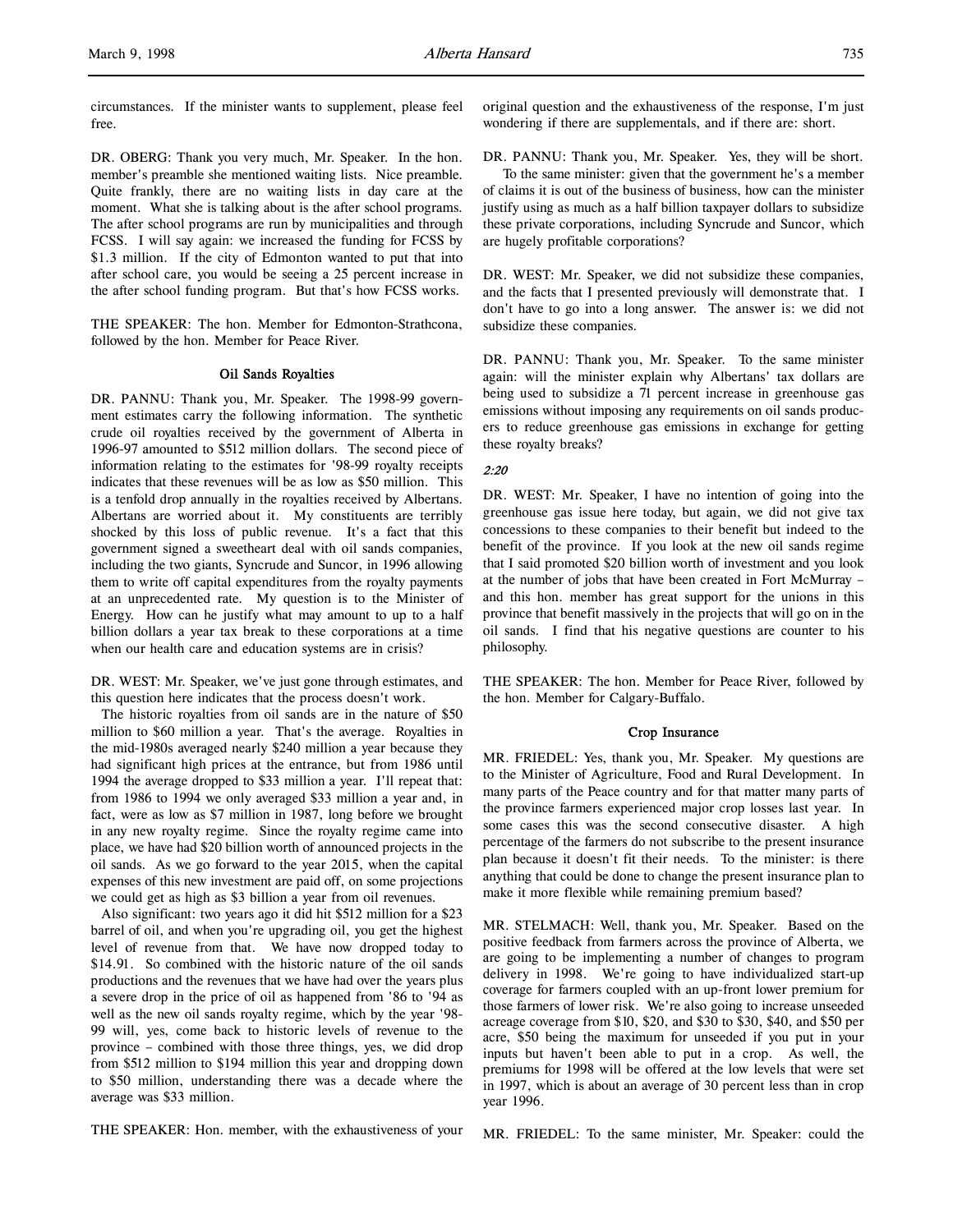province take a more proactive role with the federal government to initiate changes in this program that would encourage perhaps a higher percentage of participation with the farmers?

MR. STELMACH: Mr. Speaker, to implement a number of other significant changes to program delivery, we would need the cooperation of the federal government. Presently they pay one-third of the cost of premiums, one-third by the provincial government, and one-third by the producer. But we recently have met with the minister of agriculture, the Hon. Lyle Vanclief, and we offered some changes on our recent visit to Ottawa. He certainly indicated that he'll give some careful consideration to that.

MR. FRIEDEL: Once again to the same minister, Mr. Speaker: I wonder if he could tell us if there is anything that could be done to address the deficiency in the farm income disaster program that presently does not deal with two or more consecutive disasters.

MR. STELMACH: Mr. Speaker, this is a constant concern that has been raised specifically in those two areas, Athabasca-Boyle and Cleardale-Saddle Hills, where the farmers have been unable to seed for the past two years. This particular program, the farm income disaster program, is GATT friendly. We sent a team of experts to Geneva to run it past the committee there to ensure that it is GATT friendly. It has been now included as a farm income disaster program in the province of British Columbia, and a number of American states are looking at the program. We are mandated to carry this program for three years. The 1998 tax year will be the final year, and then this Assembly will review the program and make some changes. But at the end of the day it still has to be GATT friendly and not spawn any countervail duties from our trading partners.

THE SPEAKER: The hon. Member for Calgary-Buffalo, followed by the hon. Member for Lacombe-Stettler.

# Health Care System

MR. DICKSON: Thank you, Mr. Speaker. The government model of shrinking support for public services on the one hand and promoting private, for-profit services on the other exists not only in Education. It also exists in health care. Last spring the Minister of Health proclaimed that he had given regional health authorities a solid, predictable, and stable funding base. He said at the time, and I quote: it enables the authorities to deal with local pressure points, local priorities, ensuring access to quality health care for all Albertans. Less than 10 months later 15 of the 17 regional health authorities have announced that deficit budgets are inevitable. My question to the Minister of Health: why has the minister broken the promise he made last May?

MR. JONSON: Mr. Speaker, I would take the view that no promise was broken with respect to the November 24 announcement on which the quotation from the hon. member is based. I think that the operation of health authorities across this province was stabilized by that announcement along with the implementation of the population-based funding formula. In terms of the current reference that the member has made, certainly a substantial amount of money has been announced as part of our grants announcement. Some 50-plus millions of dollars for the Calgary regional health authority which I believe is the area in which the hon. member has his constituency. The Premier and I have indicated that we are certainly always prepared to sit down and

discuss the situation with the regional health authorities.

MR. DICKSON: Mr. Speaker, I'd then ask the minister: what health services will be redefined under the Health Care Insurance Act as nonessential to avoid the public obligation to pay for those services?

MR. JONSON: Mr. Speaker, I'm not aware of what legislation it is the hon. member might be referring to.

MR. DICKSON: Well, let me finally ask the minister this, Mr. Speaker: what steps will the Minister of Health take to ensure that private, for-profit entrepreneurs don't exploit the new market his underfunding in health care has just created?

MR. JONSON: Mr. Speaker, I have repeatedly indicated in this House that the government supports the best possible public health care system. Secondly, for the umpteenth time I will refer to our support and commitment to the principles of the Canada Health Act. Thirdly, I'd just like to say with respect to the issue of eye clinics that some months ago we took action in that particular area. I think we've been consistent in supporting the public health care system.

THE SPEAKER: The hon. Member for Lacombe-Stettler, followed by the hon. Member for Edmonton-Norwood.

# Private Schools

(continued)

MRS. GORDON: Thank you, Mr. Speaker. Over the weekend I heard from a number of my constituents on both sides of the issue of increased funding for private schools. Although my private school supporters are both happy and grateful, many public school supporters are not. To the Minister of Education: is public education as we now know it at risk, and how will this decision adversely affect the overall operation within the public education system?

MR. MAR: Mr. Speaker, this government has not wavered in its commitment to support public education. The task force referred to by the hon. Premier earlier in his responses in question period heard from over 12,000 people from throughout the province of Alberta. The task force was charged with the responsibility of determining recommendations that best represented a balance of the interests they heard from. There are about 14,000 students whose parents feel that their choice should be to be able to have their child go to a private school.

To be clear, in the year 2000-01, when these recommendations will be implemented, there will be \$39 million going to support private schools, but the support for the public education system will be \$3.3 billion. So it is clear that there is strong support for the public education system: \$3.3 billion compared to \$39 million. That support for private education is only about 1 percent of the total support for the public education system.

#### 2:30

MRS. GORDON: Mr. Speaker, does this increase in private school funding mean that now or down the road funding for children in the public system will be threatened, reduced?

MR. MAR: Mr. Speaker, I want it made very clear that the answer to that is no. The increased funding that will go for supporting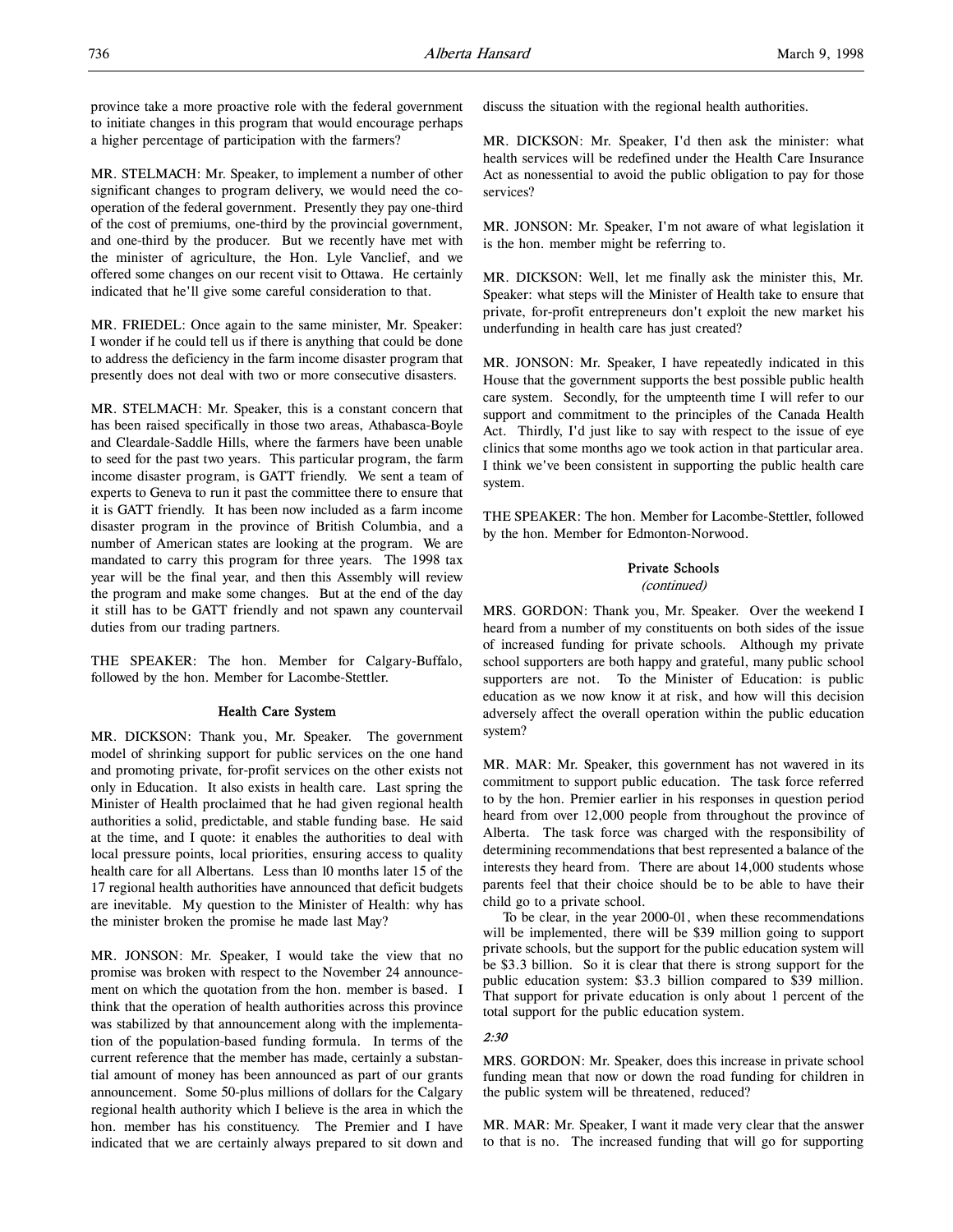private schools will be added to the Education budget from the GRF. It will not come from the existing budget nor will any of the increase for support for private schools come from education property tax. I want to make it clear again that this government has not wavered from its support for public education.

MRS. GORDON: Mr. Minister, while more funding is provided to private schools, this is to be balanced by increased accountability. What does this mean, and how will it impact the operational side of private schools?

MR. MAR: Well, Mr. Speaker, I have always invited members of this Assembly and members of the public to review the recommendations of the task force in their entirety and to look at it in a balanced manner. While there will be more funding provided to private schools, that is balanced off by an increase in accountability, which is the question the hon. Member for Edmonton-Mill Woods was also asking.

So I think, Mr. Speaker, that it's important to note that if you read the task force report, it is very clear, as the Premier said earlier in question period, that the majority of private schools cannot be described as elitist. They operate on limited budgets, they educate children with a wide range of academic ability, and they serve families from across a spectrum of economic backgrounds. This government is strongly supportive of choice, and these parents who choose to send their kids to private schools should have the opportunity to do so. They do have the support of the government, but again, to be clear, there is the strongest support for public education expressed by this government.

THE SPEAKER: The hon. Member for Edmonton-Norwood, followed by the hon. Member for Bonnyville-Cold Lake.

#### Children's Services

MS OLSEN: Thank you, Mr. Speaker. One of the four pillars of the children's services initiatives is to establish a role for the aboriginal community in planning and delivering services for aboriginal children, youth, and families, because although only 3 percent of the Alberta population is aboriginal, aboriginal children make up approximately half of the children involved in the child welfare system. The first child and family services authority board to be appointed, in Calgary Rockyview, has only three aboriginal members. My questions are to the minister responsible for children's services. Why were there only three aboriginal people appointed to the Calgary Rockyview board when 50 percent of aboriginal involvement is a stated goal?

MS CALAHASEN: Thank you, Mr. Speaker. This is a great question. First of all, the applications that came in went through a system of determining who should sit through this, and there was a panel that went through the applications. Secondly, when we're talking about aboriginal children, it was at 50 percent previously in care. We now have something like 37 percent, which is an indication, I believe, of the kind of good work that has been happening throughout the province. Thirdly, when the information came forward, there was the intent of making sure the aboriginal pillar would not be compromised in any way whether or not there were aboriginal people sitting on the board, that those four pillars would be maintained throughout anything to do with children's services.

MS OLSEN: Thank you. Again, to the same minister: what steps

are you taking to ensure the aboriginal people take their full allotment of 50 percent of the spaces on a 17-member child and family services board to be appointed next month?

MS CALAHASEN: First of all, Mr. Speaker, what we are trying to do is ensure that whatever we do is going to make sure that all children are going to be taken care of; secondly, whatever we have to do to be able to ensure that the process that occurs will reflect some of the needs as identified by the communities. Thirdly, what we want to be able to ensure is that if the people who are qualified come through that, we put people who are interested and qualified and will continue to do that. The intent is that we would like to see as many aboriginal people come forward to apply for the children's services authorities, and it will be based on the applications that come forward. I hope we do have some good, credible people who will come forward and put their names through.

MS OLSEN: My final question is to the same minister. Given that the child welfare information systems check is proving to be a systemic barrier to involvement for many community members, will the minister revise the criteria for involvement on the authority boards?

MS CALAHASEN: Mr. Speaker, I think that's an important question. One of the items that I seem to get throughout the whole area as I go through from community to community is that they'd like to see as much involvement as possible from people from various sectors and people who would like to be involved. One of the things I would like to encourage – and the member herself – is to have people who have the qualifications to come forward and to make sure that whatever we do they pass through CPIC as well as CWIS so that we do have people who are going to be qualified. When we're talking about systemic barriers, as you've identified, I feel there is an opportunity for people to come forward. There is nothing in place presently to be able to show that there are going to be barriers that would prohibit people from applying.

THE SPEAKER: The hon. Member for Bonnyville-Cold Lake, followed by the hon. Member for Edmonton-Centre.

# English as a Second Language

MR. DUCHARME: Thank you, Mr. Speaker. The English as a Second Language program will be expanded to provide instruction to Canadian-born students who require English language assistance. My question is to the Minister of Education. Could you please explain how this program will be implemented?

MR. MAR: Mr. Speaker, at the outset I'd like to say that the reason we support English as a Second Language in the education system is to ensure that students are able to make the most of their academic potential. It is true that there are some children who are born in this country who enter our education system with little or no working ability in the English language, and up until this point school boards have not received any ESL funding for those students. As a matter of fairness, we should be giving the same opportunities to those children as to non Canadian-born children who did receive support for English as a Second Language.

Mr. Speaker, school boards have been asked to identify their numbers of ESL students, including those who are Canadian-born, and report back to the Department of Education. Once those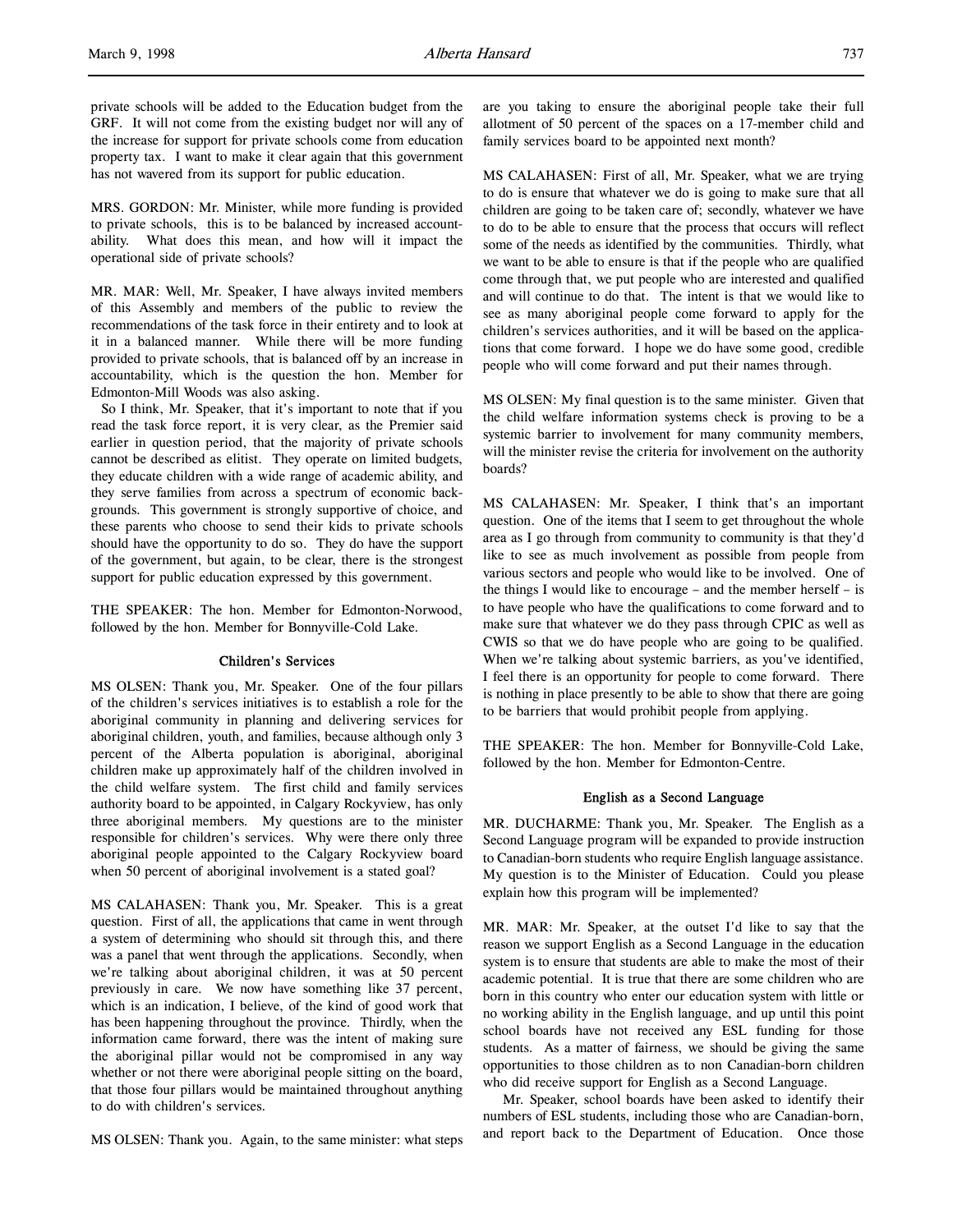students have been identified, then we will work with the school boards to determine how the funding will be distributed. As far as the full funding details, they won't be available until such time as the funding manual is prepared by the Department of Education in April of this year.

MR. DUCHARME: Mr. Speaker, to the same minister: will the English as a Second Language program for Canadian-born students apply to French-speaking students who attend a Francophone school?

MR. MAR: Mr. Speaker, the answer to that question is no. As I indicated in my response to the first question, the purpose of ESL funding is to ensure that students make the most of their academic potential, but in Francophone schools the primary language of instruction for students is French. Accordingly, English as a Second Language funding is provided for students who have insufficient fluency in English to achieve their academic potential in an English-taught program.

MR. DUCHARME: Again to the Minister of Education: why is it, then, that Hutterite schools teaching both German and English qualify, and yet Francophone schools teaching French and English don't qualify for the funding?

MR. MAR: Mr. Speaker, in Hutterite schools German language instruction is provided, but it is provided by the parents outside of the regular school day. In the school, within the regular school day, the language of instruction in Hutterite schools is English. Under the English as a Second Language program the primary language of instruction must be English. Again, in Francophone boards the primary language of instruction is French, and therefore they do not qualify for ESL funding.

THE SPEAKER: The hon. Member for Edmonton-Centre, followed by the hon. Member for Olds-Didsbury-Three Hills.

# Film and Television Industry

MS BLAKEMAN: Thank you, Mr. Speaker. Across Canada provincial governments, except Alberta, are doing everything they can to attract the film and television industry as well as the jobs and investment dollars that come with it. Another province is actively trying to entice the National Screen Institute away from Alberta. NSI and its festival, Local Heroes, is a vital support for what is left of this industry in Alberta. To the minister responsible for arts and culture: what is the minister doing to ensure that Alberta doesn't lose the National Screen Institute to another province?

#### 2:40

MRS. McCLELLAN: Mr. Speaker, certainly as minister responsible for arts and culture I recognize the importance of the film industry to the province of Alberta. However, I don't believe that it is in my area of responsibility to intervene in that particular institute.

Mr. Speaker, what we should concentrate on, I believe, is ensuring that our film industry understands what there is available here in this province for them. I believe that they have demonstrated that over the years. We have a number of films that have been made here, some segments of a film being shot in Edmonton as recently as last summer. This province has much to offer the film industry. I think they understand that. They also understand

that a number of members of this government are working with them to see what can be facilitated, if anything. They understand that. They understand this is a good climate to do business in. Really, if you were being candid, what is bothering the film industry is not what we aren't doing; it's what other provinces are doing.

MS BLAKEMAN: My second question is to the Provincial Treasurer. Given that film producers are deciding right now whether or not to bother investing in Alberta-based production this summer, when can we expect the implementation of the employment tax credit that the minister of science, research, and information technology had introduced sometime ago?

MR. DAY: I know that the minister of science and technology has indicated some interest in this and has joined a chorus of individuals who have presented some proposals along this line, but I can assure you that a specific tax credit has not been introduced by that minister or anyone else at this point. I can also assure you, Mr. Speaker, that there's considerable discussion going on with those who are involved in that particular industry: well-known people on the Canadian scene like Tom Jackson and right down to the field, to those who are working in the field itself. Well-known special effects people like Darren Findling and others have been consulted on this very area.

I can tell you, Mr. Speaker, that other provinces are also aggressively pursuing this particular industry. When the Minister of Finance in Ontario stands up and says that Toronto is Hollywood north and that it will be at any cost, then we also have to take that into consideration in this province. At any cost: what exactly does that mean? I can also assure you and I can assure people in the industry that we're listening to their concerns and that we're looking to what, if anything, can be done to make that a viable industry. We have a broad-based policy in this province, a lowtaxation policy, and a commonsense regulatory regime. We also have other advantages that other provinces don't have. When those businesses operate here, they're not subject to certain costs as they are in others.

I'll just conclude, Mr. Speaker, by saying that I recently saw an interview with the people who were out doing the filming of this movie - I believe it's called *Mystery Alaska* - and they're doing that out in Canmore. One of the key actors being interviewed made the statement: I'm from Los Angeles. Then he turned and gestured towards the fabulous Rocky Mountains, and he said: nowhere else in the world can you find this type of thing rather than right here. So there are some key elements in Alberta that we have to offer.

I can tell you also, Mr. Speaker, that we're working with the industry to see if there's something that doesn't prejudice other industries, in fact to see if there is something that can underline the attractiveness of doing business here in Alberta.

THE SPEAKER: The hon. Member for Olds-Didsbury-Three Hills, followed by the hon. Member for Edmonton-Mill Creek.

## Special-needs Education

MR. MARZ: Thank you, Mr. Speaker. There are about 8,000 children in Alberta with severe special needs. School boards receive severe special-needs funding from the province to provide special education programs and services to help these children learn. My concern is with the perceived restrictive qualifications for that funding. My question to the Minister of Education is: can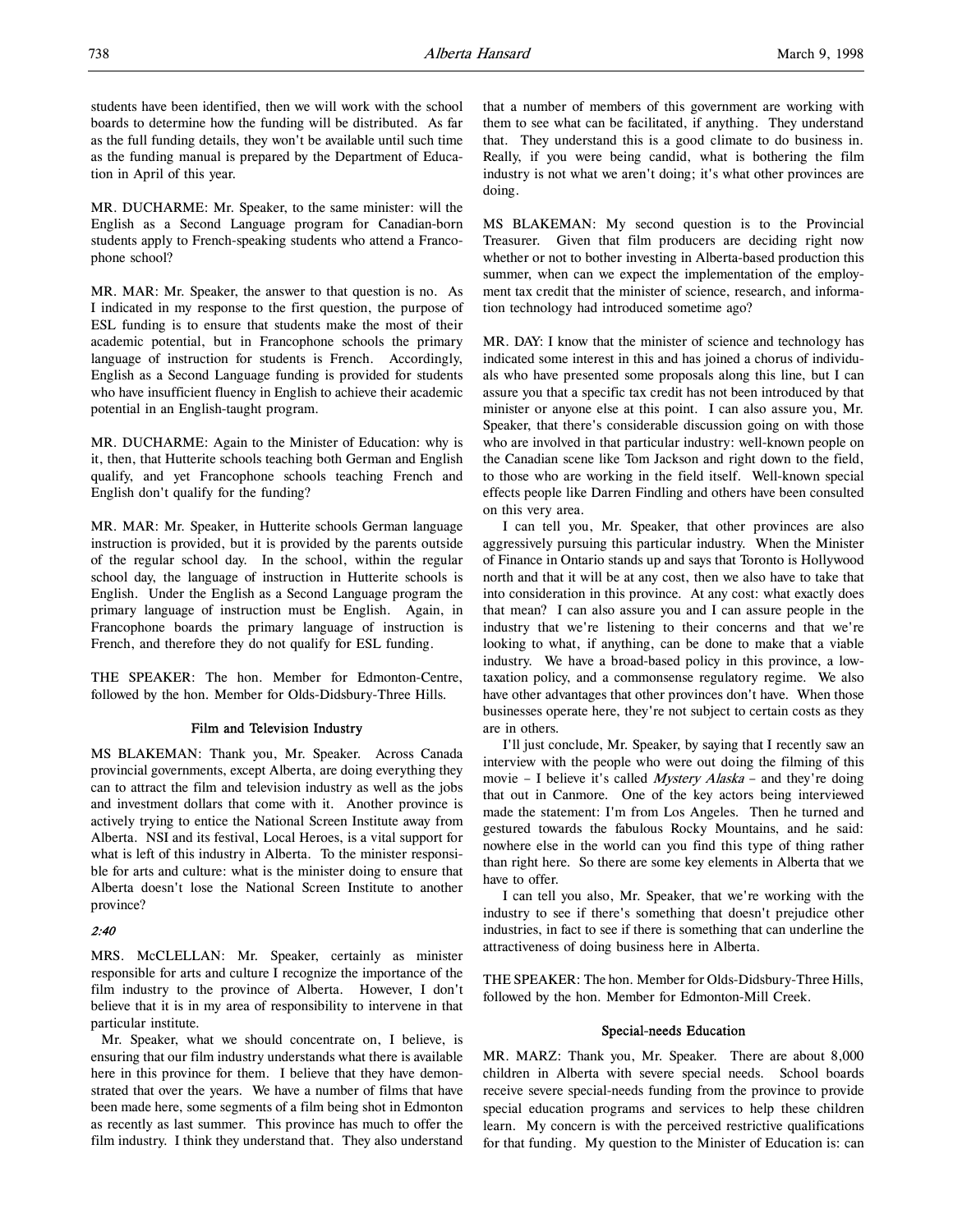2:50

the minister tell this House what criteria are used to determine if a child has severe special needs?

MR. MAR: Mr. Speaker, I beg some indulgence, because I think that the response to this requires some detail. The short answer is that we look at two criteria: first of all, whether the child meets one or more of our descriptions of special needs; also, the kinds of services and support the child requires.

Mr. Speaker, there are six different categories of severe special needs: severe mental disability, severe emotional or behavioral disability, severe physical or medical disabilities. We also recognize deafness and blindness as severe disabilities, and we also recognize that students with two or more disabilities may also have severe special needs.

In addition to these descriptions, Mr. Speaker, we also look at the kinds of services and support that these students need. They could include specialized equipment; specialized one-on-one instruction; assistance for basic care, like feeding; monitoring of a behaviour or of a medical condition; or other services that may be required. To qualify for severe special-needs funding, students must meet three out of four of those kinds of support.

MR. MARZ: Thank you, Mr. Speaker. To the same minister. Given that Down's syndrome students could be categorized or characterized as chronic and having an ongoing intellectual disability, at least by the educators I've talked to, do children with Down's syndrome qualify for severe special-needs funding?

MR. MAR: Mr. Speaker, there are various degrees of Down's syndrome. Some students with Down's syndrome may qualify for severe special-needs funding if they meet the criteria that I just talked about. Many students with Down's syndrome are eligible for severe special-needs funding. However, it's been our experience that most of the students with Down's syndrome fall within the mild or moderate special-needs category.

MR. MARZ: To the same minister for my final supplemental. If a child with Down's syndrome does not qualify for severe needs funding, what kinds of programs is he or she eligible for?

MR. MAR: Mr. Speaker, all students with special needs are entitled to the educational programs and services that give them the best possible education regardless of the severity of their disability. For a typical student with Down's syndrome this could include assistance in learning how to read or understanding numbers. The experience is that most students with Down's syndrome can be integrated into regular classrooms and learn along with other students.

Mr. Speaker, starting on September 1, 1998, school boards will receive \$325 for every enrolled student to provide programs for students with mild and moderate disabilities. Because the provincial incidence rate for mild and moderate disabilities is about 10 percent, that means that school boards would have access to an average of \$3,250 of additional funding for students actually having mild or moderate disabilities.

# Speaker's Ruling Anticipation

THE SPEAKER: Hon. members, before calling Orders of the Day, today there were several questions in the areas of Education, Energy, Agriculture, Food and Rural Development, and in previous days I'd intervened during the day and indicated

anticipation in the event of certain estimates coming up on a particular evening. Well, we do have estimates coming up tonight; however, they are in a different form than the way estimates were dealt with in the past. Today, in essence, we have reporting, and we have identified at least five departments or even perhaps six departments who have to report.

If all members will recall, the agreement that was reached by House leaders in the past was that there should be something like 45 minutes set aside for a total maximum reporting time per department. However, in that particular arrangement that was reached in the past, a minister may report up to 20 minutes, the Official Opposition may reply up to 20 minutes, and the third party may reply for up to five minutes. So if you count the 20 and the 20 and the five, that's 45 minutes, and it would have the potential of denying private members an opportunity to raise a question in question period on that particular day. So that's the reason why the anticipation rule would not apply when we have this kind of reporting, effective today.

# head: Orders of the Day

[The Deputy Speaker in the chair] head: Government Motions

# Chief Electoral Officer Search Committee

- 22. Mr. Hancock on behalf of Mr. Havelock moved: Be it resolved that
	- (1) A Select Special Chief Electoral Officer Search Committee of the Legislative Assembly of Alberta be appointed consisting of the following members: Mr. Langevin, chairman; Ms Barrett; Mr. Friedel; Mr. Jacques; and Mr. Sapers.
	- (2) The chairman and members of the committee shall be paid in accordance with the schedule of category A committees provided in Members' Services Committee Order 10/89.
	- (3) Reasonable disbursements by the committee for advertising, staff assistance, equipment and supplies, rent, travel, and other expenditures necessary for the effective conduct of its responsibilities shall be paid subject to the approval of the chairman.
	- (4) In carrying out its responsibilities, the committee may with the concurrence of the head of the department utilize the services of members of the public service employed in that department or the staff employed by the Assembly.
	- (5) The committee may without leave of the Assembly sit during a period when the Assembly is adjourned.
	- (6) When its work has been completed, the committee shall report to the Assembly if it is then sitting. During a period when the Assembly is adjourned, the committee may release its report by depositing a copy with the Clerk and forwarding a copy to each member of the Assembly.

[Motion carried]

head: Government Bills and Orders head: Second Reading

# Bill 19 Protection against Family Violence Act

THE DEPUTY SPEAKER: The hon. Member for Calgary-Currie.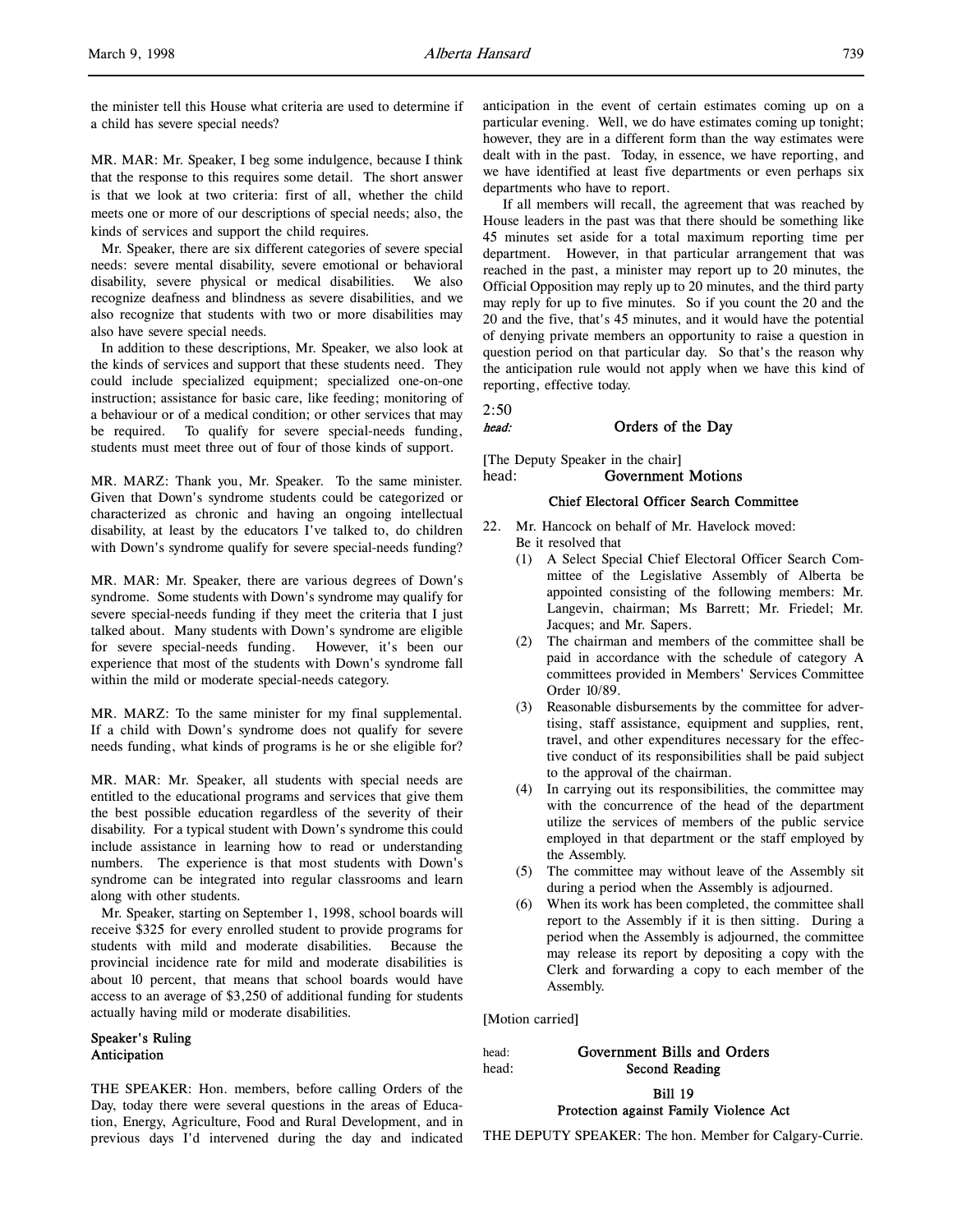MRS. BURGENER: Thank you, Mr. Speaker. I'd like to move second reading of Bill 19.

Before doing so, I would just like to highlight for the members of the Legislature some issues that I think will be pertinent to their debate. Certainly we're seeing a strong amount of coverage in the media and from concerned citizens about the value of this legislation, so I thought it would be appropriate just to remind hon. members about the process that the government used to develop this material.

As you know, the issue was before the House in private member's bill form two years ago. Before that, Mr. Speaker, I'd like to draw attention to the work that was done by the Law Reform Institute and indeed by a number of groups within the community who had identified the need for more effective and appropriate ways within our society to deal with family violence. So we had a number of stakeholders involved at various levels.

I'd like to also mention the legislation that was tabled in Saskatchewan and the fact that it had already preceded us and was in the process of an evaluation. We were able to rely on some of the statistical information that came from that debate. From those types of initiatives, Mr. Speaker, we developed a discussion paper which was circulated very, very broadly across the province. We sent out several hundred documents to those who had expressed an interest. Because of the issues surrounding our freedom of information and protection of privacy, we're not at liberty to be able to give out the various names of individuals who took the time to respond to that, but I can assure you that over 120 written submissions were received. They were not only from individuals but also on behalf of groups and associations. These included the police communities, both men's and women's rights groups, shelters, volunteers, other members of society who dealt with this issue very specifically, and quite frankly, some very personal information that was shared with us.

Mr. Speaker, in reviewing that material, I want to assure all members of the House. There's been some suggestion that this was something I was able to work on personally and pick and choose what issues I would like to put forward, but that was not the case. Under the Minister of Justice we had an advisory committee that included the strategic planning of court services of Alberta Justice, the policing services of Alberta Justice, the general prosecutions branch, and correctional services. We included the Minister of Community Development, under Social Services the office for the prevention of family violence, and also legal research and analysis from Civil Law, under Alberta Justice.

Through this interministerial group we reviewed a number of the recommendations and looked at them not only for appropriateness with respect to the actual issue but how they stood from a constitutional point of view. We looked at some of the issues just from a strategic point of view as to whether or not they were actually able to be implemented, et cetera. That process took place at the conclusion of the discussion document being circulated, at the end of October, early November, and into December. From that, we gleaned some significant policy issues, which we then took through standing policy committee and began the procedure of developing the legislation at the caucus level on a clause-by-clause basis.

I share that with all of you so that there is some understanding of how the material that was presented to you last week was developed. I'm hoping, then, that the focus of the discussion that we have over the next few weeks will be on the principles of the bill that is in front of us.

I won't speak too long about them because I'm looking forward

to hearing the debate from all members in the House. Clearly the issue was that as family violence has become such a significant component of policing activities and as the impacts of it are so horrific on our society, particularly with respect to our young children, the ability for the policing community to intervene in an immediate and effective manner was foremost in our minds. Consequently, the development of the emergency protection orders that you see noted in the bill was the resolution of that serious discussion.

Mr. Speaker, while a number of the concerns expressed deal with individual rights and the concern we have of suspending the rights of some individuals who act or are threatening to act in a violent manner, I can say that for myself and for the over 6,400 children who had to flee to shelters last year, it's important that someone speaks for their rights. We have the precedent in our society that if you are driving a car and are randomly stopped at a spot check and the police ask you to pull over and take a breathalyzer test, if you blow over .08, at that time the police can impound your car, take away your licence, fine you, and put you into further process of court law.

The fact of the matter is that you may challenge that police activity in the courts following that time you took the test, and in fact you may even be successful and be acquitted of that charge. But the point of it is that at the time the police make the assessment that you are at risk because of your consumption of alcohol, your rights are suspended with respect to that vehicle because of the harm that you can do to yourself and the harm that you can do to the rest of society by operating the car. I share that analogy with you in the House and I've used it over the last few months in the discussion because it's no different in terms of opportunities for the police to intervene based on their expertise, using the most information they have, with the full backup of the court behind them, in order to protect those who are not able to protect themselves.

Mr. Speaker, before any of those individual rights are suspended, someone would have to be in a situation where they're acting in a threatening or violent manner, and quite often there is substance abuse and consumption of alcohol. So you're not picking on someone who has randomly wandered into a situation. You're looking at the police situation where someone has demonstrated that they believe harm or the threat of harm is going to be done.

We speak later in the bill to the issue of a "frivolous or vexatious complaint." It's an offence under this act, and the Criminal Code comes into effect under I believe it's section 140 for those types of activities that are considered illegal. In addition, we have given the police an immunity, so if they choose not to issue an order because they believe the situation does not warrant an emergency intervention at this time, they can make that decision.

I'm hoping, Mr. Speaker, that in the debate that follows, the balance between protecting those young, vulnerable children, who cannot threaten other people, who have not consumed alcohol, and who are not acting in such a negative fashion but who have serious developmental issues, that we have all seen and have discussed in this House on a number of occasions – I'm hoping that somehow we can focus on those rights.

We have also included in "family members" those who are more vulnerable. The bill speaks to the opportunity for a warrant of entry. You have to go before the courts to identify the concern around an individual in a home, and the police may come at that point. But it's important to recognize, Mr. Speaker, that they just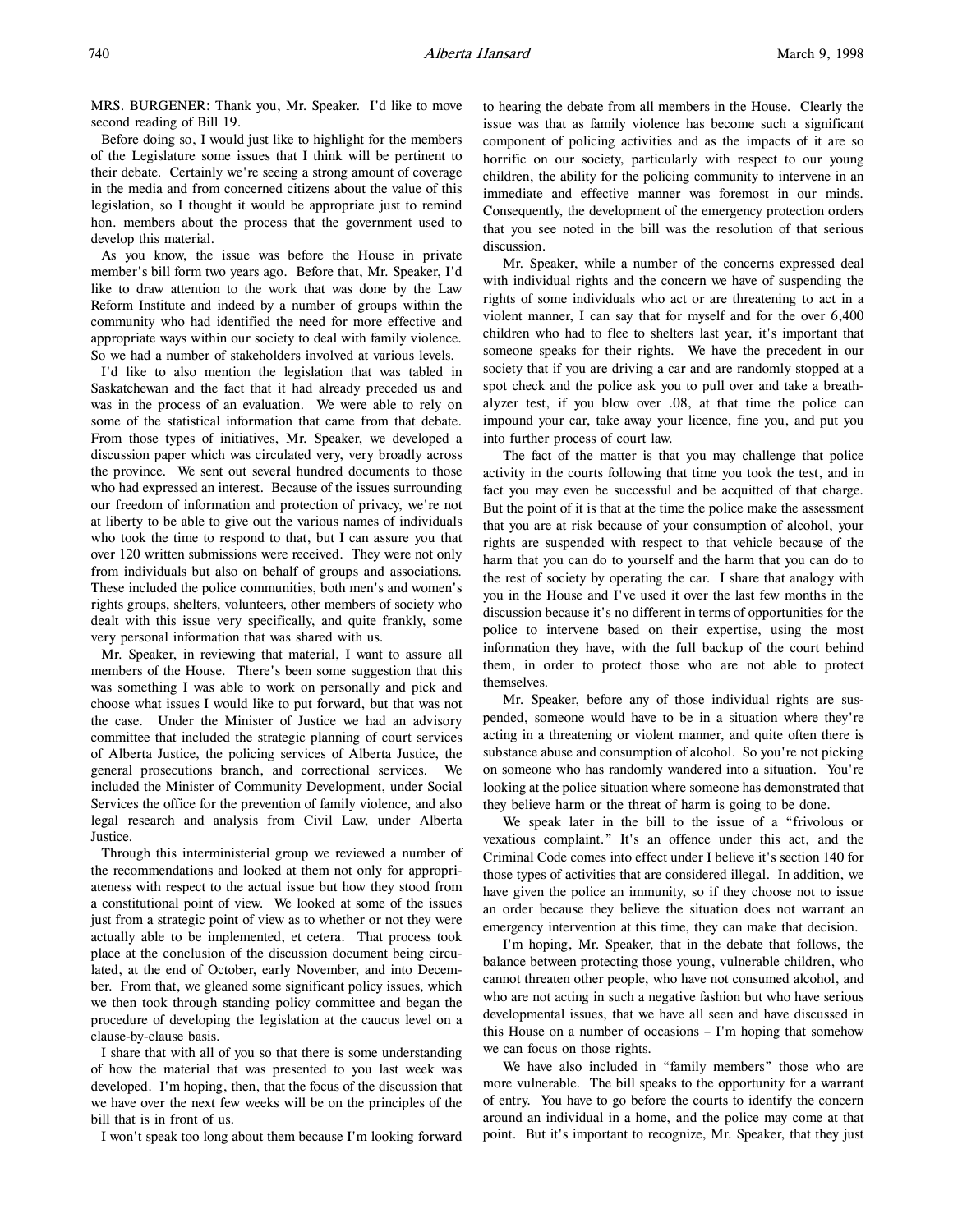can't come randomly and pull somebody from the house. There has to be permission granted by that individual.

We have some very serious concerns about our elderly. We are also looking at members of the family who for a number of reasons would be at risk. We believe that between the inclusion of them under the section "family members" and the option for warrant of entry, we can protect them. Further, under the general orders, Mr. Speaker, there are times when we can identify and look at situations where a family's issues can be looked at over the broader term rather than just the emergency situation.

#### 3:00

Mr. Speaker, I think those are the key points that I wanted to identify. I said earlier that this has developed a fair amount of public interest, and I'm hoping that the discussion that is tabled today and in the following weeks will give us a broad confirmation that the policies and principles we have identified and produced in this bill merit the support of the House. We look forward to the further process.

Thank you.

THE DEPUTY SPEAKER: The hon. Member for Edmonton-Centre, followed by Edmonton-Highlands.

MS BLAKEMAN: Thank you, Mr. Speaker. I rise today to speak in second reading of Bill 19, the Protection against Family Violence Act. I'm going to try and keep my remarks as brief as possible. I am anxious to see this legislation passed, and I'm aware that many other people wish to speak to it.

I think it's important at this time that I recognize the contributions of Alice Hanson, the former Member for Edmonton-Highlands-Beverly, for her impetus in starting a process that has brought us now to this point. In forums that were open to the public, Ms Hanson consulted with hundreds of individuals and groups in 1995-96 in preparation for the drafting of her Bill 214 and also continued those public consultations once the bill had passed second reading. I believe, although I could be corrected, that that was the first time an opposition private member's bill had passed in second reading.

That bill was introduced in February of 1996 and debated in May of 1996. Bill 214 passed second reading at that time but was taken off the Order Paper through a technical motion that was introduced in August of 1996 when the bill was in Committee of the Whole. I've read through the *Hansard*; I know that many, many people who are still sitting as members in the Legislature spoke in support of the bill. The bill was revised, and the comments and the public consultation were incorporated. It was reintroduced by Terry Kirkland as Bill 209 and further revised and introduced by myself in the spring of 1997 as Bill 218.

The government has now taken the lead on this bill. It's now the spring of 1998; it's two years later. I hope that we will be able to have a good discussion and debate on this bill and see it passed and implemented as soon as possible. We've waited two more years for this. A brief comment: I was hoping and had been led to believe that this was going to be a flagship bill of the government. It is coming in at Bill 19. I had hoped that there would be more solid support for it, but I am glad to have it.

When we talk about domestic violence or family violence, I always see in that that it really is for the most part violence against women. The primary beneficiaries of this bill would be women. Violence against women has been called by the standing committee of the House of Commons: a war on women. A commonly used statistic is that one in four women has been a victim of domestic violence. That's a difficult statistic to grasp, but try walking down your block when you get home and count off every fourth house, and that starts to give you a feeling for how deeply this issue affects our society. I think there are very few people who could say that they were not acquainted with someone or some family that has been disrupted through domestic violence.

Domestic violence is particularly worse for women from traditionally disadvantaged groups. Eighty percent of aboriginal women report violence, and I think the statistic is about as high for women with disabilities. It's overwhelmingly one sided. In Ontario a recent study shows that 98 percent of women killed were killed by men, that only 17 percent of male homicide victims were killed by women. The UN declaration on the elimination of violence against women, from 1994, puts it thus:

a manifestation of historically unequal power relations between men and women, which have led to domination over and discrimination against women by men.

Additionally, also from the declaration on the elimination of violence against women, the general assembly is

concerned that violence against women is an obstacle to the achievement of equality, development and peace, as recognized in the Nairobi Forward-looking Strategies for the Advancement of Women, in which a set of measures to combat violence against women was recommended, and to the full implementation of the Convention on the Elimination of All Forms of Discrimination against Women.

Happily, this Legislature is now following another recommendation, which was to

develop penal, civil, labour and administrative sanctions in domestic legislation to punish and redress the wrongs caused to women who are subjected to violence; women who are subjected to violence should be provided with access to the mechanisms of justice and, as provided for by national legislation, to just and effective remedies for the harm that they have suffered; States should also inform women of their rights in seeking redress through such mechanisms.

So I'm pleased that we are able to follow through on that.

The Canadian Charter of Rights and Freedoms guarantees life, liberty, and security of the person, and I notice that in a number of things that I've read and some other legislation that's been brought forward, it's particularly noted that violence against women and children, domestic violence, particularly does threaten that life, liberty, and security of the person. I think we need to be very clear that violence against women, domestic violence, is not about love and not about private family relations. Violence against women is about power and control. The UN recognizes that, the Charter recognizes that, and we must recognize that.

We the government, the legislators and lawmakers, have played a part in this. Madam Justice Bertha Wilson recognized it when she said: far from protecting women from it, the law has historically sanctioned the abuse of women within marriage as an aspect of the husband's ownership of his wife and his right to chastise her.

I'm hoping that we have come to a point where we recognize that that is not acceptable. I can give an example of that, that being the rule of thumb, which is a commonly used phrase in our language. But in fact this phrase comes from the old common law that a man could beat his wife with impunity as long as he used a stick no larger than his thumb. So it demonstrates yet again how ingrained the idea of violence against women is in this society, how easily passed off and belittled it is.

I think allowing violence against women to continue disregards the rights of women to freedom of expression and movement, life,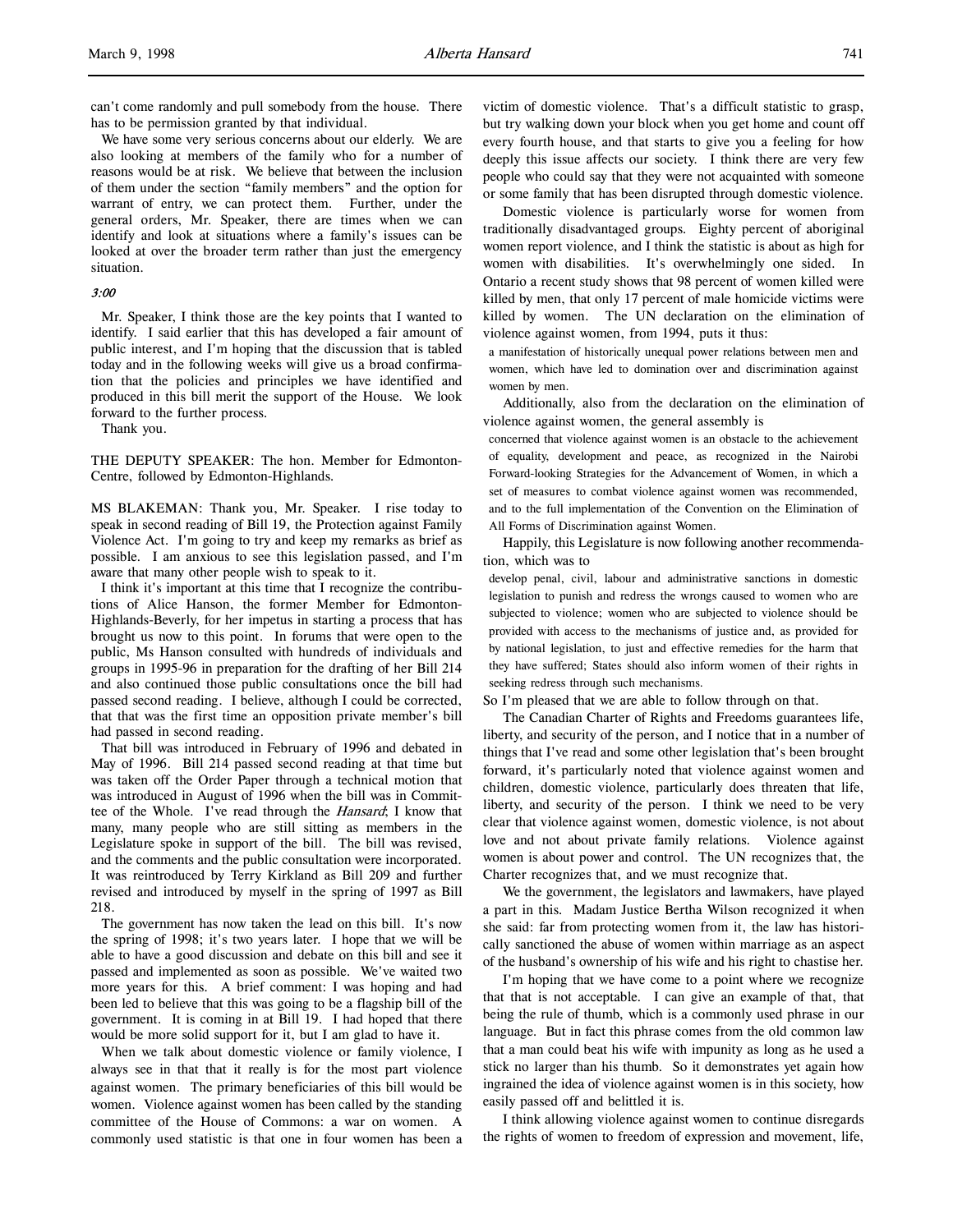and security of the person. By interpreting the law in societal expression, it increases the power of all of the perpetrators and increases and entrenches women's inequality.

There's also a tremendous cost to society when we have violence against women or domestic violence, family violence in this case, and those costs quite add up. I once tried to do a reckoning of how much each dispute would actually cost society, and I wasn't able to add high enough for it. It would include things like hospital usage, visits to the doctor, and long-term health; the use of the police service in sending officers to respond to the call and working through, taking the person through to the court system; involving the courts and the judiciary and the time and expense that is incurred there; lost work hours – and this is affecting CPP contributions, future pensions. It also affects our taxes. For those people that are off work and cannot pay their taxes, it affects what moneys are available for the government to put in place programs.

The effect on children is far ranging and very difficult. The cost of social assistance for women and children as they start a new life, the loss of volunteer hours that are worked by women in the community – it is a huge loss in this province, where we know that so many of the citizens, particularly women, are staffing many, many things with volunteer time. We also lose a fully functioning citizen who can contribute to her own well-being and prosperity and that of her children and other dependents.

# 3:10

Specifically to the intent of Bill 19, I think we're all clear that this bill does not address the systemic barriers. It does nothing to actually prevent violence from happening. It does nothing to educate society at large or certain citizens in particular. It will not actually stop someone from being able to cause harm if they are absolutely intent on doing it, but it does offer some remedy to address historical imbalances and inequities and offers some protection for women that is not available to them currently.

One of the things in the bill that I think is particularly important is the ability to remove an abuser from the premises. Traditionally, after a domestic dispute the police service has removed the person that's easiest to move rather than standing there and arguing about it, and traditionally that has been the female and her children, who are the least resistant. But this takes the woman away from her home, her clothes, her toothbrush, the shampoo and the shower, the food in the fridge, her books, her phone and address books, photo album, memorabilia. She may have to leave without her chequebook, her passport, her birth certificate. We send women to shelters – and I'm grateful that there are women's shelters available for people – but it is not their home, and it's a very difficult place to begin a healing process. Anything we can do to assist a victim or, some would say, a survivor of domestic abuse to stay in their home and start from there is, I think, an improvement. By removing them, we in essence punish them again. We've taken her and her children away from all the things that are of comfort to them.

The point of this proposed legislation is to reverse that, to create a situation where the party responsible for the trauma is removed and the survivor remains in the home. This is particularly important where other people are involved: children, elderly relatives, dependent handicapped adults, and others that are now covered under this legislation.

I'd like to talk about some of the things that are included in this version of the bill. I recognize and applaud the many groups in the community and professional organizations and services which have contributed to the current status of the bill. Certainly we in

the Liberal opposition had submitted our concerns to the member around the draft of this bill. At the same time, we were aware that many others participated in that – the police service, the shelters, criminal trial lawyers, and a number of others – in trying to make this the best bill that we could. I'm very pleased to see that the member did indeed take a number of the recommendations that came forward from the community.

I think the definition of "claimant" is one of the most important things that we have managed to do with this bill. It does now truly reflect its title, Protection against Family Violence Act. I think in other versions it had just protected the spouse, and I think it's important that we recognize that other people are in the household and that they can be protected. I had mentioned some possibilities there earlier: certainly children, elderly people, and dependent adults.

We were disappointed to see that there was not inclusion of emotional and financial abuse in the emergency protection orders. Certainly the government has shown in the past that they understood the meaning of that with their Protection for Persons in Care Act, which included emotional and financial abuse.

However, there are many things that did get included. I noticed that the proposed legislation allows for application to justices of the peace as well as Provincial Court judges, which is excellent. It's much better accessibility for people. I'm hoping that the justices of the peace will be specially trained to deal specifically with these issues.

There was also a suggestion that the occupation of the residence should be for a specified period of time, and that indeed is in there. I think that will make this much more workable and implementable legislation.

The contact. It needs to be a no-contact order, and indeed that is reflected in the proposed bill and is available under the emergency protection order. The duration of the order: the timing has been worked out quite well in that it's three working days for the ex parte order. Then it's reviewed by the Court of Queen's Bench, and other provisions that are available inside of the proposed bill are for a specified period of time, which, given the Saskatchewan legislation, seems to be what works best.

Of course, confidentiality was also a major issue as we looked at the draft bill of this, and I'm very pleased to see that that has been resolved and that information is kept confidential, that we don't have to have a survivor applying to keep things confidential.

There are just a few other points that I want to make. As the member mentioned, we do have the Saskatchewan review of their legislation – they did review it after one year – and that gives us a lot to go on, whether we are worrying unnecessarily about certain clauses or whether in fact we should have included something that we didn't. I'm very grateful to have that review to go on.

I am concerned that we have enough money to implement what is outlined in this proposed legislation. Certainly the lessons from Saskatchewan have taught us that. In particular, the record-keeping of the emergency protection orders: I know that it was very difficult for the people who did the review there to track them down because they were not being kept in a way that was easy to access and able to be tracked. I think it is absolutely critical that there be a wide-ranging training program for the designated justices of the peace.

Also, equally important, one certainly where Saskatchewan, I think, feels that they didn't come up to the bar was the public education. Many people were not aware that the legislation existed there and were not able to take full advantage of it. I think what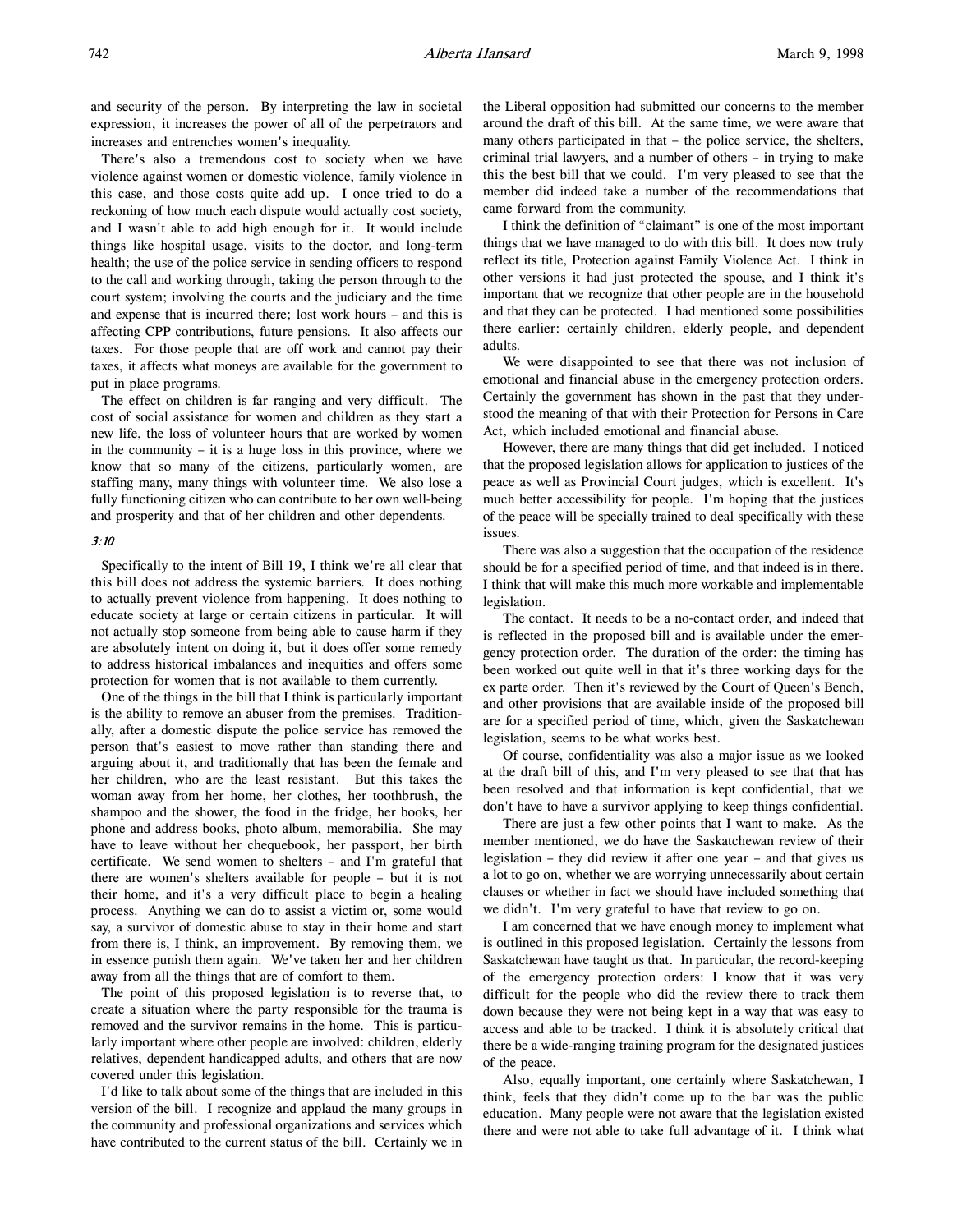that really reflects is that we as a society have not truly come to terms with the devastation that this causes our society. We don't have it taught in our school curriculum yet. There are still, certainly, people who will defend those who abuse members of their family, and not until we come to a point as a society where we realize that that is simply not acceptable under any circumstances will we be able to eradicate this and the trauma and, frankly, the money that it costs society.

We do have some amendments that we would like to put forward on this proposed bill, and I will look forward to continued debate in Committee of the Whole.

Having said that, I thank you for the time.

THE DEPUTY SPEAKER: Before recognizing the hon. Member for Edmonton-Highlands, I wonder if the Assembly would agree to briefly revert to Introduction of Guests.

HON. MEMBERS: Agreed.

# head: Introduction of Guests

(reversion)

THE DEPUTY SPEAKER: The hon. Member for Edmonton-Centre.

MS BLAKEMAN: Thank you, Mr. Speaker. I would like to introduce to you and through you to Members of the Legislative Assembly, although I'm sure many of you know her, the previous Member for Edmonton-Highlands-Beverly, joining us today in the public gallery, and that is Alice Hanson. I would ask you to please rise and receive the warm welcome of the members of the Legislature.

| head: | Government Bills and Orders |
|-------|-----------------------------|
| head: | Second Reading              |

3:20 Bill 19 Protection against Family Violence Act

(continued)

THE DEPUTY SPEAKER: The hon. Member for Edmonton-Highlands.

MS BARRETT: Thank you, Mr. Speaker. The Member for Edmonton-Centre beat me to it. I was going to introduce Alice right away. She walked in while the Member for Edmonton-Centre was commenting on Bill 19, which I rise to support.

The comments that were previously made were pretty comprehensive, and I don't intend to duplicate them. I think what's really important about the principle of this bill is, first of all, the statutory right to remove an offender from a home. I think it has been wrong that it is always the victims, almost exclusively the women and the children, who have had to run away from violence. Having observed the merit of the bill in that regard and also recognizing that this may mean that we won't need as many battered women's shelter beds as we might if we didn't have this legislation, the fact of the matter is that right now in Alberta one in two women are turned away from women's shelters.

I know that the Minister of Family and Social Services says: well, you know, there was a bed or two available in the city last night. Well, let me tell you how they calculate that; all right? It's very deceiving. If there's a room in a women's shelter that has, let's say, one cot and two beds or three beds and a mother with one child comes in and occupies that room, if a mother with

three children comes in afterwards, that mother is turned away because there are insufficient beds. Yes, there was a spare crib that night or a spare bed but not in fact enough spares to accommodate the next family coming in. I find that quite deceitful.

I have made my pitch in this Assembly for enhanced funding for expansion of battered women's shelters, and I will continue to do so. I believe that until we have a comprehensive education program that starts at a very early age and early in the curriculum, we will continue to see domestic violence – I won't say at an unabated level but certainly at an unacceptable level; well, any violence is unacceptable – and the need for women's shelters will continue.

The other provision that I particularly like here is the speed with which an order can be issued by the number of means that were outlined by the Member for Edmonton-Centre. There is no waiting involved. Now, you might argue that there's no waiting involved if you call the police, and that's true. But we're talking about actually acquiring an order, not just the removal of the offending person or the removal of the victim and her children. We're talking about an actual order that can be implemented virtually by one phone call. I think that's high time.

Mr. Speaker, there will be a couple of areas that we New Democrats would look at for perhaps enhancing this bill at the committee stage. Whether or not amendments pass, I can assure the Assembly and I'm pleased to assure the original author of this bill, Alice Hanson, that it will enjoy my support, though I do hope some amendments will be entertained and passed.

Thank you.

THE DEPUTY SPEAKER: The hon. Member for Calgary-Egmont.

MR. HERARD: Thank you, Mr. Speaker. Since we're talking about the principles of the bill, I certainly want to support any reasonable attempt to reduce and prevent the incidence of family violence, but I do have some concerns with some of the provisions of this bill. Essentially, if misused, this bill could cause a reversal of the premise that all our laws are based on, which is: you're innocent until proven guilty. In this case, again, if misused by one party or another, it will cause what could be a completely innocent party to have to respond in court at least once and perhaps even twice to an act that may not even have occurred at all.

I'm not sure exactly how to improve what this bill is doing. I do support it in principle, but I do believe that we have to ensure there is some balance there. I can see some very major potential for abuse of this particular bill and for actions to be taken against innocent parties, and I think that as a Legislature we need to guard against that taking place. So I'll look forward to what takes place in committee, because I think we need to improve that part of the bill because there are, in my view certainly, opportunities for misusing this and causing more problems than perhaps we're trying to fix.

Thank you very much, Mr. Speaker.

THE DEPUTY SPEAKER: The hon. Member for Edmonton-Norwood.

MS OLSEN: Thank you, Mr. Speaker. I'm very pleased to rise today. I have followed this bill since its initiation by Alice Hanson, and I, like many of my past colleagues in the Edmonton Police Service, will greet this bill with very much enthusiasm.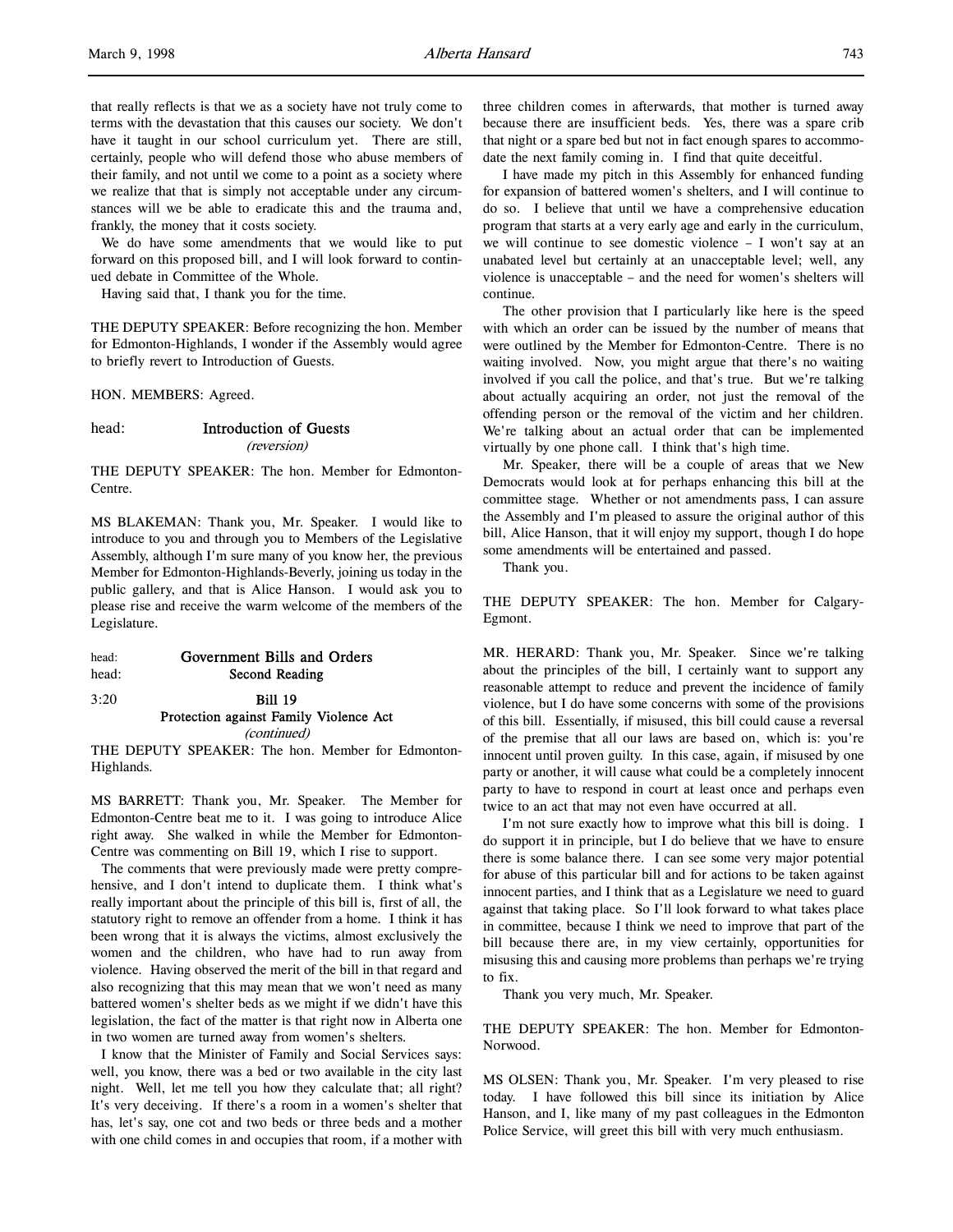I was a police officer, as many of you know, for 14 years, and in that 14 years there were many nights – and I can almost identify the peak periods – where all I would do would be domestic violence complaints. I would suggest to you that any police officer going from call to call in a 10-hour time period and finding all of those calls are domestic or family violence complaints – you have to start asking yourself a number of questions, and the biggest question is always: what are we really doing? For me and for my part at that time, arresting somebody was certainly an option that I would undertake, provided there were reasonable and probable grounds to do that. Certainly, the biggest thing we did was pack up women and children and put them in the back of the police car and drive them to a shelter or drive them to a family friend's, drive them someplace else. It would be likely that they wouldn't have any money, and it would be likely that they had been abused in a very serious way and were frightened for their very future and for their lives and for their children.

So I'm very happy to see this legislation come in, because I believe what this will do is – let's not forget the intent of this legislation: to provide emergency orders so that we don't have to pick up those kids in the middle of the night who are very fearful. And let's not forget that not only are they fearful of what's just happened in their home; they're now being picked up by police officers and put in a police car and taken somewhere. That's not a secure environment for them. So as they grow up, they come to see the police not as good people but as problem people, who have caused problems in their lives. That is reflective for many of these kids who grow up in these environments, and I've seen them. I've seen them at five and I've seen them at 14 and I've seen them at 16. Kids who live in that environment grow up to do the same thing: they abuse people. Many of these kids haven't had a chance or a hope in life, and they end up becoming involved with the system. So I think this is just one more tool that we can use.

I want to address the hon. Member for Calgary-Egmont's concerns about the abuse of this bill. In this bill there is a section that covers "frivolous or vexatious" charges or complaints. It is not an offence under this bill to make a frivolous or vexatious charge or complaint, but under the Criminal Code, section 140, "Public mischief":

Every one commits public mischief who, with the intent to mislead, causes a peace officer to enter on or continue an investigation by

(a) making a false statement that accuses some other person of having committed an offence;

(b) doing anything intended to cause some other person to be suspected of having committed an offence that the other person has not committed, or to divert suspicion from himself;

(c) reporting that an offence has been committed when it has not been committed.

And the last section here doesn't necessarily apply, so I won't quote that. There are three subsections within this section of the Criminal Code that would allow any police officer or any prosecutor to direct a police officer to have these charges laid against somebody who has made false allegations and has encouraged the police to investigate something that didn't occur.

# 3:30

I have laid this charge on numerous occasions, not just for family violence and domestic violence complaints but for false sexual assault allegations, for false theft of auto complaints. This charge is used. Please, let us not forget that as you are all professionals in the world that you have come from, I and my colleagues were professional police officers. Given the time that we have served and the number of calls that we have attended in our lives, we are very, very, capable – very capable – of watching the cues that come forward when we believe somebody may be making a false allegation. Given that, acknowledge that they have the ability to do something about it and the skill to recognize that it's there and exists.

Now, that doesn't mean that if a trial occurs, a person who is acquitted didn't commit the offence. It merely says that the prosecutor did not prove beyond a reasonable doubt that the offence did occur. So it doesn't mean that the accused person is necessarily innocent but that he's been acquitted of a charge because of that presumption and that onus on the prosecutor. Let's not forget – and I would encourage you all to think about that – the professionals who deal with this understand all of these different little idiosyncrasies of the Criminal Code. Trust me; most policemen and policewomen get very concerned about people making false allegations in any crime. So it's there, it's used now, and it will continue to be used. So there is no fear that people are going to be falsely accused of abusing their spouses.

I can tell you from past experiences, from the devastation I've seen – the bruises and the broken arms and the battered faces and the broken teeth – charges are not laid just to satisfy a complainant. So any talk about this being unfair cannot be justified. I would put it to those naysayers that if they don't beat their spouse, they don't have anything to worry about. It's not going to apply to them. For me, I just say: let's not be too overcautious. I think the Criminal Code itself stands and speaks to those types of incidents.

The principle behind this bill is very sound. It is not designed to impact other orders issued through the courts. It will not impact child custody orders. It will not impact the Matrimonial Property Act. It will not impact the Divorce Act. This bill is not designed to do that. Again, let's be very clear on what the intent is for this bill.

I do have some concerns in relation to one section of the bill that outlines – I'll bring this up again, of course, in the Committee of the Whole. It talks about: the bill

is not to be construed so as to limit a parent or a person standing in the place of a parent from using such force as is necessary

to discipline their children. I have some concerns with that statement because the word – and the operative word is reasonable – is not used here, and the test should be reasonable. I'm concerned that maybe we should look at the Criminal Code in relation to that. Section 43 of the Criminal Code talks about:

Every schoolteacher, parent or person standing in the place of a parent is justified in using force by way of correction toward a pupil or child, as the case may be, who is under his care, if the force does not exceed what is reasonable under the circumstances.

There is a tremendous amount of case law that defines what is reasonable. It is an offence in this country to beat your children as well as beating your spouse. So I just want to make sure that it's very clear that this isn't construed as a spanking policy endorsed by the government and that we look at the word "reasonable" and use that as our test for this particular section under the definitions section.

The other concern that I have – as we move towards the implementation of this bill, I want to draw on the experiences of some women in the aboriginal community. I know they made a submission to the committee. Their concerns were that this bill cannot be applied on reserves. I think we need to look through the implementation process at signing some protocol agreements with the treaties that exist to ensure that the women who are living on reserves do not indeed fall through the cracks with this legislation.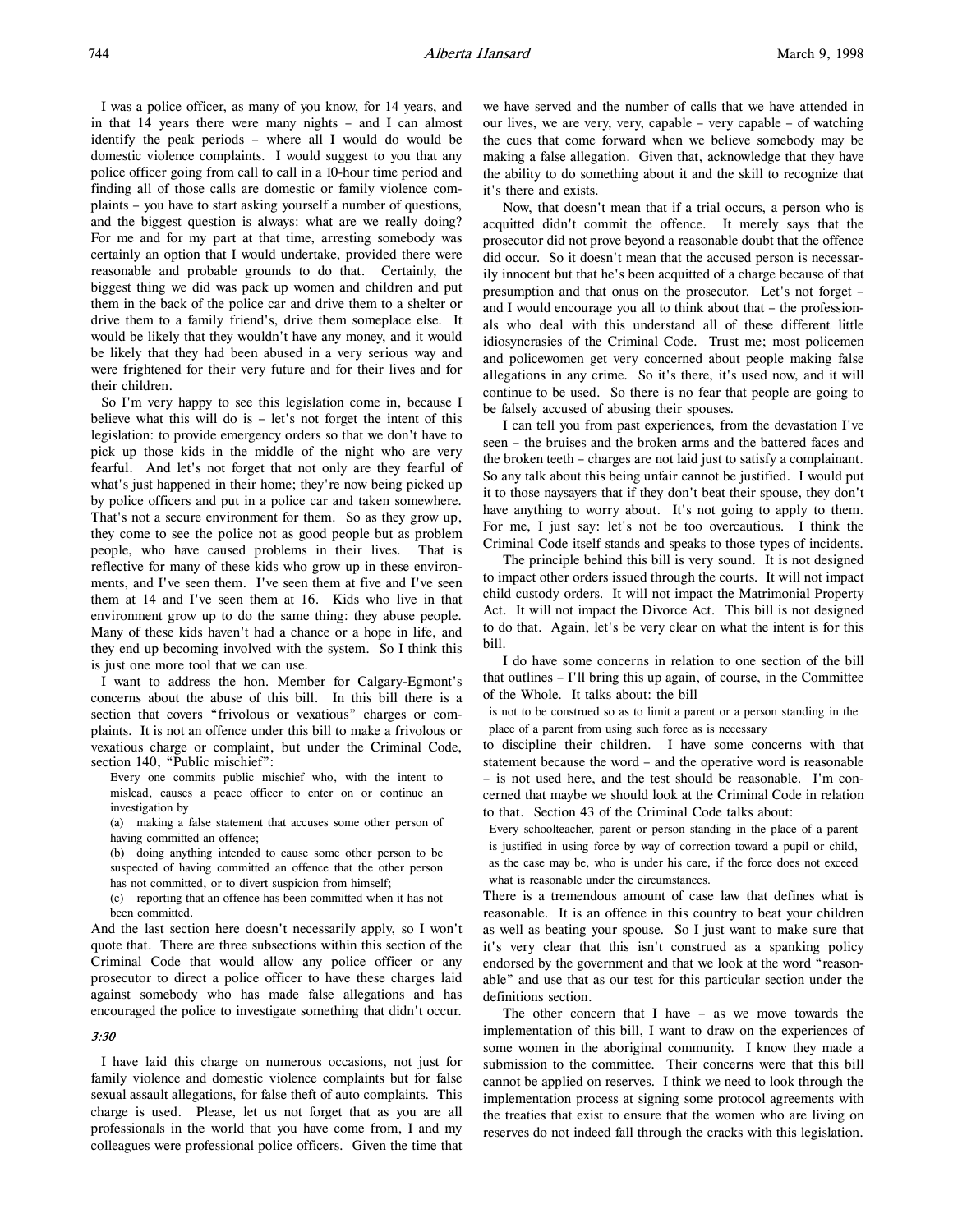It has to count. That, as a matter of fact, was one of the concerns that came out of the Saskatchewan legislation in their review, that the bill does not cover all of the women who live either in remote communities or on the reserve. I think that we need to be very vigilant in addressing that.

Apparently, somewhere in the area of 80 percent of women, as mentioned today, suffer from abuse on reserves, and I think that we need to address that more than we have. Apparently, through the recommendations with the Saskatchewan legislation they indeed say: "There is a tendency for police to disregard the entire act on the reserve. It is not a practical piece of legislation given the problems that exist." So not only do we have to work with the treaties, with the chiefs on the reserves; we also have to work with the Department of Justice to ensure that First Nations policing agencies are included in the training process, that they understand what their role is and how this is going to apply to the reserves.

Through the Saskatchewan legislation they had determined that there wasn't a way to collect information adequately. So there was no system, and there was no form designed for everybody to collect that information. I would suggest that we could create a four-part form, that every police agency and every agency using this piece of legislation would have to fill out. That form would be created by the Department of Justice with all the necessary information. It would be a four-part form: one would stay with the agency, one would go to the Department of Justice, one would go with the file, and where charges are laid, one would go with the file to the prosecutor's office. One of those forms would come right back to the Department of Justice and the data collected in the same manner. All the data entry, all that labourintensive work, is done through the Department of Justice so that there is one way of collecting information, and when we go to do our own review of the legislation, then we have all the data that we need to do that. As a police officer I knew that we had to collect that data for other agencies. It's another piece of paper, but it's a very significant part of the success of this as we move to the implementation process.

#### 3:40

I want to also speak just a little bit to the actual incidents. In terms of all those folks who were concerned about "Is this gender-balanced legislation?" yes, this bill is gender-balanced. But let's listen to some statistics here. In 1996 30.3 percent of women that had reported assaults were victims of spousal violence. That's Stats Canada information. In correlation only 3.7 of men who were assaulted or reported assaults, who were victims of personal property crimes were indeed the victims of assaults from spouses or ex-spouses. So these are indeed national statistics, and I would suspect that we're probably in line somewhere in the area of 25 percent of women in this province that are abused. So we're talking about how a great number of the women who report any crimes against person are indeed victims, as opposed to men.

That's not saying that we should be excluding men, but let's also remember that if we're going to be designing programs and implementing programs, we need to indeed do a gender analysis and ensure that the appropriate resources are set out for both groups. Women are going to require more money. The statistics say that, so we can't just have tunnel vision and say that, yes, the legislation is very equitable in terms of gender, and it seems gender neutral. But let's not forget who most of the victims are here and ensure that our implementation process covers that.

I'm very, very happy that we were able to work with the hon.

Member for Calgary-Currie. I was concerned that as we were moving along through our debates in the Legislature, we were anxious to see this particular bill up. I feel that we, my colleague the hon. Member for Edmonton-Centre and myself, have been very vigilant and appreciate the work that we all have done in getting this forward. By doing that, we are acknowledging that this is not a Progressive Conservative issue or a Liberal issue or an ND issue; this is an issue that is a community issue. As members of this Legislature we're compelled to do something about those issues that are floundering out there and need our leadership and guidance.

I'd like to thank the hon. ex-Member for Edmonton-Highlands-Beverly for bringing this issue forward two years ago and having the wherewithal to stick it out. Again, with her guidance in our submissions and discussions that we've had with the hon. ex-Member for Edmonton-Highlands-Beverly, Alice Hanson, we're very pleased. [interjection] Always honourable. We really needed that guidance and we needed the history as we moved forward, and I think this legislation has now been designed and is ready to go out to the communities.

The other issue that I am concerned about, however, is the educational component of it and the financing of it. I notice that the Department of Justice has not allotted any new funding for legal aid. One of the concerns I have as I talk to people is that legal aid lawyers, lawyers who work in that system, are very reticent to undertake a family law case. That provides more barriers, because that is the most reasonable and affordable way for many folks to move their concerns through the system. That was also identified with the Saskatchewan legislation, that the legal aid concerns were not addressed appropriately and that access then becomes an issue. So I'm wondering if there's going to be more funding overall that is going to help us achieve our goal. I haven't seen anything in the Justice estimates, so I do have that question that I think we need to have answered.

Also, the education process. We need to ensure that for every piece of legislation that we pass in this House that is supposed to be for the benefit of the community, there is an acknowledgement through an education process that this is meant for something, that we mean what we say. How we're going to do that, we need to discuss.

Thank you.

THE DEPUTY SPEAKER: The hon. Member for Edmonton-Mill Creek.

MR. ZWOZDESKY: Thank you, Mr. Speaker. I'm happy to join in on this excellent discussion surrounding Bill 19, that being the Protection against Family Violence Act, as brought forward by the hon. Member for Calgary-Currie. I, too, am very disturbed at domestic violence and things that result in domestic chaos and domestic crises that are brought on by the abhorrent behaviour of one individual or another. I am, of course, extremely concerned about spousal abuse, and I'm alarmed at some of the statistics that surround family violence, particularly violence against women who are caught in those difficult circumstances and sometimes impossible relationships. I'm also concerned about the children that are the innocent trappings of some of these domestic disputes. As other members of the House have unfortunately also had the experience, so too have I, of seeing some of the abuse firsthand and oftentimes wondering what it is that we as legislators and lawmakers for the province of Alberta can and should be doing to help prevent, curb, and stamp out domestic violence wherever it occurs.

I find it interesting also, Mr. Speaker, that we're discussing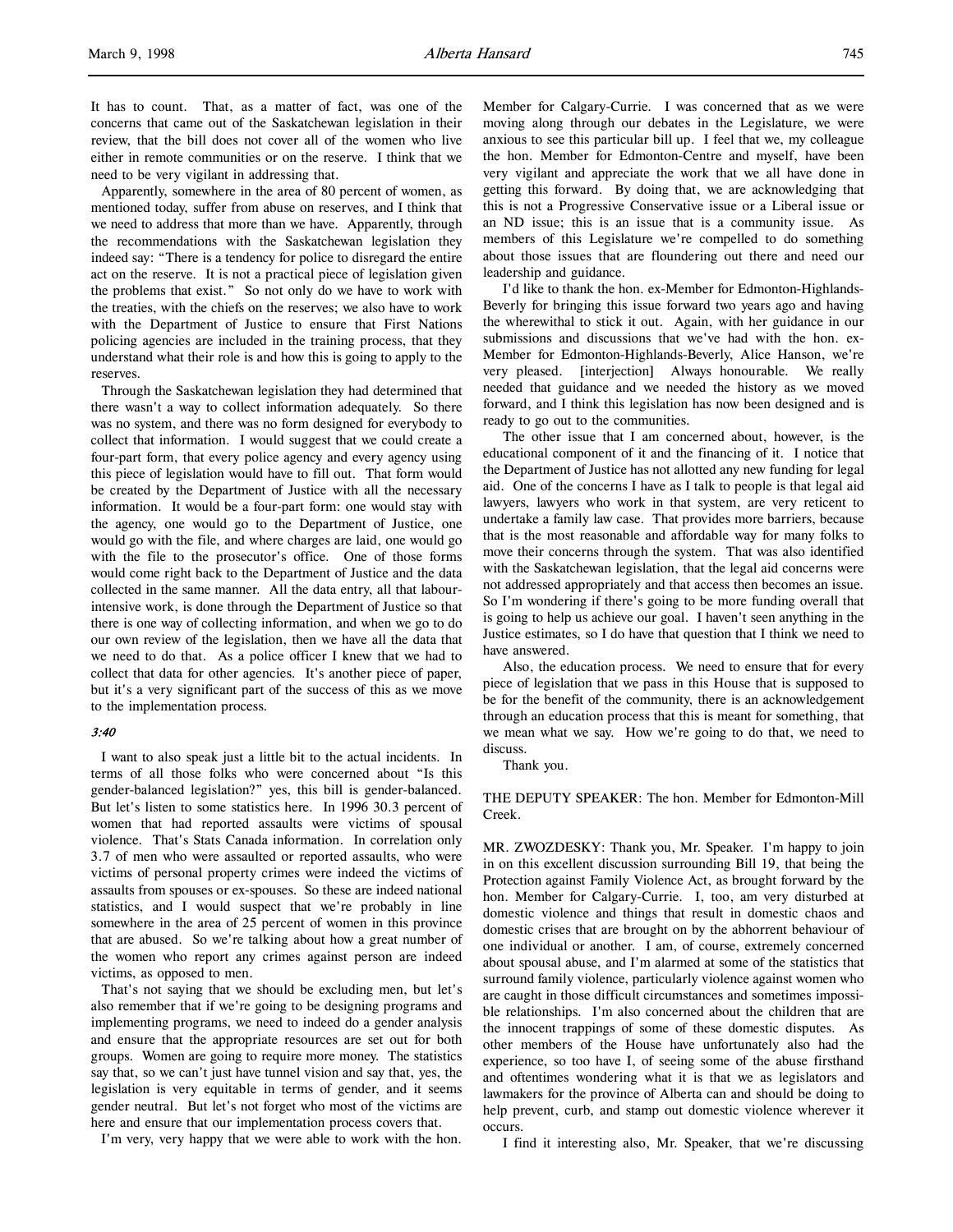second reading of this bill at a time when we're also celebrating International Women's Day. I'd just share with you very quickly the nuts and bolts, if you will, of a speech I heard yesterday by the Hon. Hedy Fry, who is a member of Privy Council in Ottawa and the minister responsible for multiculturalism, human rights, and also women's issues. She pointed out a number of things with respect to some of the issues facing women. While I don't wish to dominate my time on only women, who are not the only victims of domestic abuse, I do think it's noteworthy to raise it in that context, given some of the comments made by the hon. minister yesterday at a special brunch I had the good fortune to attend.

She did suggest with concrete evidence and example that violence against women continues to be one of the most important and significant issues facing not only women but facing society in general. Having said that against the backdrop of the fact that something in the order of 51 to 52 percent of our nation's population is of the female gender, I think we have to pay double vigilance, if you will. I mean, there are other issues, like poverty and wage parity and equality and so on, but her focus was very sharp and left an imprint on me with respect to family violence. So I rise partly propelled and motivated by the hon. minister's speech and her comments yesterday.

In concept and in theory, Mr. Speaker, as with, I would think, all members of the House I will support anything that helps to protect society and, in this instance, the vulnerable, be they women, be they children, be they men, be they brothers or sisters, or be they the elderly, from abuse by others. While we're dealing here with the outcroppings, I guess I would say, of some of those violent acts, I would also appreciate the sponsor or some government member perhaps commenting with respect to not only what we're doing to protect people trapped in those situations after they are found out but what we are doing to try and help prevent some of these actions from occurring in the first place.

# 3:50

Now, I'm not attempting to be intrusive with that suggestion, because I don't think we want more government in our pocketbook and I don't think we want more government in our bedrooms. But I do think it's important that government has a look at the larger backdrop against which some of the abhorrent actions are occurring. I would suggest that we are looking at this bill through the broader eyes of the circumstances that society finds itself in right now, which propel them into some of these actions on occasion. I'm thinking of things such as child poverty and what role does that play in terms of the possible family violence that may result, things like unemployment, things like the lack of education, or hunger, children's hunger in particular, or addictions that may somehow contribute to this. What is it that actually precipitates this? I would think that there's probably information available to the government. There's certainly some of that available to us in opposition as well, Mr. Speaker. But the contributing factors that really build up into an issue of domestic violence surely must also include addictions to alcohol or addictions to drugs or perhaps to gambling, a general lack of money, whatever it might be. I guess we should focus some attention whenever we can on the prevention side.

# [The Speaker in the chair]

Mr. Speaker, I see many other reasons to support the thrust of this bill, particularly having visited some women's shelters over the last few years and having spoken firsthand with some of the

families that were visitors to the shelter. Some of them had been there for a longer period of time. I recall one particular women's shelter in Calgary where I had arrived only weeks after an irate spouse had actually driven a car through the wall of the shelter in an attempt to get at his spouse. It was a gruesome story indeed. So I speak with some firsthand knowledge and also from the standpoint of having a friend who found herself in a very trying circumstance. The descriptions throughout the ordeal and after that she offered were very vivid and have left an indelible imprint on this member's mind.

I'm alarmed by the fact, Mr. Speaker, that we seem to have violence on the increase in our province. It seems to me that since 1992 or '93 we've had somewhere in the order of a 25 to 35 percent increase in the number of cases reported wherein domestic violence against women is documented. As I weigh out those factors, I think to myself, too, about the no doubt thousands of children that are impacted. For one reason or another through this violent activity they're separated from one of their two parents, and I think that's really unfortunate. Again, they are the innocent victims of all of this in pretty much all cases.

As I'm thinking about the women's shelters that I visited in Calgary and Edmonton and the speeches I've heard from workers in that area, I'm also concerned about the number of women, in particular, women and children who are turned away on a regular basis because the system simply cannot accommodate them. I wonder: where do these people go? It's sort of reminiscent of the slogan of the Youth Emergency Shelter, which is just on the other side of one of my boundaries on Whyte Avenue, Mr. Speaker. Their slogan is: where do you go when you can't go home? I'm wondering where it is that these abused individuals turn when they are thrown out of their homes or are forced to vacate for one reason or another.

I know that when we discussed this in our caucus a few years ago at the request of Alice Hanson, whom I'm delighted to see here today, she had done a tremendous amount of research into this particular area, and I was very happy that she brought it forward. I'm grateful to you, Alice, and I'm also grateful to our Member for Edmonton-Centre, who resurrected the bill last year. But I want to particularly congratulate the Member for Calgary-Currie, who got it through her caucus to this stage and now has it sitting as a government bill. I think the former Member for Edmonton-Highlands-Beverly as well as the current Member for Edmonton-Centre and, I hope, the Member for Calgary-Currie would agree it's less important who actually brings it forward. It's much more important that the work actually get done, that the bill get addressed, and that something be done to curb the difficulties facing us.

With that thought in mind I want to have a look at the gist of this bill, which from my reading of it and my understanding of it among other things allows for urgent and immediate assistance to be provided in the event of domestic violence. I think that's a very good move, because quite often you'll find that if we wait too long or if there's some impediment to that early access, it may be too late. There may be some permanent injury. There may be fatal injuries in some cases, I'm sure. I was deeply moved by the comments of my colleague from Edmonton-Norwood, who has given some vivid examples of what she has seen as a former constable in respect to this issue.

I would like to add that I saw some of those circumstances when I was a child growing up in the Sangudo area. In particular it disturbed me because most of the cases at that time, Mr. Speaker, were in relation to the Indian band on the Alexis reserve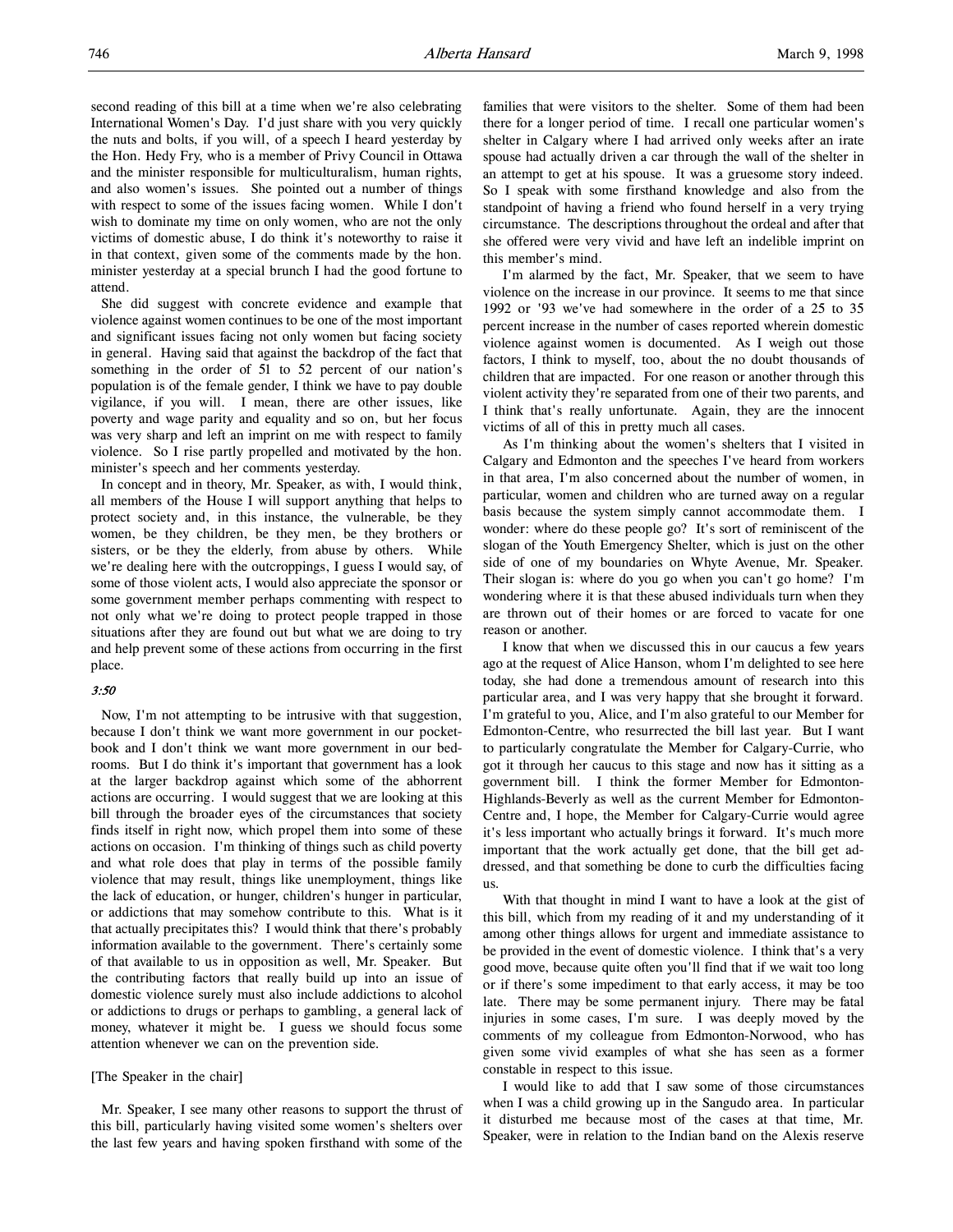in Glenevis. There were many native families who underwent many, many of these problems. Some of the abuse I saw firsthand as a child in my father's grocery store and at the hotel which was just next door to our grocery store, and it was not a pretty sight. I wonder how it is that we can help the native community in particular to overcome some of the difficulties that they face on a much more frequent basis, I believe, than perhaps some other communities in our province.

I see this as being a bill that addresses some of those broad issues, and I see it, I guess, as an opportunity for the government not only to bring about the emergency protection orders that might be required but to do it in a really speedy fashion. We know that these protection orders can now be accessed from I think specially appointed JPs, justices of the peace, and that this can be sped up through a phone call or through a fax. I'm looking forward to seeing how that might work.

I also was wondering, hon. member, if you've commented with respect to what the costs of this system are. I don't raise that in a negative way. I'm just curious to know how it impacts us on a financial basis, if at all, to get this bill implemented and up and running.

On the other side of the issue, Mr. Speaker, and attempting to sort of balance off the views, I hope, too, that when the time comes, the sponsor of the bill will address some of the criticisms of this bill that have surfaced in the press and are surfacing in the electronic media. I just recall a couple of points that were raised. I don't have the answers to these, so I'll just pass them on, because I want to know answers to the following issues.

There are some claims being made, Mr. Speaker, that somehow this bill may potentially discriminate against men. Now, I don't particularly see that, but I'd like some comment from the sponsor with respect to why in fact it does not discriminate against men. It might have something to do with access to children or lack of evidence or he said, she said, they said kinds of scenarios.

Secondly, I'm hoping that the hon. member might also explain what some people are suggesting the bill does; that is, that it may potentially pose some threat to the notion of a family unit as we know it. Now, I can't follow that argument, but it seems to have surfaced, and I'm hoping she'll address that as well.

# 4:00

Finally, there was a comment made in some recent publications, Mr. Speaker, that somehow the way the bill is drafted circumvents the judicial process and/or denies certain rights to certain family members. I don't follow that argument either, quite honestly, but I'm willing to listen to some explanation on it from the hon. member.

So I want to just conclude by saying, Mr. Speaker, that having gone through this bill and, more importantly, having gone through the gist of the bill with a former colleague of ours, I'm quite familiar with the legislation. It may not yet be perfect, but I think it goes a long way toward addressing a problem that we have to focus on and we must deal with. Do we need some legislation in respect to curbing and preventing and eliminating family violence? Yes, I think we do. Will this particular bill in its present form solve all of those problems? Probably not, but I think and I hope that it will go a long way toward alleviating the difficulties that many family members feel, the insecurities that some of the elderly people in our community feel, and in particular the need for stability and predictability that our children require in a loving relationship.

Mr. Speaker, I'll just conclude here by suggesting at this stage to the hon. member that I think she's done a good job of bringing this forward, and I congratulate her on selling it to her own caucus. I look forward to a more detailed discussion during the committee stage. So thank you very much, hon. member.

THE SPEAKER: The hon. Provincial Treasurer.

MR. DAY: Thanks, Mr. Speaker. When anybody looks at this particular issue, I think it's fair to ask the question: who can dispute the distress, who can dispute the agony, who can dispute the frustration that is felt not just by the victim – though that is where it is most profound and acute – but in fact by those of us who observe, as it were, from the sidelines, whether it's a sensational case that makes its way into the media or it's a situation which we know of personally, either friends or maybe relatives, maybe neighbours, where situations arise and violence occurs? Violence can be physical. It can also take other forms which are just as devastating. Who can dispute the agony and frustration that each one of us feels and struggles with at those times when we are aware that somebody has been a victim of violence, especially if there's a possibility that it could have been stopped or prevented? Who can dispute the fact that any one of us would like to see something in place or any series of things that would somehow prevent this type of awful thing from happening? We all share in the frustrations related to this issue, profound and excruciating and heart-tearing frustrations.

I know the bill is not intended in any way to address what should be the consequences for somebody who is involved in this type of activity who in fact is a perpetrator. But I think the fact of the apparent lack of consequences that take place when somebody is indeed found guilty, especially on the physical side of violence – let me share some examples of frustration, Mr. Speaker, frustration which is built upon the lack of consequences and therefore is one of a number of factors that we are faced with when we look at this type of bill, and I'm not saying the only factor leading to this type of bill. When the act of violence itself is diminished as not being serious in the eyes of one who is a perpetrator, then we have a problem.

I think of the well-known and unfortunately sensational case about six years ago of a University of Alberta professor who had some history of physical violence towards his wife and then, in a highly publicized case, actually killed his wife. The murder itself was especially brutal, so much so that in the autopsy reports that we read in the media, we read about how the teeth of the woman were actually embedded in her brain because of the extreme force of the beating that she was subjected to. The coroner found it difficult to actually catalogue the number of stab wounds to her body. The violence and rage that was poured out upon this woman was extreme, and we heard, in media accounts at least, that it was not a first time. Mr. Speaker, I think we all shared the frustration when five years after this person was convicted of the offence, he was out on partial parole. As a matter of fact, he was out and speaking in schools, and it was particularly acute for me because it happened to be right in the constituency which I represent.

Mr. Speaker, the frustration that one feels when consequences are not in fact meted out to the gross perpetrators of this type of activity – and I realize the bill is not intended to address that in particular, but we do need to look at circumstances which have driven us to this place in time where such a bill would be required. Just a few months ago, again in my constituency, a man was arrested, charged, and convicted with violence towards his girlfriend. The violent act, though I'm sure there was – well, I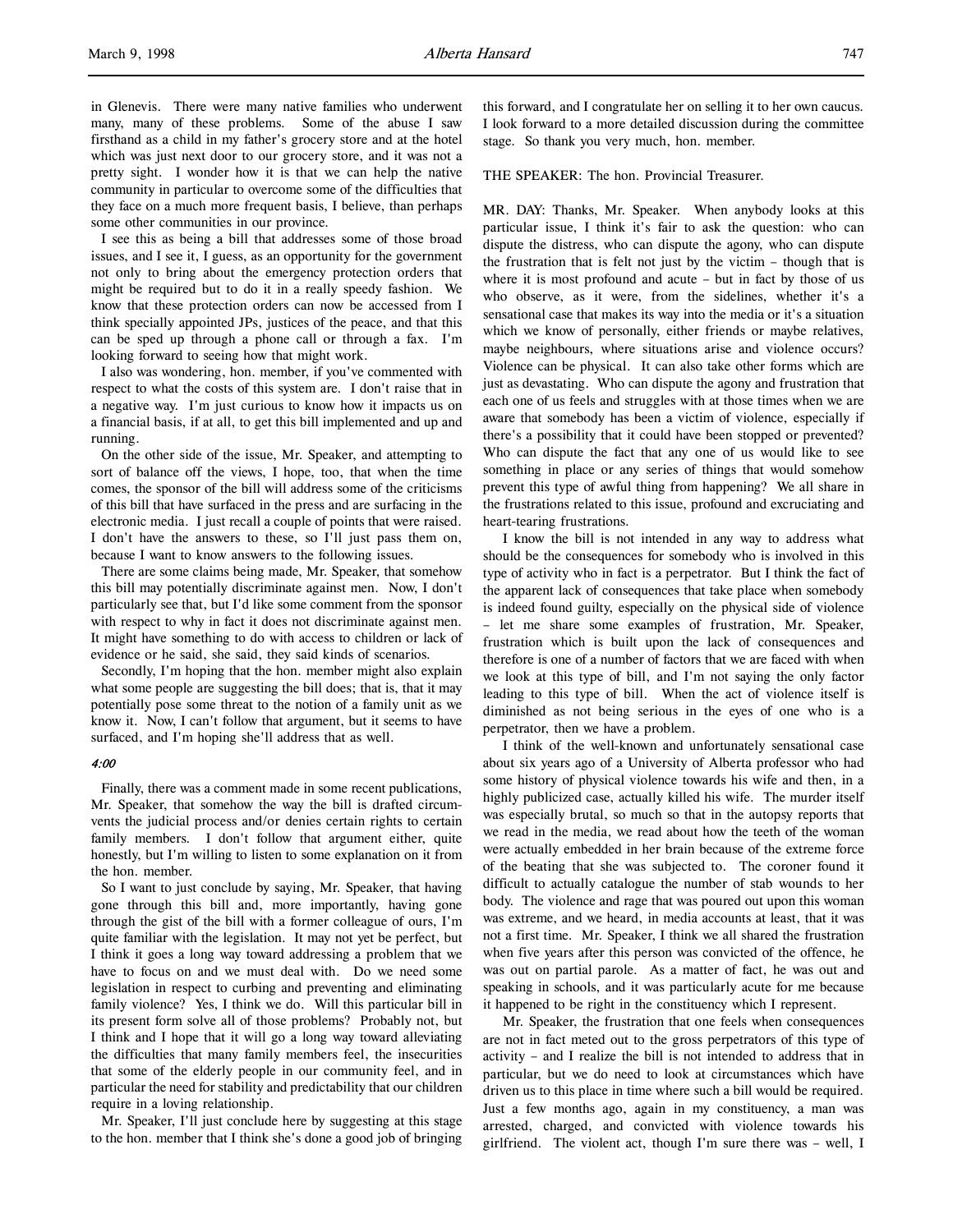know there was. There would have to have been emotional abuse also, which we understand is also devastating to the victim. In this particular case, following the emotional abuse and intimidation, the woman's face was actually carved with a knife, and the person was charged, convicted, and sentenced. This was just this last fall in Red Deer. That person will be suntanning on the beaches of Sylvan Lake this summer, while this woman will continue to hide her face, perhaps for the rest of her life, because of the violence perpetrated upon her. I say, as many of our citizens do: where is the justice? What has happened to our system that such a person could be out and free after such a limited period of incarceration?

A situation, again recently – and this is in my own constituency, so I know this would happen across our province. We've heard it raised in this Legislature just this session, the four-yearold boy in Red Deer who died as a result of physical violence, and the frustration that all of us felt when it became known that the perpetrator of the violence, the common-law husband, had actually been known to have perpetrated violence before. Now a four-year-old boy is dead because of this.

These are some, not all but some, of the mitigating factors that drive legislators to be willing to do anything to prevent this type of thing from happening. As that has been one of many causes for this type of bill coming here, I would also encourage us as legislators to be doing what we can to make sure that when these awful incidents happen, the perpetrators of these gross actions are dealt with in a form that is far more severe than the cases I have put out, not out of revenge, not out of strict punitive action but to send a message to all of society that we as citizens absolutely do not countenance this type of behaviour, and we will demonstrate that through policy and through legislative action by taking whatever means possible to make sure that these people never do this again. Limited periods of incarceration with or without counseling is hardly the message we want to send to a population of people that might be tempted to be perpetrators of this type of activity.

Mr. Speaker, we all share the frustration of family disintegration that often leads to this type of activity. I suggest we might look to certain areas of our ethnic community for practices that they have in place, which I have recently become aware of from some colleagues in Calgary actually, within their own ethnic community. When there is even a suggestion of upheaval within the family unit, a number of people in their community are called in to work with that family. The elected people are called in, interestingly enough, because they are seen as leaders in the community. Spiritual leaders are called in, relatives are called in, neighbours are called in, and a strong, supportive network immediately comes into play in terms of taking the steps that are necessary to deal with the turmoil and the anger and the situations that are causing the family upheaval.

# 4:10

We are all too familiar with the frustration of seeing the disintegration that leads too often to this type of anger and then these terrible instances of violence: emotional, psychological, and physical. The frustration that comes with knowing that a victim of violence, either male or female, is often so deprived and wanting of love and affection that they are willing to hide these acts when they are perpetrated upon them, that they are willing to not report them and in fact in many cases are willing to take the person back time and time again only to be subjected to ongoing violence. The frustration of wanting somehow to reach out to these people and extend to them love and support so they

wouldn't think the only type of love they could receive is that where the price paid for that love is extreme pain. The frustration, too, of knowing that we really are failing in our communication, I think especially to women, of the high risk that is involved in certain situations which, out of frustration and desperation, they allow themselves to fall into.

Most women do not know, in cases of sexual abuse towards children, that in the majority of those cases it is not the biological father that perpetrates that crime. It is other relationships of a more casual basis, which in many cases a woman or sometimes a man out of desperation will enter into, relationships which are very high risk. Wanting comfort and love and support and affection, unknowingly they put their children and themselves at risk in some of these relationships, relationships which are covered by this act, I might add, but in fact are relationships which are not based on the bonds of marriage. Not that marriages are free of this also, but statistically we know there are relationships which create a higher degree of risk.

We all share the frustration of knowing that women and sometimes men are entering into dangerous and high-risk relationships. What can we do as neighbours and friends and community to reach out to them in a nonpejorative way, a nonjudgmental way and try and warn them that some of the relationships they might be considering or find themselves in are high risk? The frustration that peace officers must feel – and we've heard it well articulated from the Member for Edmonton-Norwood, 14 years of experience. The agony of being a peace officer and sensing that an extreme situation could develop, yet feeling the helplessness of being unable to intervene because a law has not yet been broken: that would be an extreme level of frustration.

There are also frustrations with trade-offs that this bill represents. There's a desire in each one of our hearts to see this type of violence end, but there needs to be a recognition that in doing so through the vehicle of this legislation, we do substantially alter some of the most important, some of the most hard fought for, and some of the absolute bedrock principles of justice upon which our society has been built and, I might add, upon which our society continues to depend. As we look in frustration and agony at ways to end this type of violence, in this bill we need to look carefully at the trade-offs here.

Again, with some of these protective and necessary pillars of justice and freedom, are we are willing to put these up for erosion? We need to carefully weigh this out. Is it going to do the job? Will it be worth the risk of eroding certain principles which protect all of us, men and women? We are substantially altering the right of due process to any citizen through this bill, a very substantial alteration of that right. A person can be removed from their home on a faxed communication to a justice of the peace. We need to take a hard look. Number one, will this accomplish the goal we hope it will accomplish? Number two, is it worth the risk and the erosion of protective freedoms that will follow?

Rules of evidence that have been established over generations, again to protect us, to protect men and women, are being substantially altered and diminished here. The process of appeal is one in which precious freedoms are protected. Women are protected; men are protected. We see some substantial alterations here. And, Mr. Speaker, I have to be very frank in saying that even speaking like this in the Legislature, a legislator runs some risk of being accused of not caring about the devastating problem in our society today of abuse and of violence. I would hope that when I or any other member of this Legislature share our concerns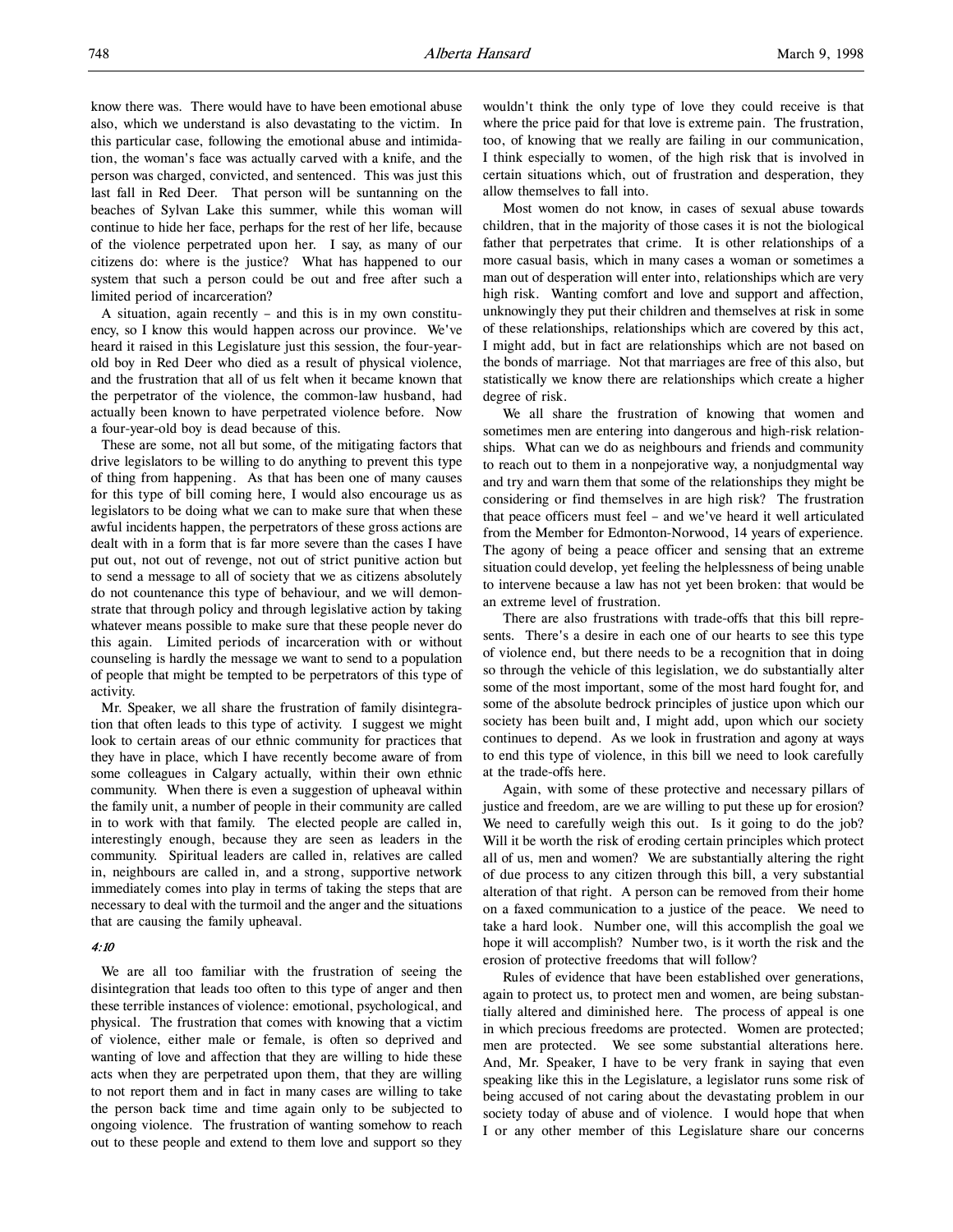I speak carefully about these losses of freedoms not as some freedom fighter willing to put citizens at risk at any cost but hopefully as a citizen who understands that the frustration and violence that could arise from the departure of these freedoms could be as great or even greater than the present agonies which we face today. With this bill, which certainly appears to have majority support in this Assembly on both sides and which seems to be destined to pass in more or less the form in which it is now, I am simply asking today that we very carefully look at what we are doing, that we look around for other instances where this type of legislation is in place, and that we ask the hard questions. Has it, in fact, limited these awful cases of abuse? Has it accomplished in other jurisdictions what we hope it will accomplish here? Are we willing to ask those difficult questions? Can we make sure and are we sure that in fact this type of legislation doesn't aggravate and stimulate other frustrations which would have similar devastating effects upon men and women and children in our society?

So that is what I am asking, Mr. Speaker, at the committee stage from the proponent of this bill, the Member for Calgary-Currie, who's done a lot of work on it and who I know is very concerned about the state of affairs in society today related to violence of all types and the effect on victims, on women and on children and on men when men in fact are the victims. I hope there will be an openness at the committee stage, not in an angry way through anybody's input into the bill but an open look at what we are really talking about today. As we look at these major alterations to the fundamentals of justice in our society, are we absolutely convinced, number one, that the justice system and criminal system already do not afford the ability to intervene and, number two, that in fact we will see that the goal is accomplished, that the awful and agonizing instances of abuse of all types are indeed limited?

I hope that will be the spirit of openness with which we look at this bill in the committee stage, Mr. Speaker, and those are my concerns with it.

THE SPEAKER: The hon. Member for Edmonton-Castle Downs.

MS PAUL: Thank you, Mr. Speaker. I'm actually rising to speak very briefly to Bill 19. Listening to the Treasury minister and his comments made on some of the personal situations that have occurred in the province of Alberta, I find it is very difficult for me to stand at this point. But I do want to recognize the work that the hon. Member for Calgary-Currie did and also to commend the work that was done on Bill 214 previously by the Liberal Official Opposition, brought forward by Alice Hanson, and also on the bill that was rewritten by the hon. Member for Edmonton-Centre.

Mr. Speaker, I'm going to direct my questions not on my personal situation, obviously, but to talk about domestic violence. I had a number of letters and calls and faxes from people in this province and other provinces telling me their stories, telling me that it's time and the time is now for this government to bring in legislation, referring to protection against family violence, and Bill 19 is that bill.

#### 4:20

Mr. Speaker, when we talk about domestic violence, I think we

should define what it is. It is about power and control over someone. It creates a place devoid of nurturing, mutual goodwill, and equality. It permeates into every society. It encompasses people of all religions, races, and income levels. Its victims, unfortunately, are overwhelmingly women, and their abusers are men. This is alarming. It is growing in this country; it is growing across Canada. It is growing in the world. Domestic violence is just what I've said: it is violence, and it is violence against another person. Physical abuse is assault, and assault is a crime whether it occurs within or outside the home.

The belief that family violence is a private situation is wrong. It is a relationship that must be intervened in, and there must be help made available. One in eight women is abused by their married or common-law partner. There are over 78,000 women who are potential victims of assault in their own homes.

Also, Mr. Speaker, when you talk about abuse – and the victims, unfortunately, are women and children – there is a stigma and a shame that comes with admitting that you are a victim of abuse. A lot of questions are asked. One in particular is that women quite often ask for it. You have to look at the reality of what adds to a violent situation. Stress and conflict are part of any relationship, but when you look at violence, it is never appropriate and it's never a way to solve a problem. No one deserves to be beaten. Not only in my personal situation of being a victim for over 10 years but also in my work at a women's shelter I saw horrific situations that were compelling and terrifying not only to the victim who encountered the stabbing, bruises, or broken bones but also to the children.

When we look at this legislation, I've been encouraged to see that it identifies the need to remove the abuser from the home setting. Being that the victims are usually women, then the male will be moved out of the home rather than the female and her children. That's what is occurring now in this province.

There is a definite need for more shelters in the province. Overcrowding: there has been mention in the House how the assessment is done in terms of room in shelters. If a room is occupied by two people and there are three beds left, that room in fact is classified as full. Mr. Speaker, that has to be addressed as well.

Also, in my situation a lot of women in this province have called me and contacted me. I'm working with a spousal violence team in the province of Alberta, and I've had a lot of assistance from that team. It's comprised of a policeman and a social worker.

MS OLSEN: Provincial social worker.

MS PAUL: Pardon me? Oh, a provincial social worker.

The team has been working with me and helping me to understand what is going to happen, what has happened, and so on and so on. They help you through the stages of safety. Women that are in the situation need to be aware constantly of where they are, where they're going, who with, how long. So safety measures are addressed and then the psychological problems that victims of violence obviously incur after they've gone though years and years of abuse. Mr. Speaker, I bring the spousal violence team to the forefront and speak about it because they have been a real source of encouragement to me and to other women in this province.

When we talk about violence against a spouse, it does not necessarily and should never always be directed that the man is the abuser. There are instances – and that has been pointed out to me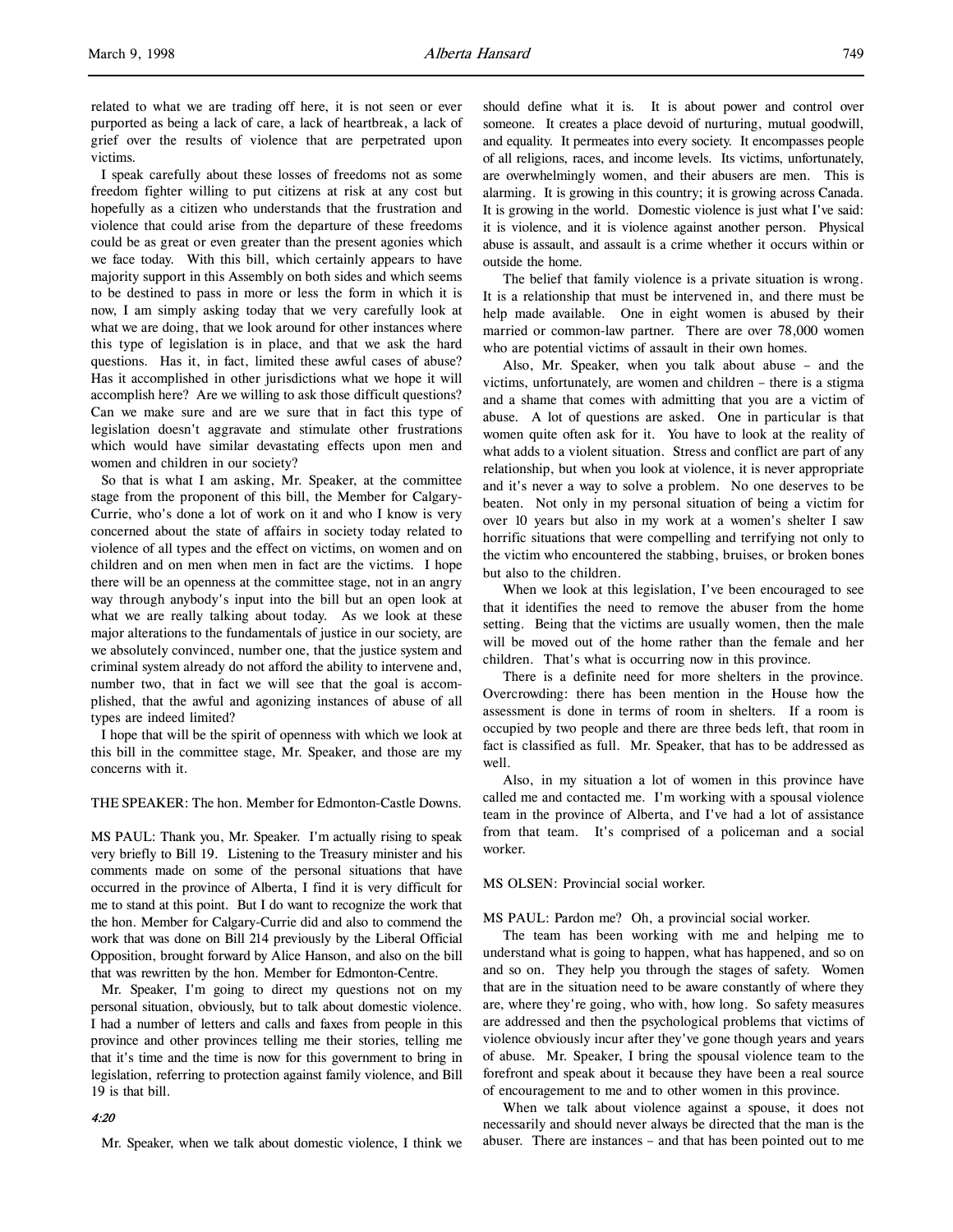by a few men in this province – where they in turn are being abused. They're looking for avenues of safety and avenues of support as well, so I think that should be noted on the record as well.

Mr. Speaker, when we get into committee, we will dissect the bill and go piece by piece, so to speak. I believe the bill is something that is the stepping stone of what is needed. Other provinces are looking to see what happens with Bill 19. I think it certainly is important for us all to address domestic violence.

As I pointed out earlier, there are no limitations as to the farreaching ramifications and far-reaching instances of violence in families. It does not just occur in low-income; it's not just middle-class income or high-end income. When you're in the cycle of domestic violence, it is very, very hard to get out. The key question everybody asks and that comes to mind when you talk about domestic violence is: well, why didn't you leave? For anybody in the profession or anybody who has had the unfortunate mishap of going through domestic violence, that is just not a question that you – you can never answer it, and it should never, ever be asked.

Mr. Speaker, I'm going to end my comments on the bill, because I know that when we get to committee, we will be sharing a lot more information, and at that time I may be more willing to share what I'm going through or have gone through. I thought I would just end with a very, very short three-line poem. It was faxed to me from a woman who is living under an assumed name in another province, and she would like me to share this. So at this point I would like to do that.

We are awakening. Our voices are collecting. I stood alone in my pain and confusion. I stood alone in my shame. Someone heard me crying out. They showed me there can be life without abuse. There can be life without this pain. Thank you.

THE SPEAKER: The hon. Member for Edmonton-Glengarry.

MR. BONNER: Thank you very much, Mr. Speaker. With your permission I would like to table four copies of a submission that arrived too late. This is by PROP, the protection and restraining order project.

I rise today, Mr. Speaker, to speak to Bill 19, and I would also like to congratulate the Member for Calgary-Currie for the great work she did in preparing this bill. I would also like to speak to it today because shortly after my nomination which enabled me to run for a position in this House, I attended a caucus meeting where the hon. Member for Edmonton-Highlands-Beverly at that time, Alice Hanson, was presenting this bill to caucus, and I was quite impressed with the amount of work that you had done in research, Alice. It certainly was tremendous. It indicated the need at that time, and also it indicates even a greater need, an urgency, that we pass this bill to get started on the issue of domestic violence. Bill 19 is certainly a start at this, and it will fill gaps in the provision of the legal services to victims of domestic violence.

# $4.30$

The object also of Bill 19, Mr. Speaker, is to meet the needs of victims of family violence at the time of domestic crisis. This

will help protect family members from violence and in some instances will provide the assistance needed by some victims to escape an abusive relationship. These abusive relationships are repeated in a great many of the instances. Not only are they repeated, but they're repeated with greater frequency and also greater severity, and the violence escalates until we see the tragic cases that have occurred over the last few years. Family violence touches almost every family in this province in some way or another. We heard the statistic earlier where one in four families do experience some type of violence.

In speaking with a former hockey coach who I had the opportunity to work with – he was also with the city of Edmonton police, and we struck up quite a relationship. That summer when we had our families out at the lake, taking the kids waterskiing, I noticed that he had a gaping hole in his arm. I asked him what happened, and he related the story of how he and his partner had gone to a domestic dispute and he'd received a blast from a 12-gauge shotgun that ripped open his arm. Because of the tremendous loss of blood there was even some concern that he might lose his life at that time. He went on to tell me that of all the types of disputes that he has to investigate as a police officer, family violence is beyond a doubt the scariest situation for any of them. I can certainly see why the police have so many of their resources taken up by this, and if we can do something in this Legislature to cut down on the amount of family violence, then I urge all members to support this.

Statistics collected by the Canadian Centre for Justice Statistics for 1996 show the police reported that somewhere in the neighbourhood of 130,000 people in Canada were victims of homicide, sexual assaults, assaults, criminal harassment, or other violations against a person. Just under half of those reported victims were women, Mr. Speaker. So when this occurs, it certainly points out that there is a great problem here and not only a problem in Canada but a problem here in the province. Last year in Edmonton alone police officers reported somewhere in the neighbourhood of 2,400 family disputes, and there have been reports for the whole province that in 1996 there were over 4,000 incidents of family violence and that these are what the police had responded to. So again the impact is not only on our families, but the impact is on society as a whole.

As we saw earlier, the incidence is approximately one out of four families will experience some type of family violence. The same thing happened in my family. I have a niece who had young children. Problems occurred in that marriage, they escalated, and the family separated. The children went with the mother. One evening while she and the children were in bed – they were living on the second floor of a walk-up apartment – there was a tremendous crash. What her ex-husband had done was thrown a tire through the patio doors so that he could come in and make his points. Fortunately for them, they were able to escape. He was apprehended. But they were forced to move, and they were forced to move out of province first of all. They were forced to move to a place where they didn't have the family support, where cousins could no longer play with cousins, and it had a tremendous impact on that family. To this day this person is still living out of province, so members of the family that wish to see her have to make quite a trip, and this is just for her safety. If this bill does anything – and as the Member for Edmonton-Castle Downs mentioned, why is it not the perpetrator who is moved and the family remains in their own residence?

Now, in looking at this as well, there were statistics collected in Alberta by the department of Family and Social Services through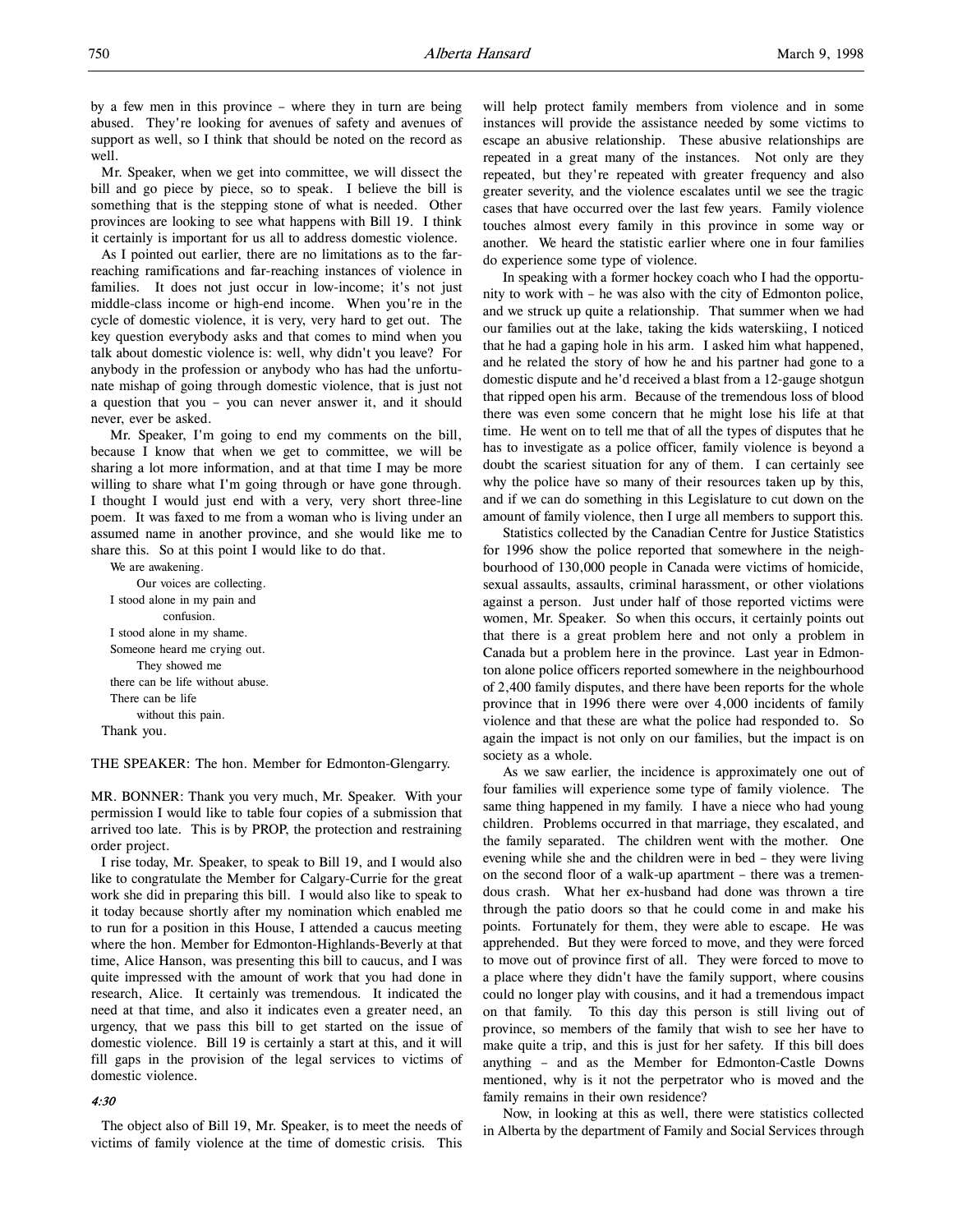the Alberta Council of Women's Shelters. It is disturbing in that it indicates that violence against women is increasing. A brief summary of this data, rather than going through the entire report, indicates that the number of admissions to shelters of women and children last year was over a thousand more than the number of admissions in 1992. This is quite a staggering increase. If we want to tie this in a little bit more, when we look at Alberta and what Alberta has experienced as far as growth in the last two years, we do get more of a transient population because there are jobs here, because of people moving, because of upheavals in families, and I would think that perhaps some of this can be attributed to the upheaval that families have experienced with having to move and changing jobs and whatever.

Again summarizing from the Council of Women's Shelters statistics, last year over 8,000 women and children were turned away from shelters and had to find other accommodations or be placed in a hotel by this government. It certainly indicates that we do have a greater need for more shelters. Other data indicates that the number turned away last year is more than double the number of women and children who were turned away in 1992. Last year in Alberta there were 65,000 contacts to the shelters by women, which is almost double the number in 1992. So we do have to look at programs that are first of all going to decrease family violence, or domestic violence, and again we also have to provide greater support to those families who have a great amount of upheaval due to family violence.

Now, in looking at Bill 19, I also wanted to speak about how this legislation will increase the speed at which we can help these people who are in crisis. I do like how it will deal with the perpetrators and also note that generally when these orders are signed, they will last for a six-month period.

In closing, Mr. Speaker, I again with so many others here would urge this body to adopt Bill 19. It is greatly needed. It will provide protection to those victims, to those people in our society who are least able to protect themselves, and it will also allow intervention in the system. This intervention certainly in the long run will provide the province with a mechanism that will decrease family violence, and it will certainly make the process here in Alberta much better and stop the violent acts that are now occurring.

Thank you very much, Mr. Speaker.

4:40

THE SPEAKER: The hon. Minister of Intergovernmental and Aboriginal Affairs.

MR. HANCOCK: Thank you, Mr. Speaker. I just wanted to rise and briefly go on the record with respect to this bill. It's a great step forward and a bill which will add a lot to what we're trying to accomplish in this province in terms of highlighting the problem and trying to provide some potential solutions to the critical issue of family and domestic violence. It's a good bill and a bill which is being brought forward, I think, on a timely basis but hopefully is just a start in terms of consolidating the type of legislation that we need to have in place with respect to family violence, to the whole question of family breakdown and the issues of violence that surround it.

I don't want to take up a lot of the House's time this afternoon on the issue, but I did want to just make some remarks to say that in Edmonton this is an issue which has been on the table and a topic of discussion for a number of years, and I'm really proud to be part of a government that's brought this forward, put it on the table. Hopefully we'll be looking forward to consolidating in

the future, down the road some time, this whole area of what we can do about helping to deal with the issues of family violence that permeate our society and create a great deal of problems and stress for individuals of both sexes and, perhaps of even greater significance, create a whole lot of problems for our children. With the focus on children as has been raised in the throne speech, I think this bill clearly and squarely indicates the type of direction that we need to take not only to resolve the issues of family violence and help on an emergency basis, as this bill provides to protect family members from violence, but also to work towards the ultimate goal of ensuring that children have the best support they possibly can and that the breakdown of families and the violence which occurs as a result of that or perhaps causes that is attended to and children's lives are spared that agony.

So, Mr. Speaker, with those very few remarks I would indicate support for the principle of the bill. I would hope that we can address this bill speedily through committee and get it into place so that we can start using the mechanisms provided in the bill in the very near future.

THE SPEAKER: The hon. Member for Calgary-Buffalo.

MR. DICKSON: Thanks very much, Mr. Speaker. I wanted to also make a couple of observations while we're dealing with Bill 19 on second reading. As with many other members I was delighted to see Alice Hanson in the gallery and the recognition of the leadership that she provided, frankly, in forcing this on the public agenda.

There's another individual who deserves some credit, and I'm not sure there's been recognition of the contribution of a gentleman named Ray Franklin, Mr. Speaker. Mr. Franklin is a constituent of mine who approached me shortly after I first got elected. He had got involved in this issue through a service club he was part of, and through a mixture of tenacity and persuasiveness and creativity he approached me and I expect other MLAs four or five years ago urging us to do something more relative to this. Mr. Franklin throughout this process has convened informal meetings at the Westin in Calgary, bringing together representatives of the Calgary Police Service, representatives of the RCMP, and then more recently provincial government. He's certainly contacted MLAs.

I have to tell you, Mr. Speaker, that whenever Alice Hanson came to Calgary to meet with a group to canvass input and solicit ideas in terms of making the bill better, Mr. Franklin was front and centre. I know he's offered advice to the MLA for Calgary-Currie as well, and I'd just like to acknowledge the role he played in getting this on the agenda and continuing in a dogged fashion to make sure it resulted in legislation that hopefully will pass in this Assembly.

Just a couple of thoughts. One of the things that's often been suggested – and we've heard it in fact this afternoon – is that in some fashion this alters due process, that rules of evidence will be substantially altered. I just wanted to spend a moment to address that. Frankly, if one looks carefully through Bill 19, one finds that in fact there are a series of safeguards. There may be some members who think that a provincial court judge would be a pushover in terms of trying to get one of these orders. The reality is, although it's not reflected within the four corners of the bill, there's a whole system that this bill fits into, which means that there are judges who have through jurisprudence levels of rigour and scrutiny that are brought to bear to any application. There are means and criteria by which applications are judged. Orders are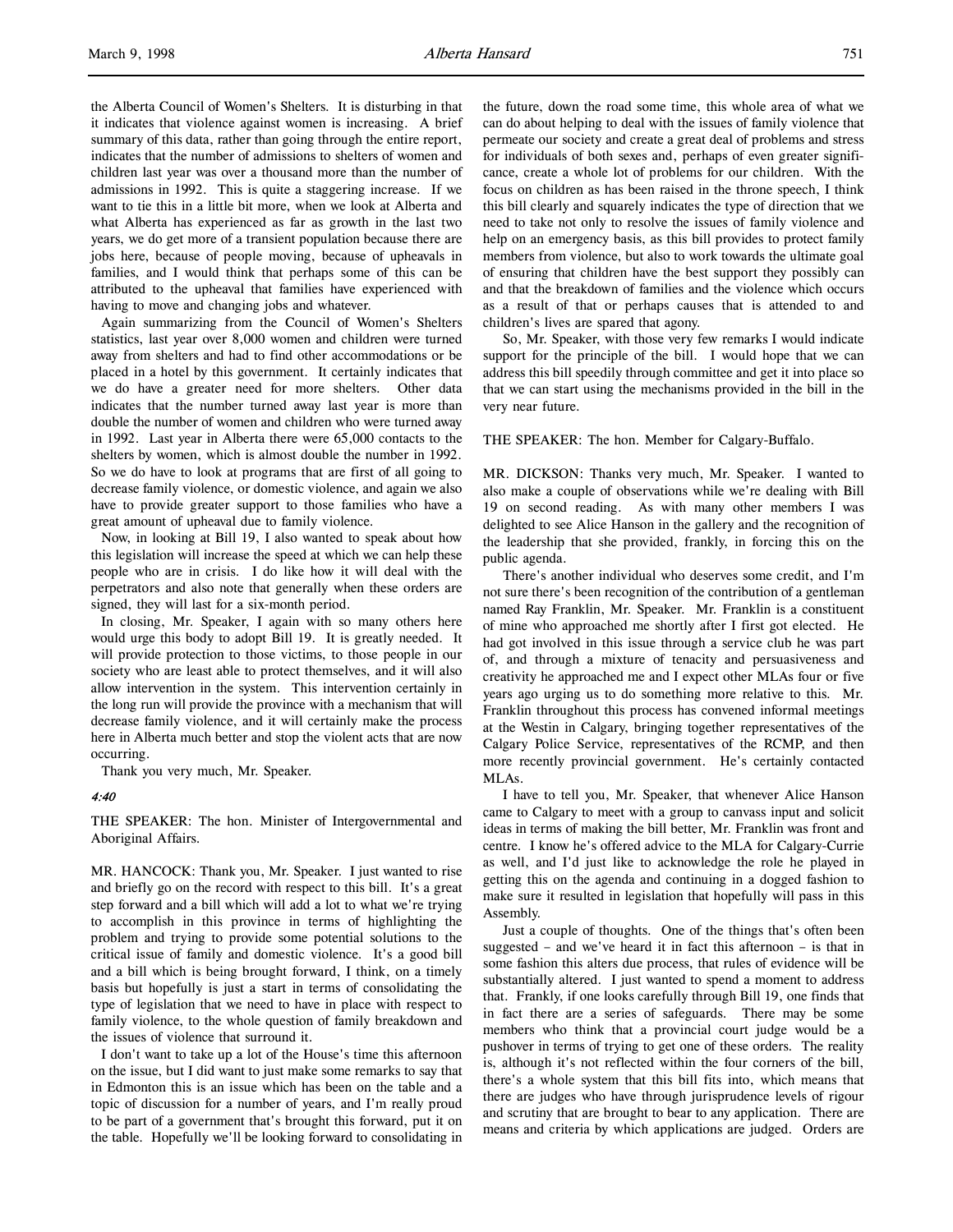I have a suggestion for the Provincial Treasurer and others who have expressed some concerns about elements of the bill. Why wouldn't we with this include provision in the bill for a threeyear review? A lot of people have expressed concern in terms of how the bill is going to be used and the concern in terms of potential misuse. What seems to me would be really helpful and might address some of those concerns and questions is to simply say, as we've done from time to time with a piece of legislation that's genuinely breaking new ground, let's build into the statute a mandatory review perhaps three years after proclamation.

What that would do is it would allow us to assess a couple of things. It would allow us to assess what we put the resources into, whether it's in terms of training justices of the peace, whether it's in terms of family court, provincial court. It would allow us to determine whether the act was being used in the way that was contemplated by MLAs when they supported it or if in fact the thing had bent off in some other ways that perhaps had been suspected but no one had been sure of. So I'd like to offer that suggestion to the MLA for Calgary-Currie as something to consider before we get to the committee stage.

The other observation to people who have suggested – and I've seen some media commentary that suggests that this could be obtained simply on, quote, a wife's assertion, close quote, or on the basis of a statement. Mr. Speaker, we don't have the regulations in front of us, but it's clear that what's going to be required is sworn evidence. In fact, if you look at section 3(5), "the evidence that was before the provincial court judge or designated [JP] must be considered as evidence at the rehearing." Evidence is not a mere statement. Evidence is somebody saying in written form or through viva voce, oral evidence, at the risk of seven years in jail, which I think is the going rate for perjury, that this and this and this happened. So it seems to me that that's an important safeguard.

# [The Deputy Speaker in the chair]

One of the things that gives me a couple of concerns which I raise and that hopefully can be addressed by Calgary-Currie before the bill goes further firstly is section 15(g). It says:

- The Lieutenant Governor in Council may make regulations . . .
- (g) respecting any other matter or thing that the Lieutenant Governor in Council considers necessary to carry out the intent of this Act.

Mr. Speaker, I've often raised a concern that sometimes what happens is there's insufficient control over the regulation power. It seems to me that when you talk about the intent of the act, there are more specific words we could use that would be more satisfactory than referring to intent, which I think is too loose.

#### 4:50

The other thing that concerns me, Mr. Speaker, is the provision for the confirmations in front of a Court of Queen's Bench, and that perpetuates a myth, which is that you don't get good quality decisions at Provincial Court, at the family and youth court levels. I have a concern in terms of the review application going

in front of a Queen's Bench justice. That triggers all kinds of costs for litigants. I've always believed and continue to believe that the more we are able to do at the Provincial Court level the better.

To people who are concerned that the bill will be used in a way that will unfairly prejudice men, I'd make this observation. I've had a chance to talk to a number of men's advocacy groups and I respect the genuineness of their position, but my response is that often the concerns I hear aren't with anything contained in a bill like Bill 19. The concern is with the perception that there's a systemic prejudice against men in the family law area. It seems to me that one of the best ways we could address that concern is to have a unified family court in this province, a court where you have people hearing family law matters because they want to. I just think there are enormous concerns when you take a lawyer who has done mortgage foreclosure work or public offerings for 25 years and install that man or woman to then make in cases like this some of the most important decisions in the lives of children and husbands and wives. You know, there is a better way. If we were able to create a unified family court, based not on Court of Queen's Bench but rather on Provincial Court, family and youth divisions, where you don't need a big retainer to get access to the system, I think, frankly, we would be able to address some of those concerns about biases and prejudice.

The other point I'd just make is that I share the concern that had been raised by one of my colleagues earlier about section 1(e), the caveat at the end,

but is not to be construed so as to limit a parent or a person standing in the place of a parent from using such force as is necessary in the circumstances.

That gives me a great deal of difficulty. I'd like to think that in 1998 we understand that people who can't manage their anger not only beat their spouses; they also beat their children. I think it's important, if we're trying to design a bill to address the fact that some people can't manage their anger and can't manage their temper, to recognize the enormous potential for injury to children. We work too vigorously to try and say the state has no role in protecting the interests of children. I just want to make that observation, Mr. Speaker.

The bill hopefully gets us close to the end of what's been a very long road, and I just think this is a bill whose time has come. I think there will be some constructive amendments that'll come forward, hopefully to address some of the concerns that have not been allayed to date.

With those comments, Mr. Speaker, I'd move that we adjourn debate on Bill 19.

THE DEPUTY SPEAKER: The hon. Member for Calgary-Buffalo has moved that we adjourn debate on Bill 19. All those in support of this motion, please say aye.

HON. MEMBERS: Aye.

THE DEPUTY SPEAKER: Those opposed, please say no. Carried.

# Bill 20 Fair Trading Act

[Adjourned debate March 3: Mr. Dickson]

THE DEPUTY SPEAKER: Okay. My records show that the hon. Member for Calgary-Buffalo adjourned that. Is that right? Oh, time was up. Okay.

The hon. Member for Edmonton-Mill Creek.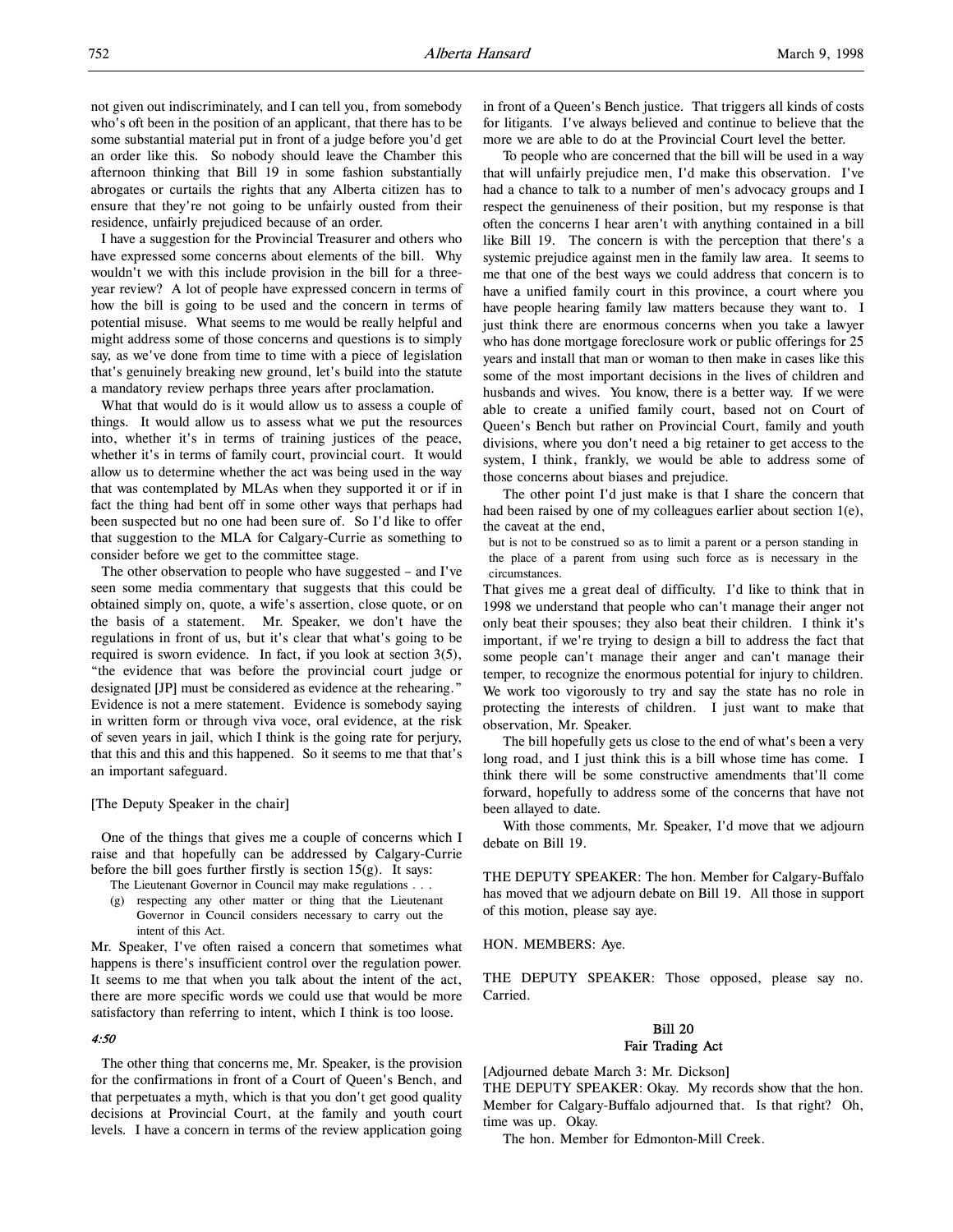MR. ZWOZDESKY: Thank you, Mr. Speaker. Once again a pleasure to address another very important bill, which is of course Bill 20, the Fair Trading Act, a very comprehensive bill, hon. member, and one which I've gone through once and intend to go through in more detail again. On looking at it, it seems that there are a number of very important aspects of consumerism that are addressed here, which I congratulate the member on raising, as well as some general I think I can say housekeeping, which has that effect of amalgamating several other pieces of legislation into one. I always like to receive bills like this, because anytime we can simplify some of what it is that government is all about and make it a little clearer to individuals by starting to put it all into one booklet, I think that's a good move, hon. member. So I would congratulate you on doing that.

As I read the Fair Trading Act legislation through for the first time, Mr. Speaker, I noted that there are some new rules that are coming into place with respect to credit ratings, and I think that's a good move. We'll wait until we get into committee, hon. member, to address some of the specifics there, because I have some comments in that regard that I will attempt to put forward more eloquently, with some questions when the opportunity presents itself a little later.

I also note that if we go back a few years, we had addressed the larger aspect of what we can now call fair trading in our caucus, Mr. Speaker, and that was in particular prompted by the whole area of negative billing, which I'll get into here. What we found was that we didn't have support at that time for the bill as we had presented it, so I'm happy to see it coming back with some of those comments and suggestions included. I'm not certain if they've all been melded into this bill as it stands, but I'll do a more careful analysis and comparison of that just to make sure that we haven't omitted something which this opportunity would present itself to cover off.

I also note with great interest that a number of stakeholders were included in the discussions leading up to this bill. This is something, Mr. Speaker, that you've heard this member refer to a number of times with respect to other pieces of legislation in this House, and that is for the government to provide some explanation with respect to the research that has gone into the actual drafting of the bill. I note here, hon. member, that you took that extra step of not only consulting a large number of other stakeholders but also informing us as to who they were, and I congratulate you on that. It allows us an opportunity as we address the principle of the bill, if we have any queries, to go directly to the stakeholders and confirm with them that in fact their issues were addressed fairly and squarely.

This morning in another meeting in the Legislature, I might add a very early meeting at 7 a.m., I posed a question to the hon. Minister of Municipal Affairs. The issue was with respect to unfair practices, which I think this bill addresses. I think in her response she alluded to this particular piece of legislation. We talked about some of the scam artists that are unfortunately still flourishing in our province and elsewhere throughout Canada, and I narrated to the hon. minister a couple of circumstances concerning some of my own constituents which they wanted addressed. It seems that while we are somewhat satisfied that we do have a department of consumer protection, there are still some of these scam artists, these fraud artists, the telemarketing fraud people who do capitalize perhaps on the naiveté or perhaps the honesty of many of our citizens, Mr. Speaker.

# 5:00

In particular, I was struck by an example given to me where

one individual and then another – in fact three all together but one stands out more than the others – were scammed by a contractor who had taken a deposit for doing a particular renovation project on a home out in the Maple Ridge park area of my constituency. There was no recourse for this constituent to get back the deposit, nor was there any opportunity for the individual involved to get the work done by the original contractor, nor was there the opportunity for that individual to in fact have the work done by someone else and pass on the costs to the individual to whom she had paid the deposit to begin with. While that may not be the central point, as such, of this bill, it touches on it, because it's all part of what we refer to as fair trading.

With that discussion that I had with the constituent, I then initiated a motion which will come to this floor within days or weeks, Mr. Speaker, and at that time I'm looking forward to a more lively debate and discussion, I hope, with the whole aspect of fraud marketeering and also fraudulent companies who take these deposits, be they deposits for trips or be they for renovations or be they for ballet lessons or, as I said, modeling classes. It's simply unacceptable in our province, with the degree of sophistication, communication, and protectionism that we offer, to not clamp down on these types of fraudulent companies. I'm hoping that somehow, hon. members, we can even make it illegal for people to take advantage of innocent people or, as most often is the case, to take advantage of the elderly or the seniors in our society.

I know that in section 6, which we're not supposed to discuss the specifics of, you do target the aspect of home renovation frauds. My specific issue in that respect, hon. member, is with respect to the deposits. I'm not sure if it's our position to nose our way into the business community a little bit by way of direction and guidelines to require that when companies come onstream, they become somehow bondable if they are going to be receiving deposits or if there is some special designation. I just don't know, Mr. Speaker, if it's going to be viewed as some intrusive measure, but anything that allows some general protection I think should be pursued. I'm happy that there is an entire subsection devoted to that whole area in this bill.

I want to go to negative option billing for a moment, Mr. Speaker, which is referred to in the bill and, without getting into the specifics, just to talk in general about this issue. I recall it being front and centre of the debates – what? – perhaps three years ago, somewhere in that neighbourhood. It seems to me that the cable companies, for whom I have great respect, thought they had a new way of saving some time, perhaps increasing their business, expanding their horizons, as it were. They went for this negative option billing program. Of course, it didn't go over very well, because a number of individuals were extremely surprised to see it happening. In theory and in concept I note that this particular bill, in sections 20, 21, 22, and perhaps even 23 if memory serves, does in fact prohibit negative option billing. I would support that. I think that our cable companies, to use them as one example where this might happen, have enough difficulties to contend with. While I support their need for growth and for competitiveness, particularly with the growth of the U.S. markets, I think that negative option billing is something that I could not support. I'm happy to see it being addressed here.

One other quick point, Mr. Speaker, deals with where our province stands in terms of fair trading in relation to other provinces. I'm given to understand that even though there are a number of regulations that still have to accompany this bill, that will be complements to it if you will, basically this bill does bring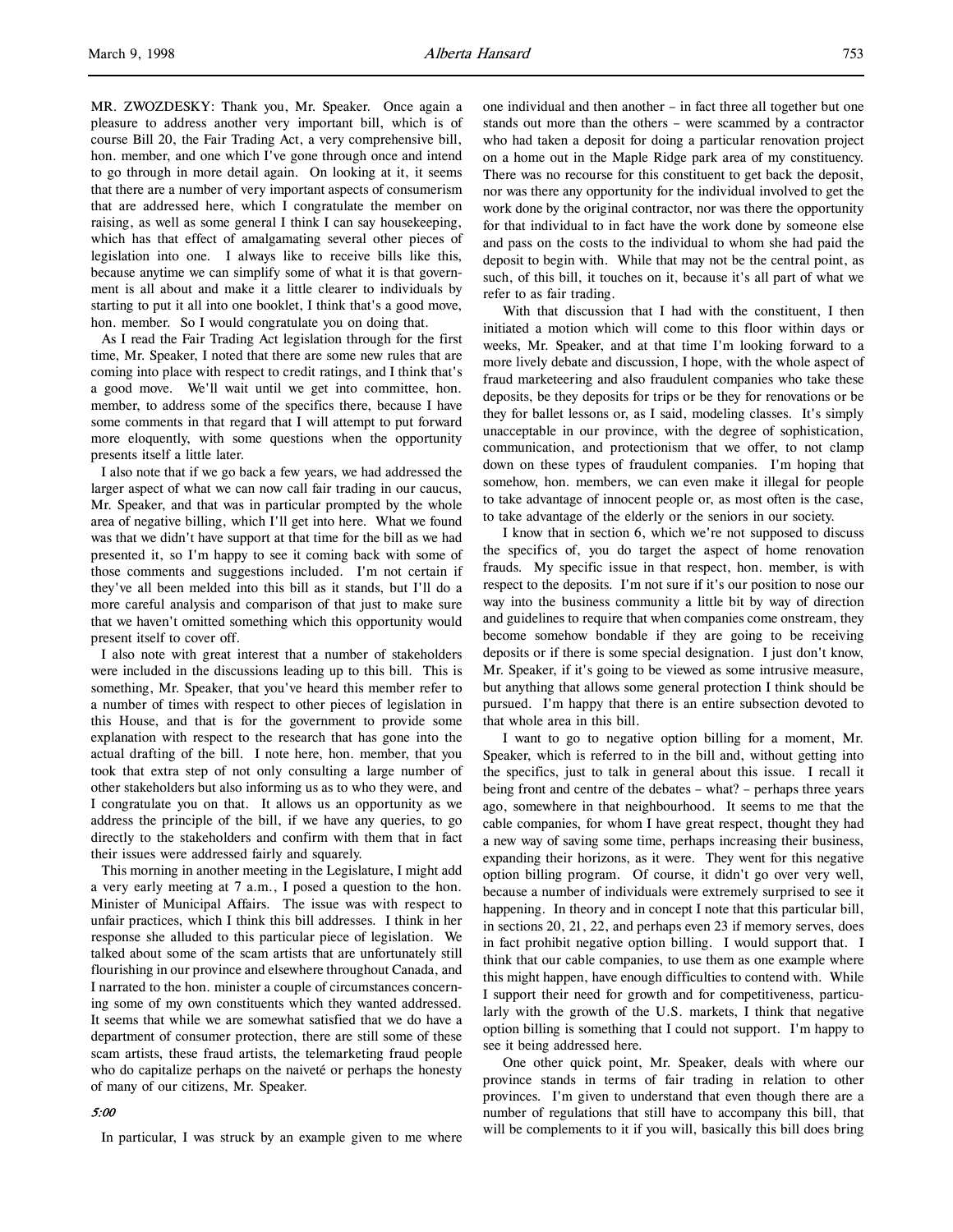Alberta on a par or a more even keel perhaps with other provinces. I think that's a good move.

There is another aspect to the bill, and that has to do with the new sections. We'll get into some of the specifics later, as I said, but I do want to comment on time-share contracts in principle of course only. I've had both the pleasure and the displeasure of having personally felt the brunt of one of these. I'll never forget having had to sit through a pitch by one of these companies years ago for I think it was tickets to the Don Ho show or something like that. It brings back such a sterling memory that unfortunately didn't work out. I thought: "Well, this is great. I just have to go and listen for a few minutes to somebody talk about time-share, and then I'll get these free tickets to some show." Unfortunately it didn't quite turn out that way. I think we were tied up the whole bloody day, and I thought: gee, somebody's got to do something about this. So I'm happy to see you addressing the issue in sections 37 to 41.

#### HON. MEMBERS: How was the show?

MR. ZWOZDESKY: Well, actually we did get to the show, hon. member. We did. We got to the show, and it was a wonderful show, but it took a little time to do away with the pain of having wasted a whole day while on vacation, I can assure you.

Another important aspect here, to get back to the strong emergence of consumer fraud, has to do with what's going on on the Internet. I think that the member has addressed this in a later section. There's more and more need for us to be very careful about what it is that not only gets placed on the Internet for knowledge purposes or awareness purposes or educational purposes but also as we're starting to move more and more into the area of high and fast information technology sharing and as we see more and more transactions occurring now on the Internet and in general through the vast array of computer hardware that's available. I'm happy to see that through this bill we're looking at a section that will deal with the emergence of Internet selling.

These are extremely important times that way, Mr. Speaker, because we're educating a whole new generation of young people who will be able to virtually do everything in the near future, I'm sure, from their computer. They will be able to not only do their banking, which is to some extent available now through Interac and some of those other services, but they'll be able to virtually do all of their shopping and all of their buying and perhaps enter into contracts and so on. So this section I can see being not only necessary but also worthy of a lot of support.

I was informed not long ago that it won't be very long before computers will provide us, Mr. Speaker, with that ability to interact in a visual sense. I think to some degree we have that now. In fact, I was at an inauguration of this hardware several years ago when it was being first piloted. In fact, it was done here in Edmonton by a company called Abacus Software, which is essentially in the accounting business. They had the ability to sit you down and photograph you and then throw you onto the Internet, and there you were giving your spiel. So it seems that that interactive communication is going to start happening more and more, and you could feasibly see yourself engaged in negotiating with what you see on a computer. So I want to support that particular aspect on behalf of all consumers, because we are very much driven by the computer age.

# 5:10

One other aspect is with respect to reporting agencies, which is covered somewhere in about the middle of the bill. As I say, there's not nearly time to go through all of it right now, but somewhere in about the middle of the book, a.k.a. the bill, there's a section that deals with credit bureaus and other reporting agencies. Some general comments I would make with respect to that is that we do need to have some semblance of rules and guidelines for credit agencies to adhere to that are of a uniform nature. I made some of these comments, hon. member, with respect to MAI, the multilateral agreement on investment, in the House a few days ago.

As the whole world moves toward a more level playing field, again through the tremendous globalization factor that's occurring, we're getting more and more trade, more and more opportunities for foreign investment, more and more requirements for some rules to be set out-front that everyone can abide by and adhere to which offer not only more incentive and clarity but I think also induce investment and encourage more investment. I note that in this particular bill the hon. member addresses that particular point. That seems to be a good one. I don't know what happens when mistakes might happen in respect to the application of this particular idea, but I do know that we need to have these credit bureaus and reporting agencies conform to some sort of consistent standard, and I think there's an attempt to do that.

Mr. Speaker, I have a number of other comments that I'll save for Committee of the Whole, when we're allowed to actually dissect the bill a little more carefully. They deal with some of the specifics.

With those opening comments, on first blush I think the bill is a good one, hon. member, tidies up a lot of things, brings it into a little sharper focus, and makes us think about some of the many important aspects of consumer protectionism, which I can certainly support. So I'll take my chair for the moment and come back during committee for more extended debate.

Thank you.

THE DEPUTY SPEAKER: The hon. Member for Edmonton-Centre.

MS BLAKEMAN: Thank you, Mr. Speaker. I'm pleased to rise this afternoon and speak to Bill 20, the Fair Trading Act, in second reading. This is a really interesting and I hope a valuable proposal for legislation. I think all of us are feeling a bit more bewildered in this day and age with the range of possibilities for buying and for spending your money and for people approaching you to sell things. Consumer protection is evermore important. I've always appreciated the different programs and resources that were available to me as a citizen under what used to be consumer and corporate affairs. I'm not sure what it's called now, but that's where it was.

I would like to briefly acknowledge the work that Muriel Abdurahman, the previous Member for Clover Bar-Fort Saskatchewan, did on a previous version of this bill. A number of the things she worked out are now appearing in this bill. If it's a good idea, then good; it should be used.

I have a number of questions. Particularly I'm concerned about the number of times in the bill that it's referred to regulations. It's not spelled out in the proposed bill. It just says: this will all be covered in regulations. I'm concerned for a couple of reasons. I keep seeing this sort of "we'll just cover it all in regulations" clause being included in almost all of the legislation that's being put forward by the government, and I really think we need to be very cautious about that. Regulations are very difficult for people to obtain. Where you have a diligent citizen who wishes to look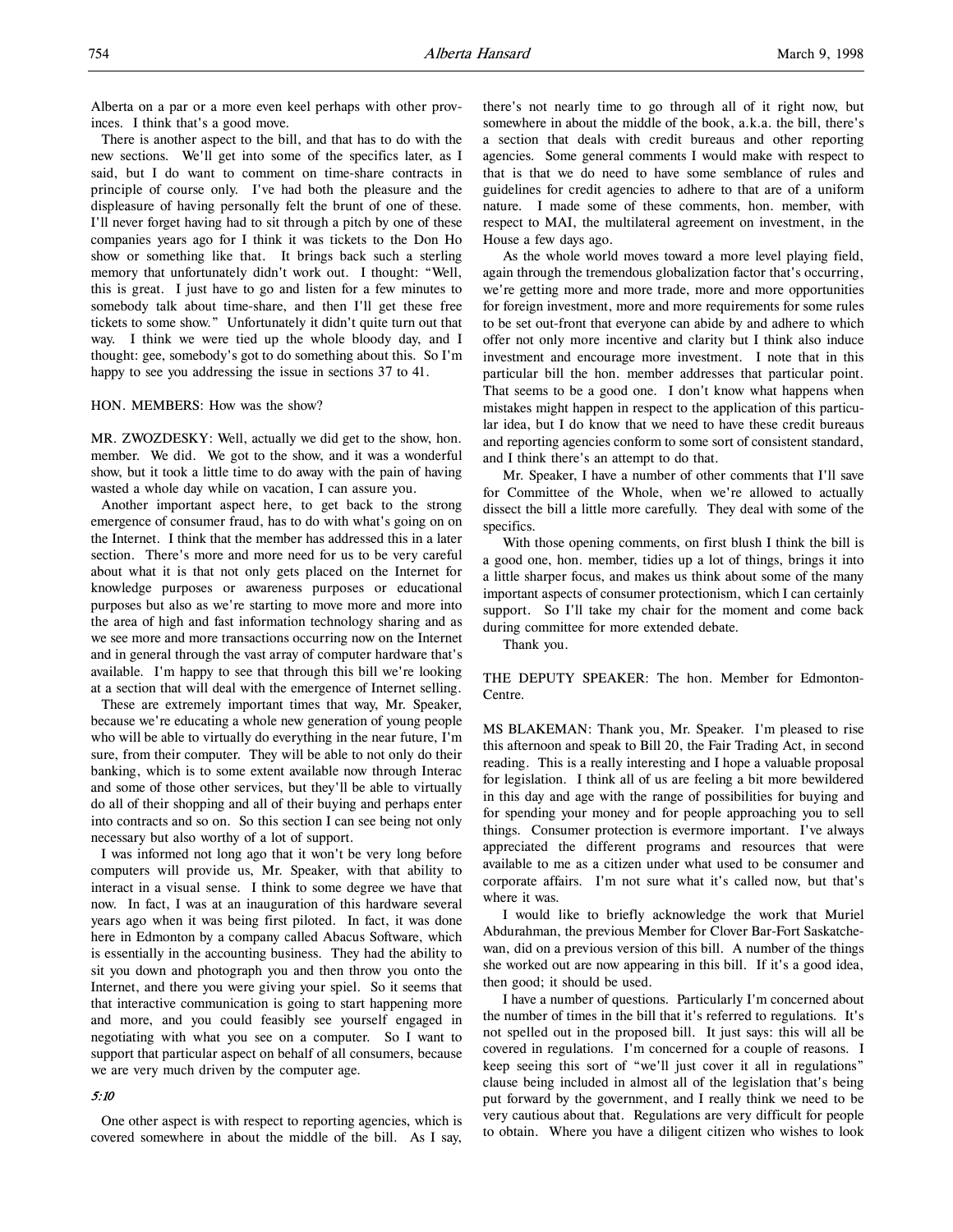The section around advertisers is referred to regulations. The section around classes of businesses that are outlined in the legislation seems to be going to regulations. Cancellation periods: again, regulations. The Internet and telemarketing and consumer fraud related to consignment sales in mobile homes: referred to regulations. You know, this is one of the issues that keeps being brought up to me by the very alert and vigilant senior citizens that live in Edmonton-Centre, who keep me very much on my toes. This is an issue for them. They want to see it in the legislation. They don't like the idea of the regulations. They don't like the idea of clauses that allow the minister to determine things by regulations. If it's that important, if it's that integral to the legislation, put it in the legislation.

If I might put in a plea for a consideration when we're in Committee of the Whole for a clause to be added or an amendment to be accepted that would refer any of these regulations to this famous committee I keep hearing of on Law and Regulations, which never seems to be asked to sit, which I find really alarming considering the number of things that are being done by regulations in this day and age. So I will put in a plea for that and pass on the stern recommendations of the senior citizens in Edmonton-Centre who have repeatedly asked for this.

Just to briefly comment on a few things that occurred to me as I scanned this bill. I'm pleased to see the section that activity that's taken place in another part of Canada – this is particularly referring to telemarketers. Something that's happened somewhere else in Canada but truly affects Albertans would become subject under this act. Good idea because we know that a lot of the telemarketing – not that I would venture to say unscrupulous telemarketing – is coming from out of the province. I'm sure there's some of it in here. But it does make it very difficult for us to deal with it right now. So I think that's a good section.

I'm looking for a bit of clarification on the home renovation clause. I'm not sure. It seems to be saying in practice – and again some of it would be outlined in regulation. I'm just looking for a bit of clarification from the sponsor of the bill. Also, I'm wondering why there's a requirement in sections 13 to 19 that a person needs to inform the government that they're commencing an action. Maybe if there were some examples of where this was happening in other places. If there's a reason for that, I'd be interested in hearing it, because it just strikes me as odd. I mean, normally you wouldn't inform the government if you were, you know, suing someone in a car accident or something. So why is that in there? I'm sure the member can provide me with a reasonable answer.

Prohibiting negative billing. Yes. Thank you very much. Excellent idea. Well, I mean, the example's been mentioned before of the cable companies, but I think it deeply offended people. They felt tricked by it, and given the busy lives that everybody is running nowadays, you know, the onus on someone to have to watch for the bill and be on top of it and figure it all out and get down there and say no, given the time lines that they're usually given, is particularly unfair. I'm really glad to see that we're taking some action in that. It's a good idea.

The time-share section . . .

MR. ZWOZDESKY: It's very good.

MS BLAKEMAN: Yes. Well, I've not had an experience like the Member for Edmonton-Mill Creek.

I am wondering why there's a difference. The cancellation, that I think is mentioned elsewhere in the bill, the time allowed to cancel a direct sales contract is 10 days, but for the time-shares it's only seven. How come?

AN HON. MEMBER: Consistent with the rest of Canada.

MS BLAKEMAN: Consistent with the rest of Canada. I'm sorry. Okay. Well, then, now we know the answer. You see? You ask and you get an answer.

Internet sales is lumped in with telemarketing, and I think in fact we're going to find in the future that those are quite different. I think it's important that we find our vision, our policy on that and try to give us something in legislation to hang our hats on with that one. I think, one, in trying to leave it up to regulations, again it's difficult for people to find the information and to understand it, but if we can be farseeing enough to understand and to lay out in legislation what we expect and how we expect both sellers and buyers to conduct themselves and what is at the core of that, we should be able to set it out in legislation and not just leave it. You know, we're not trying to regulate the Internet here, but there has to be a way for us to put this in context and deal with it.

# 5:20

The section that allows consumers to ask to see their credit files is a very good idea and to be able to allow them to correct any errors. I understand that in another section I was reading there is an onus to respond on behalf of the credit agency in a certain amount of time. That's a very good idea. I'm finding that you get so many credit applications now or offers for credit cards and charge cards that come through the mail. They seem to have gotten your name through some kind of mailing list. There's a logical connection to this in my mind, although I'm having trouble describing it right now. I have a concern about where the expectation is, given that the information is coming through mailing lists, how all of that credit rating stuff is handled behind it. So I'm really pleased to see that. I think it's something that's really important to people, and they've been looking for it. Again, that is something that has specifically been mentioned by my vigilant senior citizens who have many hours in the day to be on the phone and to check this kind of thing, and they do check it.

One more thing. The fine that allows up to three times the amount that the person obtained in the fraud is an excellent idea and a certain amount of poetic justice, and I congratulate the writer. Well done. With those few comments I would like to conclude my comments on second reading of Bill 20.

I'd also like to adjourn the debate.

THE DEPUTY SPEAKER: The hon. Member for Edmonton-Centre has moved that we adjourn debate on Bill 20. All those who support this motion, please say aye.

# HON. MEMBERS: Aye.

THE DEPUTY SPEAKER: Those opposed, please say no. Carried.

The hon. Deputy Government House Leader.

MR. HANCOCK: Thank you, Mr. Speaker. At this time I would